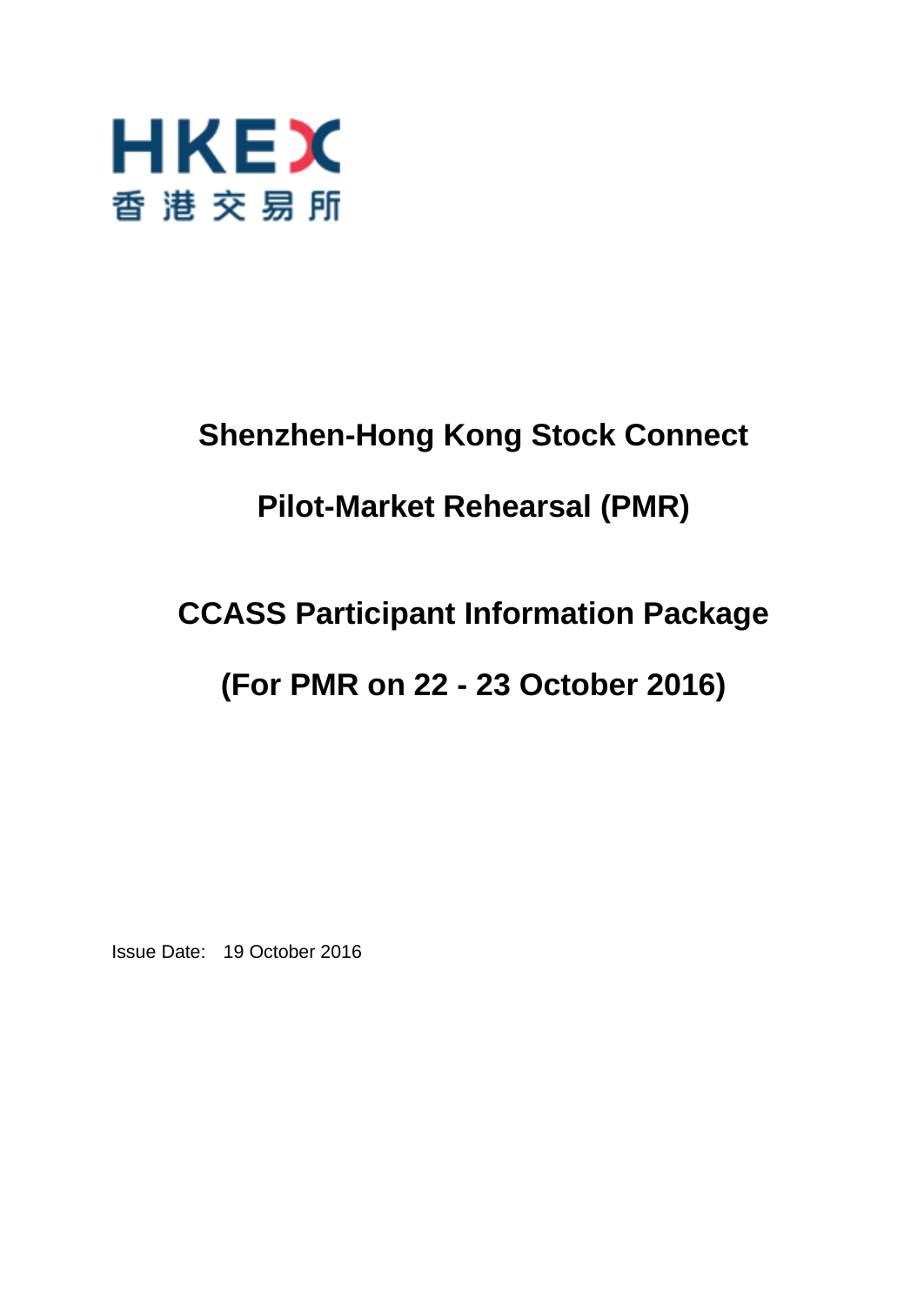# **IMPORTANT INFORMATION**

The information contained in this document is for general informational purposes only and does not constitute an offer, solicitation or recommendation to buy or sell any securities or to provide any investment advice or service of any kind. This document is not directed at, and is not intended for distribution to or use by, any person or entity in any jurisdiction or country where such distribution or use would be contrary to law or regulation or which would subject Hong Kong Exchanges and Clearing Limited ("**HKEX**"), The Stock Exchange of Hong Kong Limited ("**SEHK**"), Hong Kong Securities Clearing Company Limited ("**HKSCC**"), Shenzhen Stock Exchange ("**SZSE**"), Shanghai Stock Exchange ("**SSE**") and China Securities Depository and Clearing Corporation Limited ("**ChinaClear**") (together, the "**Entities**", each an "**Entity**"), or any of their affiliates, or any of the companies that they operate, to any registration requirement within such jurisdiction or country.

No section or clause in this document may be regarded as creating any obligation on the part of any of the Entities. Rights and obligations with regard to the trading, clearing and settlement of any securities effected on the SZSE, SSE and SEHK, including through the Shenzhen-Hong Kong Stock Connect or the Shanghai-Hong Kong Stock Connect (together "**Stock Connect**"), shall depend solely on the applicable rules of the relevant exchanges and clearing houses, as well as the applicable laws, rules and regulations of Mainland China and Hong Kong.

Although the information contained in this document is obtained or compiled from sources believed to be reliable, none of the Entities guarantee the accuracy, validity, timeliness or completeness of the information or data for any particular purpose, and the Entities and the companies that they operate shall not accept any responsibility for, or be liable for, errors, omissions or other inaccuracies in the information or for the consequences thereof. The information set out in this document is provided on an "as is" and "as available" basis and may be amended or changed in the course of implementation of Stock Connect. It is not a substitute for professional advice which takes account of your specific circumstances and nothing in this document constitutes legal advice. HKEX and its subsidiaries shall not be responsible or liable for any loss or damage, directly or indirectly, arising from the use of or reliance upon any information provided in this document or the presentation given.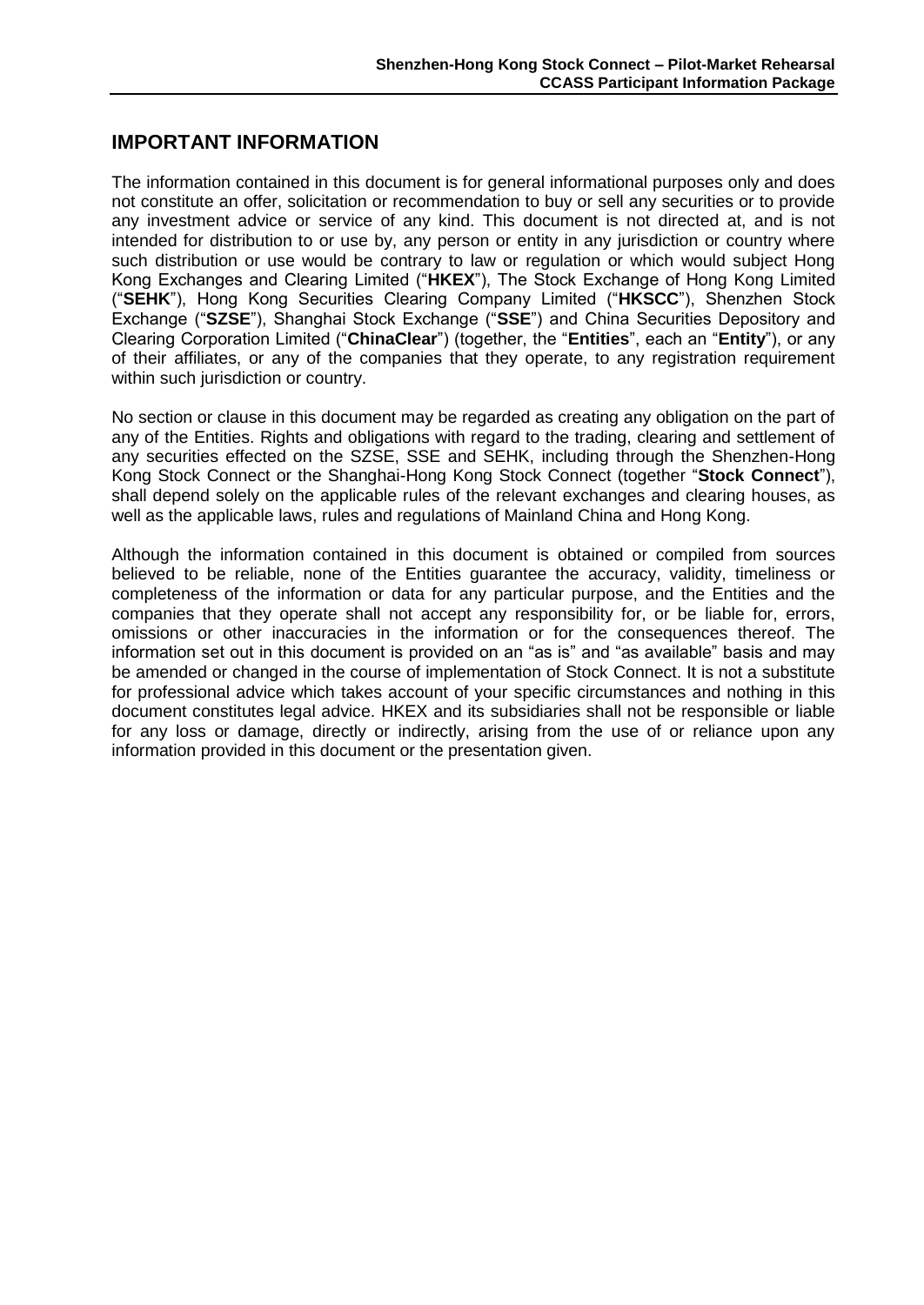# **Amendment Log**

| <b>Date</b>    | <b>Amendment</b>                                                  |
|----------------|-------------------------------------------------------------------|
| 7 October 2016 | 1. First version released                                         |
|                | 19 October 2016   2. Updated Section 5 – Contingency Arrangements |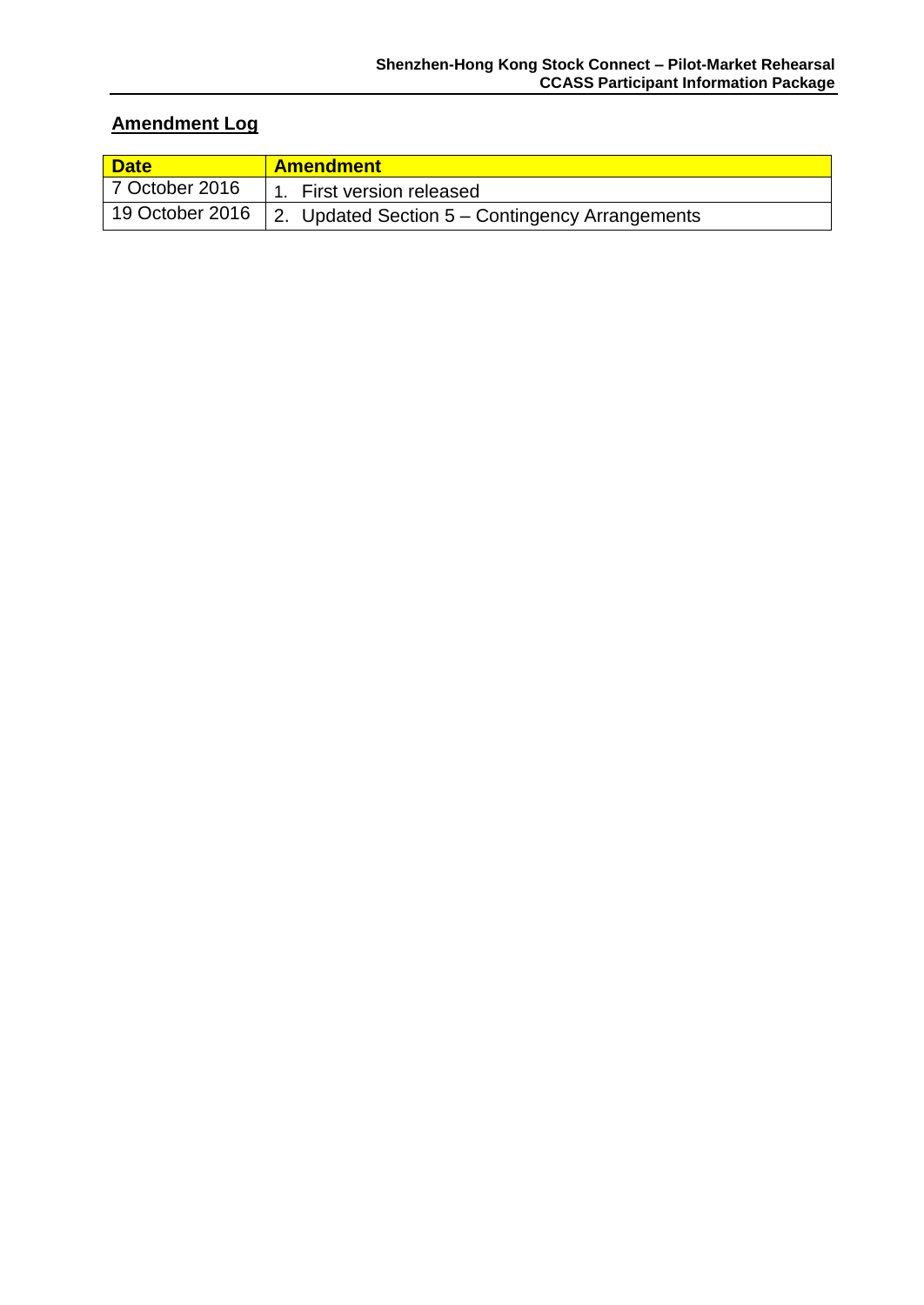# **Table of Contents**

| 1                                      |                                                                                                                                                                                                                                                                                                             |
|----------------------------------------|-------------------------------------------------------------------------------------------------------------------------------------------------------------------------------------------------------------------------------------------------------------------------------------------------------------|
| $\mathbf{2}$                           |                                                                                                                                                                                                                                                                                                             |
| 2.1<br>2.2                             |                                                                                                                                                                                                                                                                                                             |
| 3                                      |                                                                                                                                                                                                                                                                                                             |
| 4                                      |                                                                                                                                                                                                                                                                                                             |
| 4.1<br>4.2<br>4.3<br>4.4<br>4.5<br>4.6 |                                                                                                                                                                                                                                                                                                             |
| 4.7<br>4.8                             |                                                                                                                                                                                                                                                                                                             |
| 5                                      |                                                                                                                                                                                                                                                                                                             |
| 5.1<br>5.2                             |                                                                                                                                                                                                                                                                                                             |
| 6                                      |                                                                                                                                                                                                                                                                                                             |
| $\overline{7}$                         |                                                                                                                                                                                                                                                                                                             |
|                                        | APPENDIX B2: SUGGESTED EXECUTIONS FOR PMR (22 - 23 OCTOBER 2016)  27<br>APPENDIX B3: SUGGESTED REPORTS / DATA FILES VERIFICATION FOR PMR (22 - 23<br>APPENDIX C: PROCEDURES TO CHANGE THE PRE-DEFINED "REPORT DIRECTORY" FOR<br><b>DOWNLOAD OF TESTING CCASS REPORTS AND DATE FILES VIA "REPORT PROFILE</b> |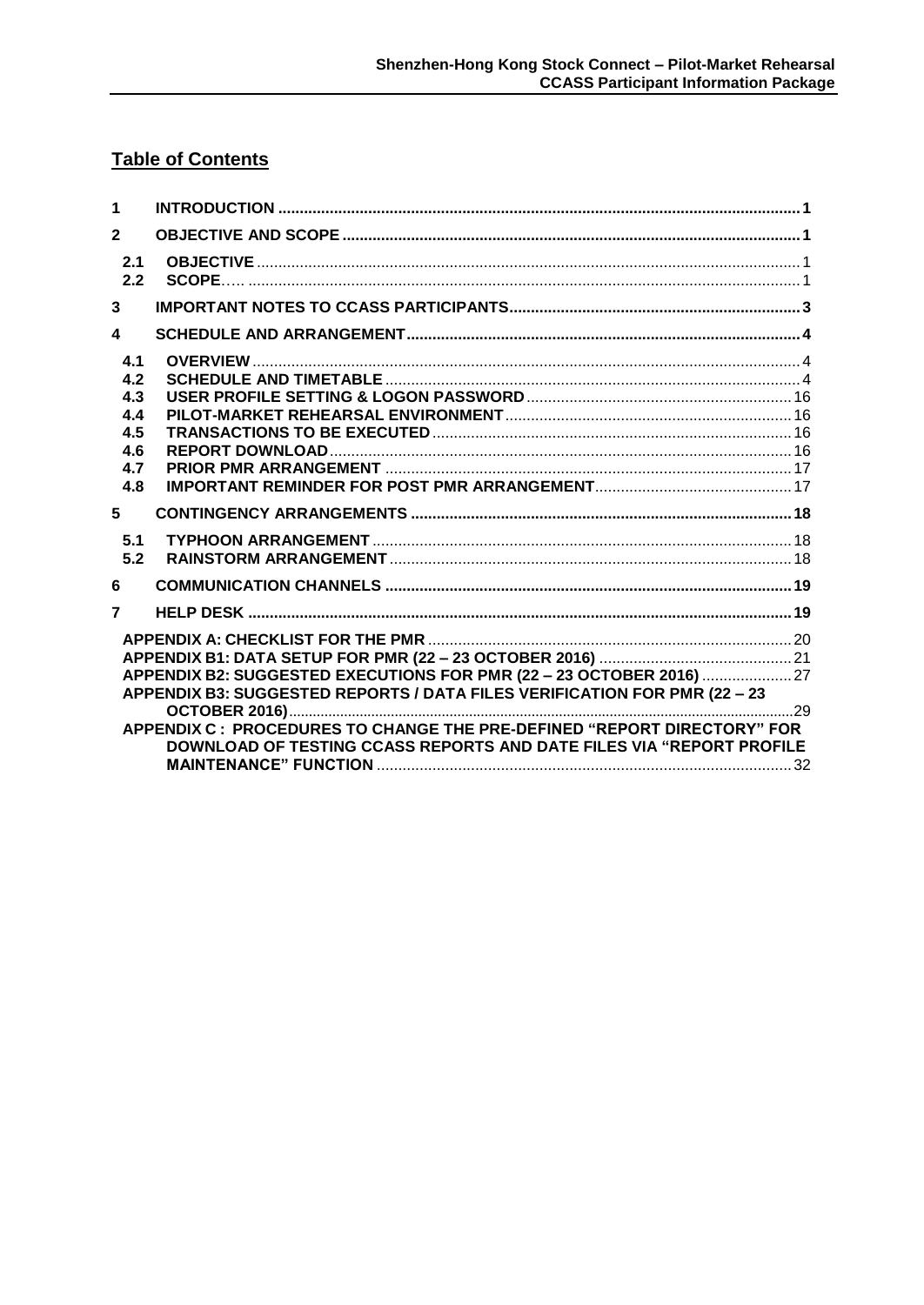### <span id="page-4-0"></span>**1 Introduction**

Subject to market readiness and the satisfaction of other conditions such as regulatory approval, the implementation of Shenzhen-Hong Kong Stock Connect by Hong Kong Exchanges and Clearing Limited (HKEX), Shenzhen Stock Exchange (SZSE) and China Securities Depository and Clearing Corporation Limited (ChinaClear) will allow investors of their respective markets to trade designated equities securities listed in the other markets. It is optional for Exchange Participants (EPs) and CCASS Participants (including Clearing Participants (CPs) and Custodian Participants) to participate in the Shenzhen-Hong Kong Stock Connect.

Prior to the Shenzhen-Hong Kong Stock Connect Market Rehearsal (MR 1) on 29 and 30 October 2016, HKEX will organize an optional Pilot-Market Rehearsal (PMR) on 22 and 23 October 2016 to provide opportunity to Participants to verify their readiness in participating in the MR 1. The PMR will have the same flow and CCASS processes as the MR 1, and Participants are not required to confirm the result of the PMR to HKEX. CCASS Participants can refer to separate "Shenzhen-Hong Kong Stock Connect Market Rehearsal CCASS Participant Information Package" for detailed arrangement and rundown of the MR.

This Information Package is designed to assist CCASS Participants in planning and preparing for the PMR. CCASS Participants should read this Information Package carefully and make necessary preparation before conducting the PMR. A copy of this document should also be passed to their IT support or system vendor to ensure the availability of proper technical support before and during the PMR.

# <span id="page-4-1"></span>**2 Objective and Scope**

### <span id="page-4-2"></span>**2.1 Objective**

The PMR provides an opportunity for CCASS Participants to conduct an end-toend examination from their back office system (BOS) and internal operational processes to the CCASS interface to verify their readiness to participate in the MR 1 on 29 and 30 October 2016.

# <span id="page-4-3"></span>**2.2 Scope**

The PMR will involve two days which simulate MR 1:

- Day 1 (22 October 2016) will simulate the clearing and settlement activities on T Day, which follows clearing schedule in production after the launch of Shenzhen-Hong Kong Stock Connect
- Day 2 (23 October 2016) will simulate the clearing and settlement activities on T+1 & T+2 Days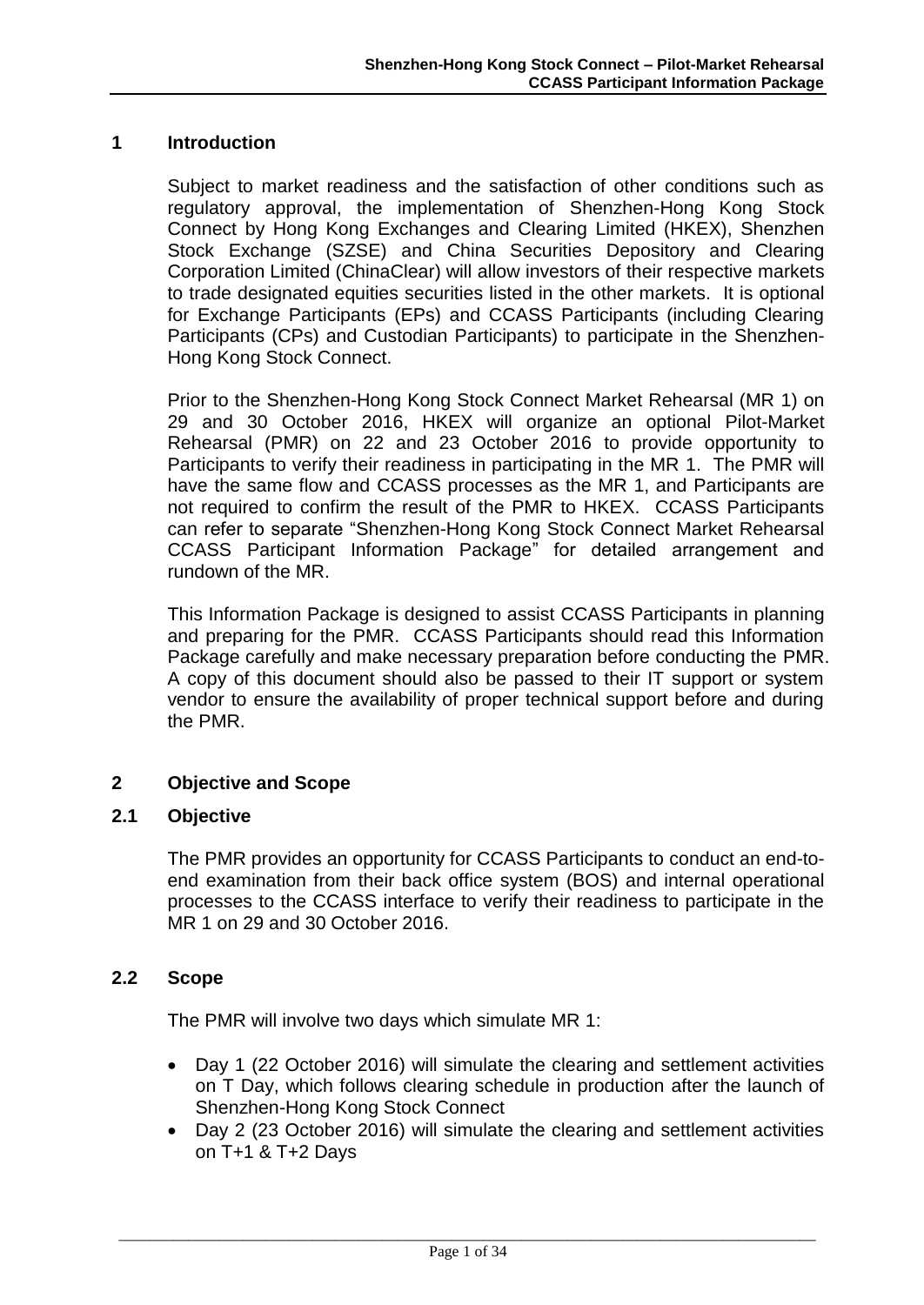Note:

1) GCPs who would participate in the PMR should ensure their Non-Clearing Participant clients (NCPs) would also participate in the PMR.

# *PMR: Clearing and Settlement on T, T+1 and T+2 Days (on 22-23 Oct 2016)*

CCASS online session will be provided during the PMR for CCASS Participants to:

- perform clearing and settlement activities of trades and/or transactions arise from Hong Kong stock market and Northbound Trading;
- perform various CCASS online maintenance and enquiry functions (including share transfer and corporate action related maintenance for Shanghai and Shenzhen A shares);
- download and verify various CCASS reports/data files; and
- upload various CCASS batch transfer files with transactions in relation to Hong Kong market, Shanghai and Shenzhen A shares markets, where applicable.

| <b>Execution Date</b>                                                  | <b>Time</b>        | <b>Logical Date</b>      | <b>Major Event</b>                                                                                                                                                                                                      |
|------------------------------------------------------------------------|--------------------|--------------------------|-------------------------------------------------------------------------------------------------------------------------------------------------------------------------------------------------------------------------|
| 22 Oct 2016<br>(Sat)                                                   | $08:30 -$<br>20:30 | 22 Oct 2016<br>$(Sat)^*$ | Simulate Shanghai and Shenzhen<br>A shares markets' stock<br>settlement on T Day in<br>production timing (except the start<br>time will be 08:30 instead of<br>07:15, end time will be 20:30<br>instead of 21:30)       |
| 23 Oct 2016<br>(Sun)                                                   | $08:45-$<br>13:30  | 23 Oct 2016<br>$(Sun)^*$ | Simulate Shanghai and Shenzhen<br>A shares markets' money<br>settlement on T+1 Day                                                                                                                                      |
| 23 Oct 2016<br>(Sun)<br>(Optional for<br><b>CCASS</b><br>Participants) | $16:00 -$<br>17:55 | 24 Oct 2016<br>(Mon)     | Optional for Participants to<br>simulate Hong Kong market's<br>stock settlement on T+2 Day<br>(CCASS online available until the<br>start of final batch settlement run<br>of Hong Kong market at logical<br>time 15:45) |

*\*Assume 22 Oct 2016 (Sat) and 23 Oct 2016 (Sun) are normal business days.*

CCASS Participants who are also EPs are required to refer to the Shenzhen-Hong Kong Stock Connect Exchange Participant Information Package on Connectivity Test and Market Rehearsal for detail of Connectivity Test arrangement.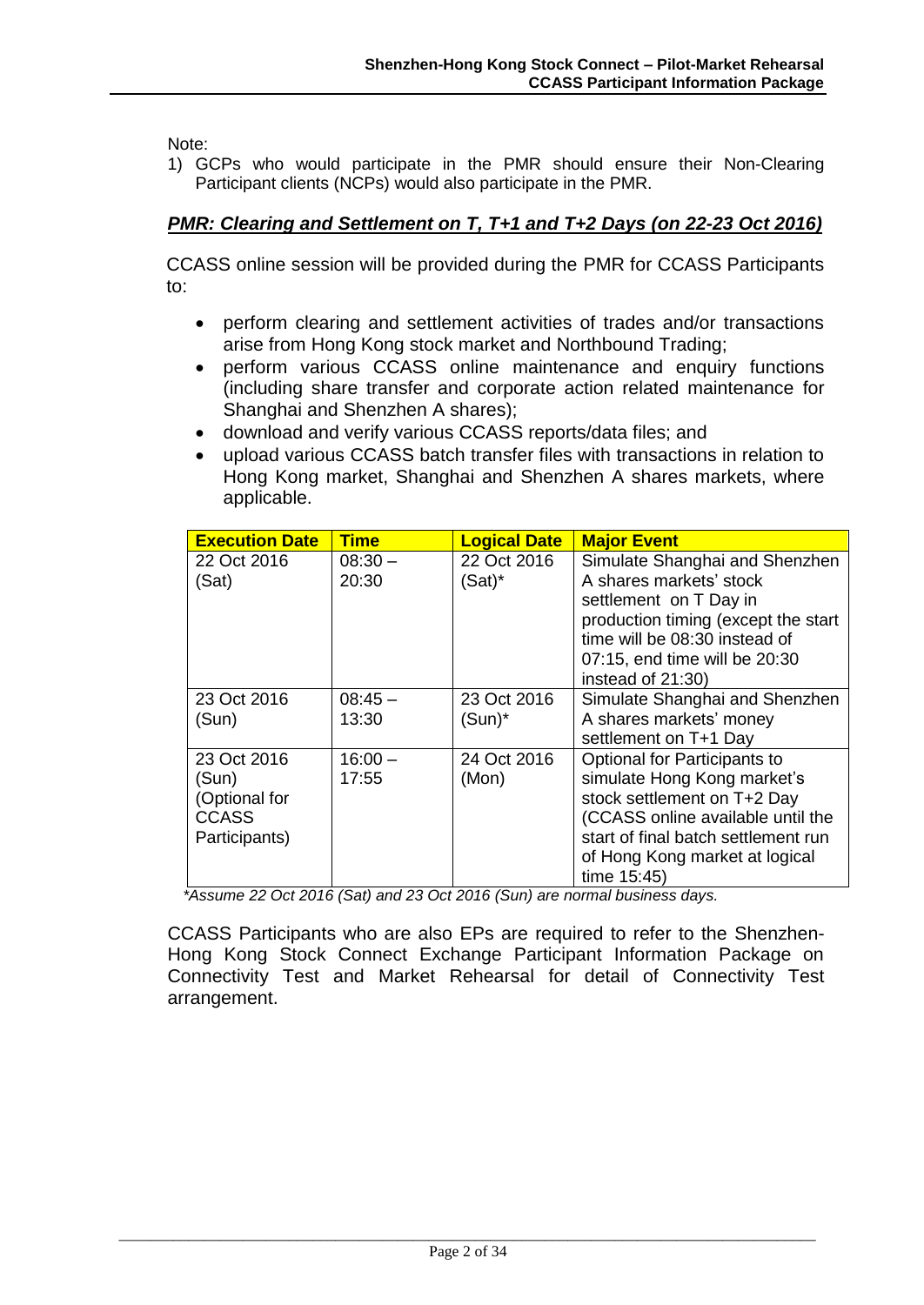# <span id="page-6-0"></span>**3 Important Notes to CCASS Participants**

CCASS Participants should note the following arrangements for the preparation and execution of the PMR:

- a) Participants should use their existing CCASS Terminals (C3T) and/or Participant Gateway (PG) to access CCASS during the PMR. *Participants are reminded to remove ALL testing batch transfer files and CCASS reports/data files from their C3T, PG and/or BOS upon completion of the PMR activities on Sunday 23 October 2016* to avoid mis-using these testing files/reports in their normal business on the following Monday.
- b) For those Participants who would upload batch transfer files in the PMR, they should prepare the testing batch transfer files before the PMR.
- c) PMR participating users must have experience in conducting CCASS related activities for their daily business operations, and should use their production smartcards and passwords for accessing C3T and/or PG during the PMR. *If smartcard password has been reset during the PMR, the user concerned should use the latest password (i.e. after password reset in PMR) for production use on the following Monday, i.e. 24 October 2016.* Besides, Participants should ensure that PMR participating users have appropriate user function access to perform the required CCASS activities during the PMR. **Participants' Delegated Administrators (DA) are not encouraged to revise the users function access during the PMR because it will take time to take effect**.
- d) The reports/data files available in the PMR are for testing purpose only. Participants should not use these reports/data files for production use.
- e) Participants should refer to the Checklist in Appendix A for the action items to be performed before, during and after the PMR for preparation and execution of the PMR. In order to achieve the testing objective, PMR participating users should familiarize themselves with the requirements and procedures prior to the PMR.
- f) In addition, Participants are encouraged to maintain proper audit trail in respect of all activities conducted during the PMR. A Responsible Officer or his/her designate of each participating Participant is advised to be present during the PMR to supervise the testing process and to be responsible for relaying any issues arising during the PMR to HKEX. To ensure smooth operation during the PMR, Participants should ensure all their PMR participating users fully understand the requirements and procedures; and make necessary arrangement for the PMR.
- g) Participants should have their system administrator ID(s) and password(s) of their internal servers ready throughout the PMR, in case technical troubleshooting is required.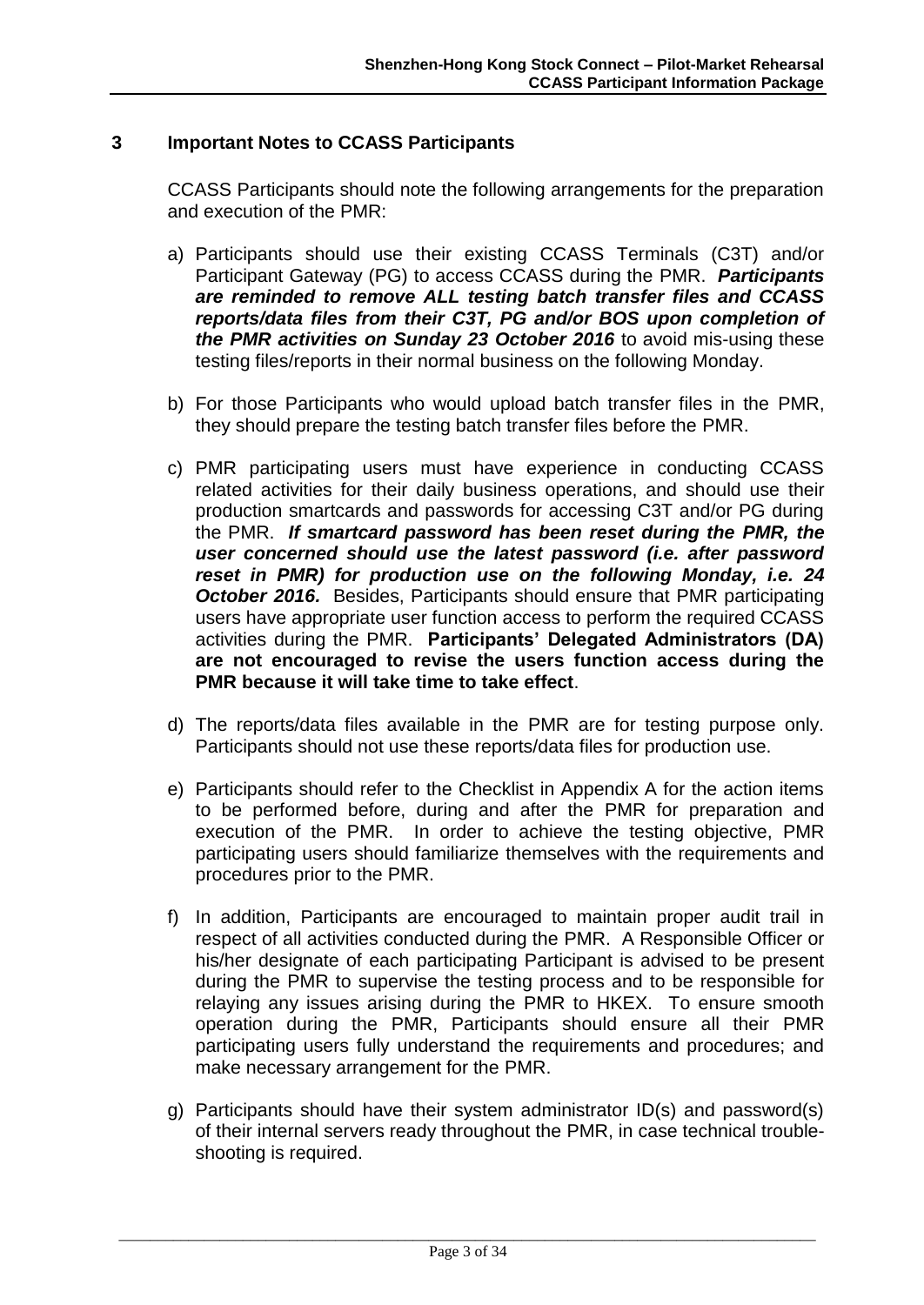## <span id="page-7-0"></span>**4 Schedule and Arrangement**

### <span id="page-7-1"></span>**4.1 Overview**

PMR will be held on 22 & 23 October 2016 (Saturday and Sunday). CCASS will capture the Exchange Trades and Northbound Trades executed during the PMR on 22 October 2016 and morning session of 23 October 2016 (i.e. T and T+1 Days). Selective CCASS reports/data files dated 21 October 2016 which show pre-defined data will be made available for download when CCASS online session starts on 22 October 2016 morning.

Corporate actions of A shares, including distribution of scrip / cash dividends, voting, takeover offer and rights issue will be set up during the PMR for Participants to simulate the handling of corporate actions of A shares.

CPs are requested to coordinate with their trading partners to have trades executed during the PMR for clearing and settlement.

# <span id="page-7-2"></span>**4.2 Schedule and Timetable**

# *PMR: Clearing & Settlement Activities on T, T+1 & T+2 Days*

CCASS Participants who are also EPs are required to refer to the Shenzhen-Hong Kong Stock Connect Exchange Participant Information Package on Connectivity Test and Market Rehearsal for detailed schedule of Trading hours on T and T+1 Days.

# **T Day**

**Execution Date : 22 October 2016 (Saturday) Logical Date : 22 October 2016 (T Day)**

|                    | 22 October 2016 (simulate T Day at 22 October 2016)                                                                                                                |                                                                   |                                                                                                                                               |  |  |
|--------------------|--------------------------------------------------------------------------------------------------------------------------------------------------------------------|-------------------------------------------------------------------|-----------------------------------------------------------------------------------------------------------------------------------------------|--|--|
| <b>Time</b>        |                                                                                                                                                                    | <b>CCASS Processing</b>                                           | <b>Remarks</b>                                                                                                                                |  |  |
| (approx.)          | <b>Hong Kong Stock</b><br><b>Market (HKMK)</b>                                                                                                                     | <b>Shanghai/Shenzhen</b><br><b>A Shares Market</b><br>(MAMK/SZMK) |                                                                                                                                               |  |  |
| $08:30 -$<br>20:30 | Logon and Online Session (report retrieval, online maintenance activities and<br>batch file transfer)                                                              |                                                                   |                                                                                                                                               |  |  |
| From<br>08:30      | • CCASS online session available<br>Logon to CCASS by using the production<br>smartcard and password via the hyperlink:<br>https://www.ccass.com                   |                                                                   |                                                                                                                                               |  |  |
|                    | • Perform report download / printing via<br><b>Report Download function</b><br>• Perform data file download, if applicable, via<br><b>Report Download function</b> |                                                                   | Before downloading the<br>$\bullet$<br>testing reports/data files,<br>Participants should<br>change the pre-defined<br>"Report Directory" for |  |  |
|                    |                                                                                                                                                                    | Note: T-1 day (dated 21 October 2016) reports                     | download of reports / data<br>files via "Report Profile                                                                                       |  |  |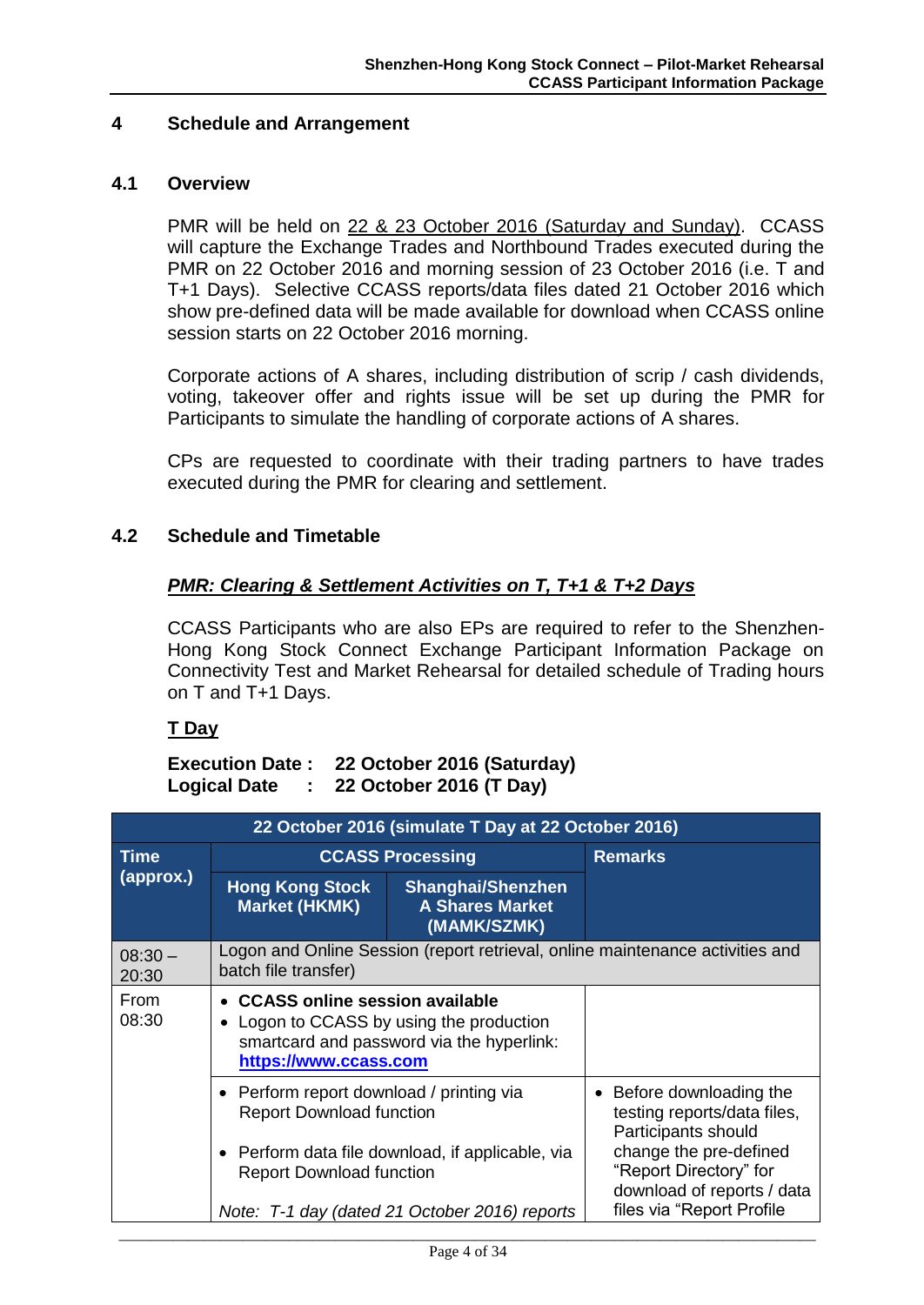| 22 October 2016 (simulate T Day at 22 October 2016) |                                                                                                             |                                                                                      |                                                                                                                                                                                      |
|-----------------------------------------------------|-------------------------------------------------------------------------------------------------------------|--------------------------------------------------------------------------------------|--------------------------------------------------------------------------------------------------------------------------------------------------------------------------------------|
| <b>Time</b>                                         |                                                                                                             | <b>CCASS Processing</b>                                                              | <b>Remarks</b>                                                                                                                                                                       |
| (approx.)                                           | <b>Hong Kong Stock</b><br><b>Market (HKMK)</b>                                                              | <b>Shanghai/Shenzhen</b><br><b>A Shares Market</b><br>(MAMK/SZMK)                    |                                                                                                                                                                                      |
|                                                     |                                                                                                             | / data files are available for download                                              | Maintenance" function,<br>please refer to Appendix<br>C for details                                                                                                                  |
|                                                     |                                                                                                             |                                                                                      | PG users should avoid<br>mixing up the<br>directory(ies) for receiving<br>the testing reports/data<br>files in the PMR from their<br>directory(ies) designated<br>for production use |
|                                                     | / STI), if applicable                                                                                       | • Perform CCASS batch file transfers (SI / ATI                                       | Refer to Appendix B1 for<br>data setup in the PMR                                                                                                                                    |
|                                                     | Note: File Transmission Date and Batch<br>Date, i.e. 22 October 2016<br>• Perform CCASS online transactions | Transmission Date in respective batch<br>transfer files should be set as the Logical | Refer to Appendix B2 and<br>B3 for suggested<br>functions to be executed,<br>and list of reports/data<br>files to be checked in the                                                  |
|                                                     |                                                                                                             |                                                                                      | <b>PMR</b>                                                                                                                                                                           |
| 09:00                                               |                                                                                                             | Pre-opening Session for Hong Kong Market Starts                                      |                                                                                                                                                                                      |
| 09:15                                               |                                                                                                             | shares Markets Starts                                                                | Opening Call Auction Session in the morning for Shanghai and Shenzhen A                                                                                                              |
| 09:15                                               | 1 <sup>st</sup> SI matching                                                                                 |                                                                                      |                                                                                                                                                                                      |
|                                                     | 1 <sup>st</sup> ATI/STI batch validation run                                                                |                                                                                      |                                                                                                                                                                                      |
| 09:25                                               |                                                                                                             | shares Markets Ends                                                                  | Opening Call Auction Session in the morning for Shanghai and Shenzhen A                                                                                                              |
| 09:30                                               |                                                                                                             | shares Markets Starts                                                                | Continuous Auction Session in the morning for Shanghai and Shenzhen A                                                                                                                |
| 09:30                                               |                                                                                                             | <b>Morning Session for Hong Kong Market Starts</b>                                   |                                                                                                                                                                                      |
| 10:00                                               | $2nd$ SI matching                                                                                           |                                                                                      |                                                                                                                                                                                      |
|                                                     |                                                                                                             | 2 <sup>nd</sup> ATI/STI batch validation run                                         |                                                                                                                                                                                      |
| 10:30                                               | 1 <sup>st</sup> BSR                                                                                         |                                                                                      |                                                                                                                                                                                      |
| 11:30                                               |                                                                                                             | shares Markets Ends                                                                  | Continuous Auction Session in the morning for Shanghai and Shenzhen A                                                                                                                |
| 11:30                                               | 3 <sup>rd</sup> SI matching                                                                                 |                                                                                      |                                                                                                                                                                                      |
|                                                     |                                                                                                             | 3 <sup>rd</sup> ATI batch validation run                                             |                                                                                                                                                                                      |
| 11:30                                               |                                                                                                             | Intra-day Mainland<br><b>Settlement Deposit</b><br>calculation and<br>collection     |                                                                                                                                                                                      |
| 11:45                                               |                                                                                                             | 1 <sup>st</sup> SI matching                                                          |                                                                                                                                                                                      |
| 12:00                                               |                                                                                                             | Morning Session for Hong Kong Market Ends                                            |                                                                                                                                                                                      |
| 12:00                                               | $2^{nd}$ BSR                                                                                                |                                                                                      |                                                                                                                                                                                      |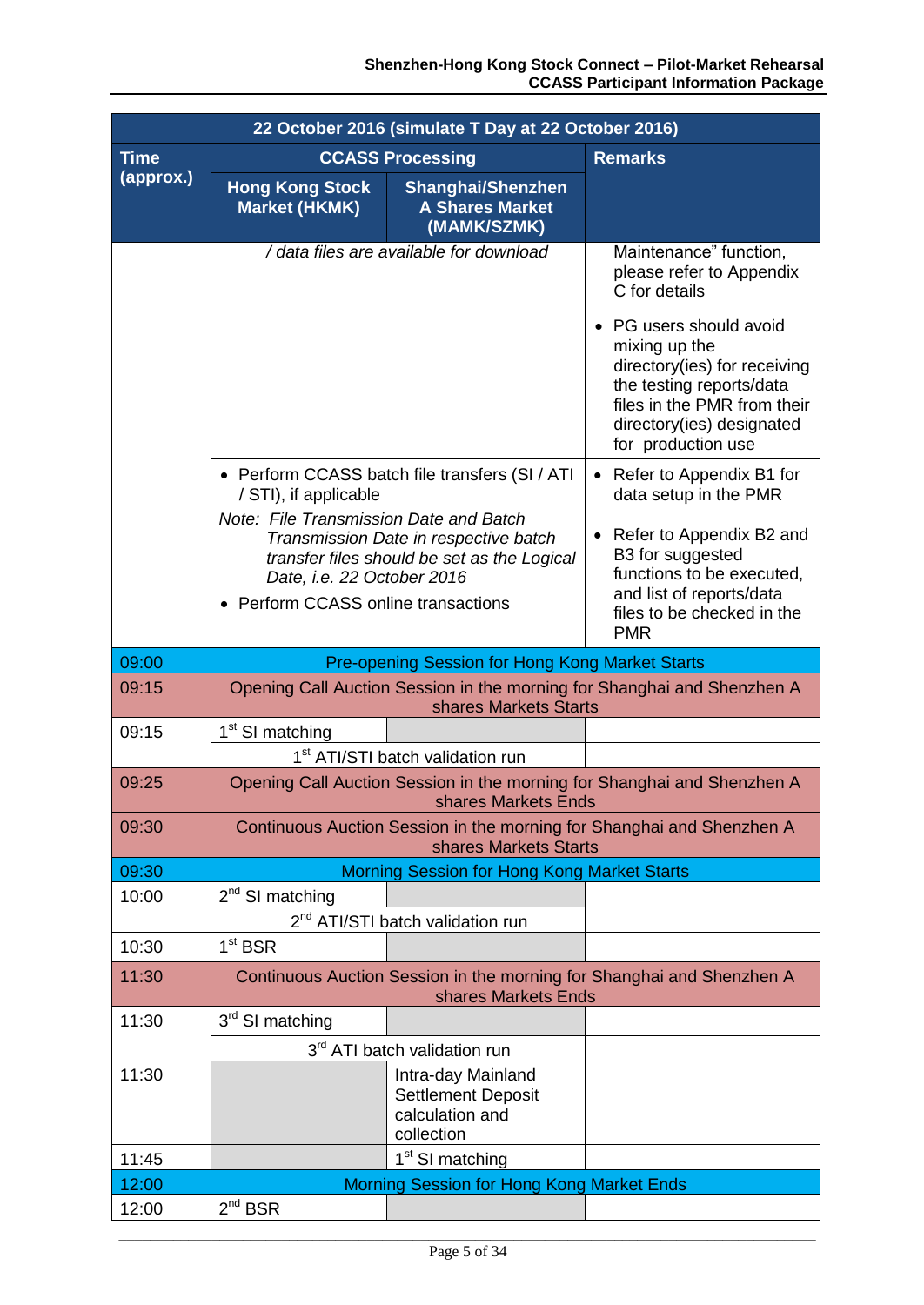| 22 October 2016 (simulate T Day at 22 October 2016) |                                                          |                                                                                                           |                                                                         |
|-----------------------------------------------------|----------------------------------------------------------|-----------------------------------------------------------------------------------------------------------|-------------------------------------------------------------------------|
| <b>Time</b>                                         |                                                          | <b>CCASS Processing</b>                                                                                   | <b>Remarks</b>                                                          |
| (approx.)                                           | <b>Hong Kong Stock</b><br><b>Market (HKMK)</b>           | <b>Shanghai/Shenzhen</b><br><b>A Shares Market</b><br>(MAMK/SZMK)                                         |                                                                         |
| 12:45                                               |                                                          | 4 <sup>th</sup> ATI/3 <sup>rd</sup> STI batch validation run                                              |                                                                         |
| 13:00                                               |                                                          | shares Markets Starts                                                                                     | Continuous Auction Session in the afternoon for Shanghai and Shenzhen A |
| 13:00                                               |                                                          | Afternoon Session for Hong Kong Market Starts                                                             |                                                                         |
| 13:30                                               | $4th$ SI matching                                        |                                                                                                           |                                                                         |
| 13:45                                               |                                                          | 2 <sup>nd</sup> SI matching                                                                               |                                                                         |
| 14:00                                               | 3 <sup>rd</sup> BSR                                      |                                                                                                           |                                                                         |
| 14:30                                               | 5 <sup>th</sup> SI matching                              |                                                                                                           |                                                                         |
| 15:00                                               |                                                          | shares Markets Ends                                                                                       | Continuous Auction Session in the afternoon for Shanghai and Shenzhen A |
| 15:00                                               |                                                          | 3 <sup>rd</sup> SI matching                                                                               |                                                                         |
| 15:15                                               | 6 <sup>th</sup> SI matching                              |                                                                                                           |                                                                         |
|                                                     |                                                          | 5 <sup>th</sup> ATI batch validation run                                                                  |                                                                         |
| 15:30                                               |                                                          | 4 <sup>th</sup> STI batch validation run                                                                  |                                                                         |
| 15:45                                               | $7th$ SI matching                                        |                                                                                                           |                                                                         |
|                                                     | <b>Final BSR</b>                                         |                                                                                                           |                                                                         |
| 16:00                                               |                                                          | Afternoon Session for Hong Kong Market Ends                                                               |                                                                         |
| 16:00                                               |                                                          | <b>Closing Auction Session for Hong Kong Market Starts</b>                                                |                                                                         |
| 16:00                                               |                                                          | <b>Final Clearing</b><br><b>Statement (FCS)</b><br>available                                              | CPs prepare funding for<br>CNS position money<br>settlement             |
| $16:00 -$<br>18:00                                  |                                                          | "Cash Prepayment<br><b>Instruction Maintenance</b><br>for China Connect<br>Markets" function<br>available |                                                                         |
| $16:00 -$<br>19:45                                  |                                                          | "Input DI" function<br>available                                                                          |                                                                         |
| 16:10                                               | <b>Closing Auction Session for Hong Kong Market Ends</b> |                                                                                                           |                                                                         |
| 16:30                                               |                                                          | Generation of<br>broadcast message for<br>estimated Mainland<br><b>Settlement Deposit</b><br>requirement  |                                                                         |
| 17:00                                               |                                                          | 4 <sup>th</sup> SI matching                                                                               |                                                                         |
|                                                     | 8 <sup>th</sup> SI matching                              |                                                                                                           |                                                                         |
|                                                     |                                                          | 6 <sup>th</sup> ATI/5 <sup>th</sup> STI batch validation run                                              |                                                                         |
| 17:30                                               |                                                          | 5 <sup>th</sup> SI matching                                                                               |                                                                         |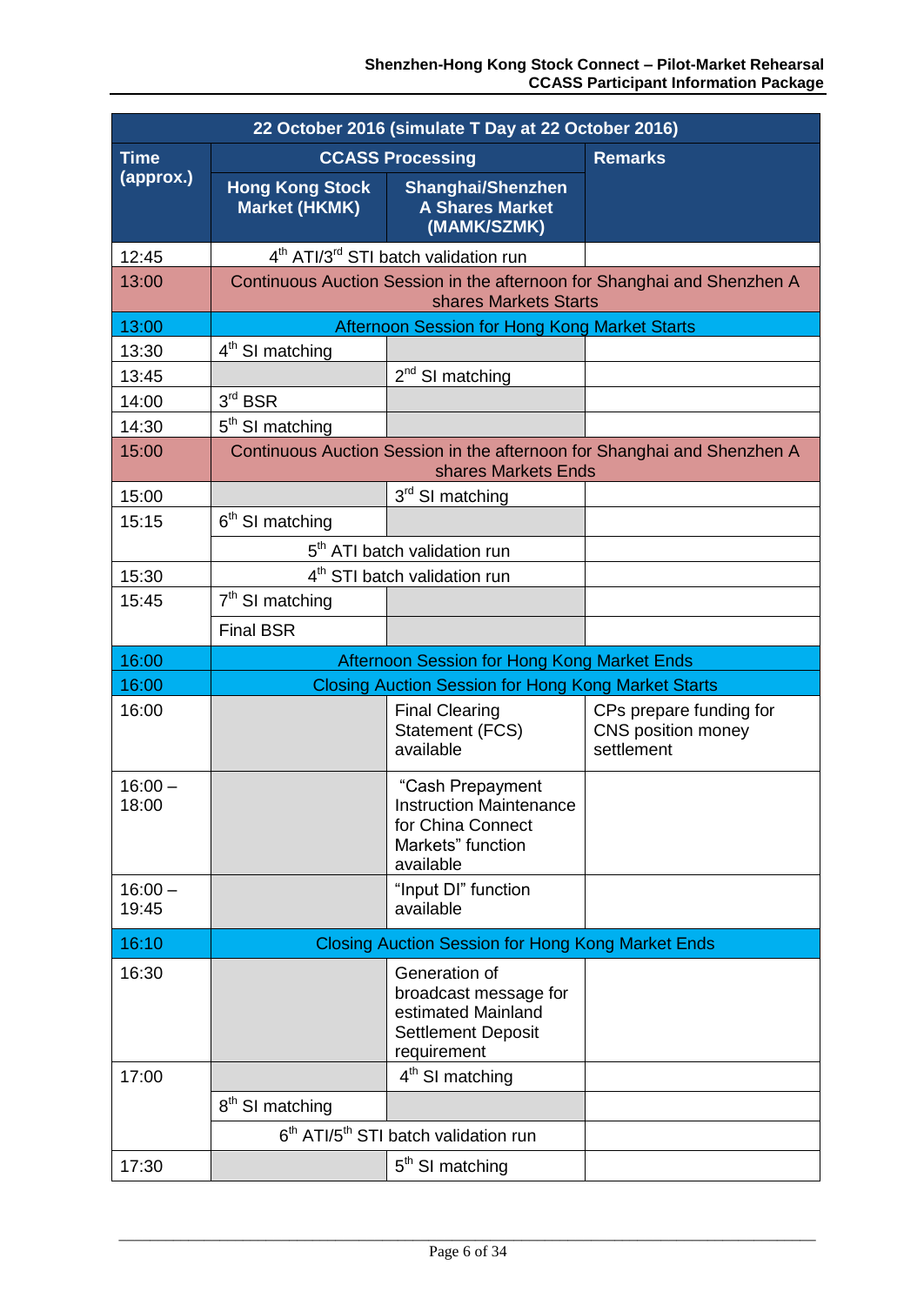| 22 October 2016 (simulate T Day at 22 October 2016) |                                                |                                                                                                                                                                                        |                                                                                                                                              |
|-----------------------------------------------------|------------------------------------------------|----------------------------------------------------------------------------------------------------------------------------------------------------------------------------------------|----------------------------------------------------------------------------------------------------------------------------------------------|
| <b>Time</b>                                         |                                                | <b>CCASS Processing</b><br><b>Remarks</b>                                                                                                                                              |                                                                                                                                              |
| (approx.)                                           | <b>Hong Kong Stock</b><br><b>Market (HKMK)</b> | <b>Shanghai/Shenzhen</b><br><b>A Shares Market</b><br>(MAMK/SZMK)                                                                                                                      |                                                                                                                                              |
|                                                     |                                                | $1st$ SI BSR                                                                                                                                                                           | For settlement of SI stock<br>positions from Special<br>Segregated Accounts of<br>Custodian Participants and<br>non-EP GCPs to CCCPs<br>only |
|                                                     |                                                | 7 <sup>th</sup> ATI/6 <sup>th</sup> STI batch validation run                                                                                                                           |                                                                                                                                              |
|                                                     |                                                | 1 <sup>st</sup> BSR (for CNS stock<br>positions)                                                                                                                                       |                                                                                                                                              |
| 18:00                                               | Final SI matching                              |                                                                                                                                                                                        |                                                                                                                                              |
| 19:00                                               |                                                | 6 <sup>th</sup> SI matching                                                                                                                                                            |                                                                                                                                              |
|                                                     |                                                | $2^{nd}$ SI BSR                                                                                                                                                                        | For settlement of SI stock<br>positions from Special<br>Segregated Accounts of<br>Custodian Participants and<br>non-EP GCPs to CCCPs<br>only |
|                                                     |                                                | Final BSR (for CNS<br>stock positions)                                                                                                                                                 |                                                                                                                                              |
| Shortly<br>after 19:00                              |                                                | A shares scrip payment<br>(for Shanghai A shares:<br>90004)                                                                                                                            | Refer to Appendix B1(4)                                                                                                                      |
| $19:00 -$<br>19:45                                  |                                                | Subscription instruction<br>maintenance (Authorize<br>function) function starts<br>(for takeover offer of<br>Shanghai A shares<br>stock: 90010 &<br>Shenzhen A shares<br>stock: 70010) | Refer to Appendix B1(4)                                                                                                                      |
| By 19:30                                            |                                                | Calculation and<br>generation of broadcast<br>message and report for<br><b>Mainland Settlement</b><br>Deposit                                                                          |                                                                                                                                              |
| 19:45                                               |                                                | Final SI matching                                                                                                                                                                      |                                                                                                                                              |
|                                                     |                                                | Final SI BSR (for<br>settlement of SI stock<br>positions only)                                                                                                                         |                                                                                                                                              |
| 20:00                                               |                                                | Final ATI/ Final STI batch validation run                                                                                                                                              |                                                                                                                                              |
| Shortly                                             |                                                | A shares scrip payment                                                                                                                                                                 | Refer to Appendix B1(4)                                                                                                                      |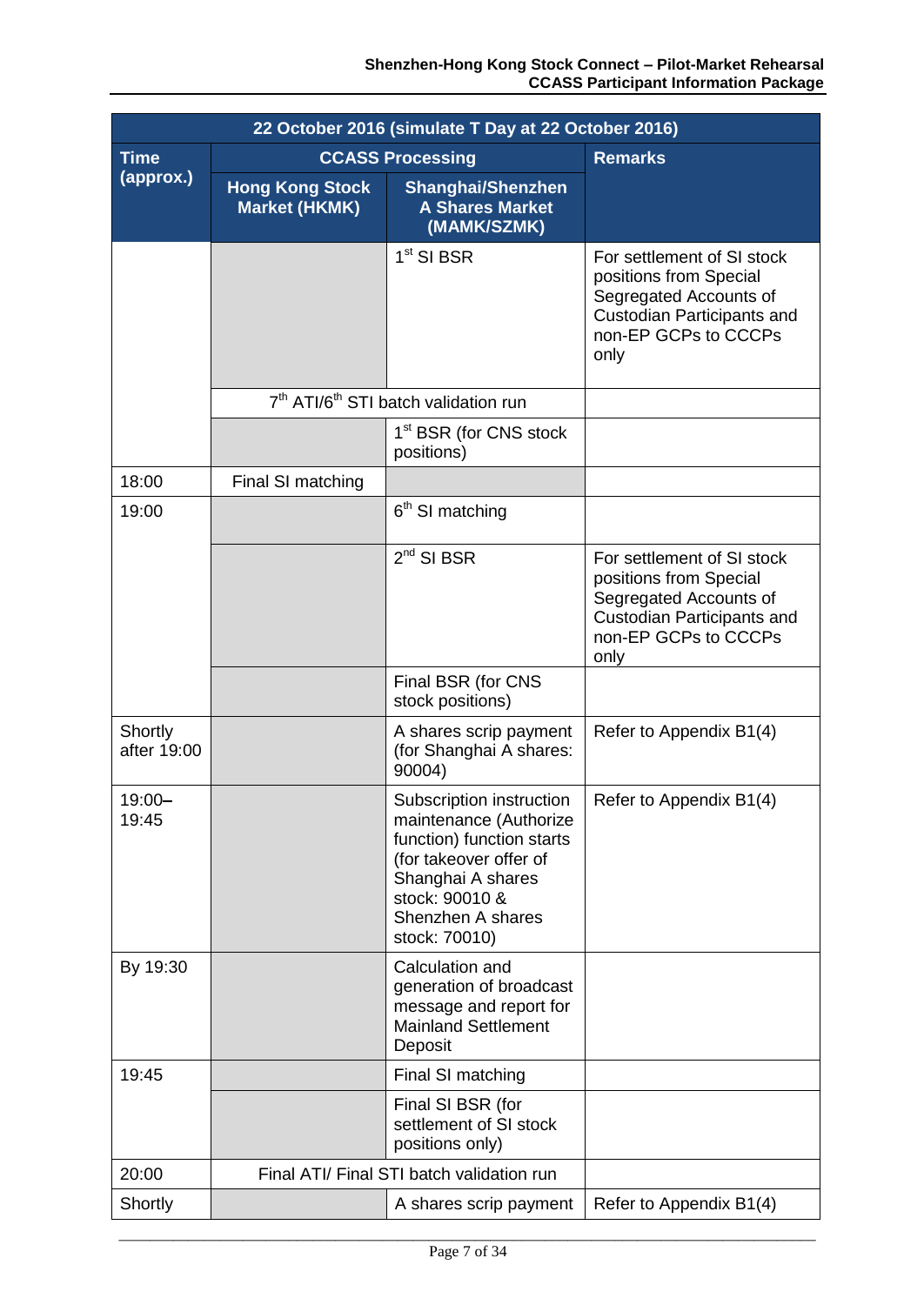|                          | 22 October 2016 (simulate T Day at 22 October 2016) |                                                                                                                        |                                                                                                                                                                                                    |  |
|--------------------------|-----------------------------------------------------|------------------------------------------------------------------------------------------------------------------------|----------------------------------------------------------------------------------------------------------------------------------------------------------------------------------------------------|--|
| <b>Time</b><br>(approx.) | <b>CCASS Processing</b>                             |                                                                                                                        | <b>Remarks</b>                                                                                                                                                                                     |  |
|                          | <b>Hong Kong Stock</b><br><b>Market (HKMK)</b>      | <b>Shanghai/Shenzhen</b><br><b>A Shares Market</b><br>(MAMK/SZMK)                                                      |                                                                                                                                                                                                    |  |
| after 20:00              |                                                     | (for Shenzhen A<br>shares: 70002);<br>Distribution of<br>Shenzhen Rights<br><b>Shares (Underlying</b><br>Stock: 70012) |                                                                                                                                                                                                    |  |
| Shortly<br>after 20:30   |                                                     | Distribution of Shanghai<br><b>Rights Shares</b><br>(Underlying Stock:<br>90011)                                       | Refer to Appendix B1(4)                                                                                                                                                                            |  |
| 20:30                    | <b>CCASS online session closes</b>                  |                                                                                                                        | Logout CCASS upon<br>completion of online<br>activities. Day-end CCASS<br>reports will be available to<br>Participants on the next<br>PMR day (23 October 2016)<br>during CCASS online<br>session. |  |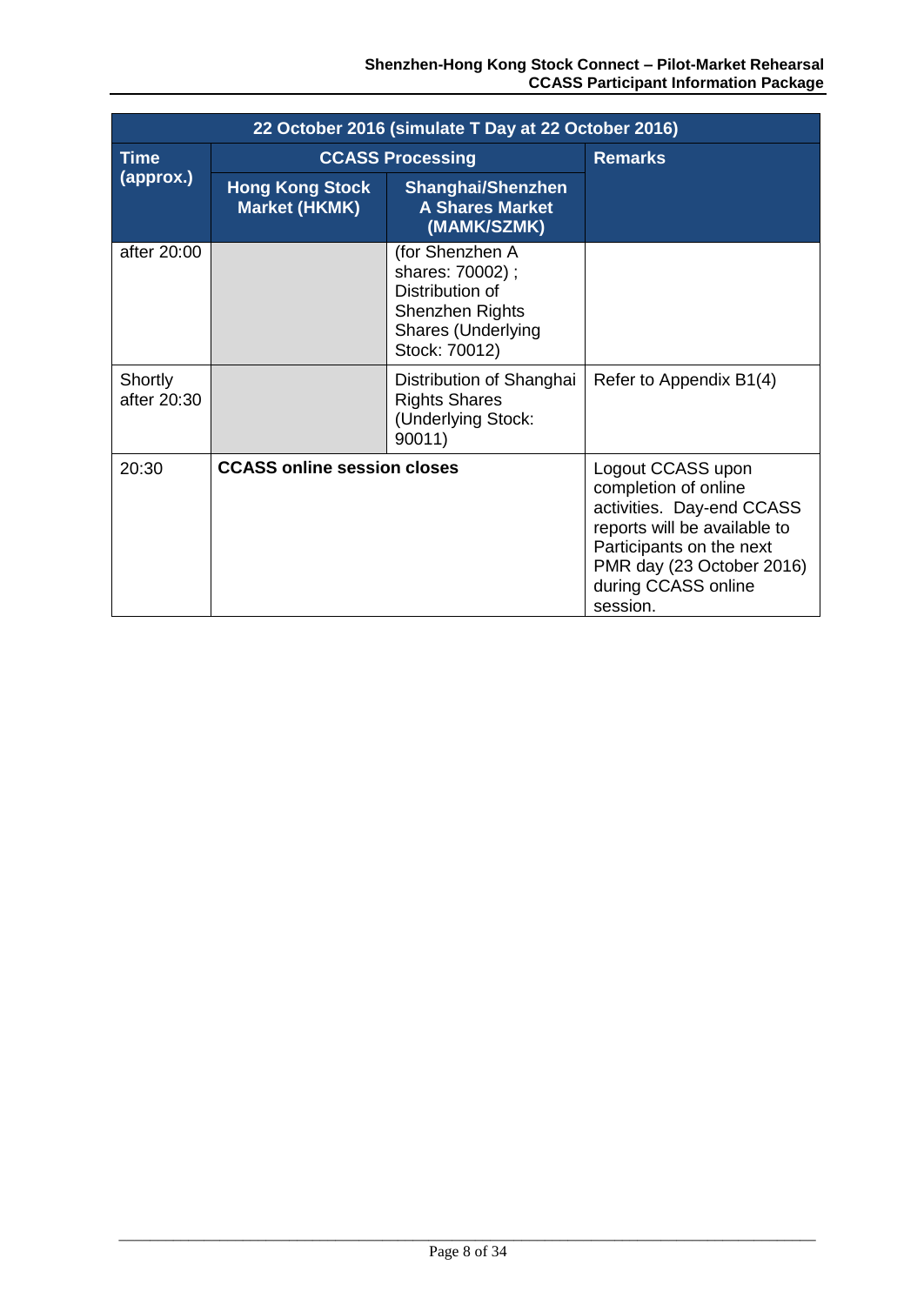# **T+1 Day**

## **Execution Date : 23 October 2016 (Sunday) Logical Date : 23 October 2016 (T+1 Day)**

| 23 October 2016 (simulate T+1 Day at 23 October 2016) |                                                                                                                                                                                                                                                                    |                                                                                                              |                                                                                                                                                                                                                                                                                 |  |
|-------------------------------------------------------|--------------------------------------------------------------------------------------------------------------------------------------------------------------------------------------------------------------------------------------------------------------------|--------------------------------------------------------------------------------------------------------------|---------------------------------------------------------------------------------------------------------------------------------------------------------------------------------------------------------------------------------------------------------------------------------|--|
| <b>Time</b>                                           |                                                                                                                                                                                                                                                                    | <b>CCASS Processing</b>                                                                                      | <b>Remarks / Logical Time</b>                                                                                                                                                                                                                                                   |  |
| (approx.)                                             | <b>Hong Kong Stock</b><br><b>Market (HKMK)</b>                                                                                                                                                                                                                     | <b>Shanghai/Shenzhen</b><br><b>A Shares Market</b><br>(MAMK/SZMK)                                            |                                                                                                                                                                                                                                                                                 |  |
| $08:45-$<br>13:30                                     | batch file transfer)                                                                                                                                                                                                                                               |                                                                                                              | Logon and Online Session (report retrieval, online maintenance activities and                                                                                                                                                                                                   |  |
| From<br>08:45                                         | • CCASS online session available<br>Logon to CCASS by using the production<br>smartcard and password via the hyperlink:<br>https://www.ccass.com                                                                                                                   |                                                                                                              | • Refer to Appendix B1 for<br>data setup in the PMR<br>• Refer to Appendix B2 and<br>B3 for suggested<br>functions to be executed,<br>and list of reports/data<br>files to be checked in the<br><b>PMR</b>                                                                      |  |
|                                                       | • Perform report download / printing via<br><b>Report Download function</b><br>• Perform data file download, if applicable, via<br><b>Report Download function</b><br>Note: Previous reports / data files (dated 22<br>October 2016) are available for<br>download |                                                                                                              | Before downloading the<br>$\bullet$<br>testing reports/data files,<br>Participants should<br>change the pre-defined<br>"Report Directory" for<br>download of reports / data<br>files via "Report Profile<br>Maintenance" function,<br>please refer to Appendix<br>C for details |  |
|                                                       |                                                                                                                                                                                                                                                                    |                                                                                                              | PG users should avoid<br>mixing up the<br>directory(ies) for receiving<br>the testing reports/data<br>files in the PMR from their<br>directory(ies) designated<br>for production use                                                                                            |  |
| 08:45                                                 |                                                                                                                                                                                                                                                                    | Morning A shares scrip<br>payment (Shanghai A<br>shares stock: 90007 &<br>Shenzhen A shares<br>stock: 70005) | 07:30<br>Refer to Appendix B1(4)                                                                                                                                                                                                                                                |  |
| 08:45                                                 |                                                                                                                                                                                                                                                                    | CCASS ATI/STI batch file transfer and<br>ATI/STI input available;<br>Generation of CPIs by                   | 08:00<br>Note: File Transmission<br>Date and Batch<br><b>Transmission Date in</b><br>respective batch transfer<br>files should be set as the<br>Logical Date, i.e. 23 October<br>2016                                                                                           |  |
|                                                       |                                                                                                                                                                                                                                                                    |                                                                                                              | 08:00                                                                                                                                                                                                                                                                           |  |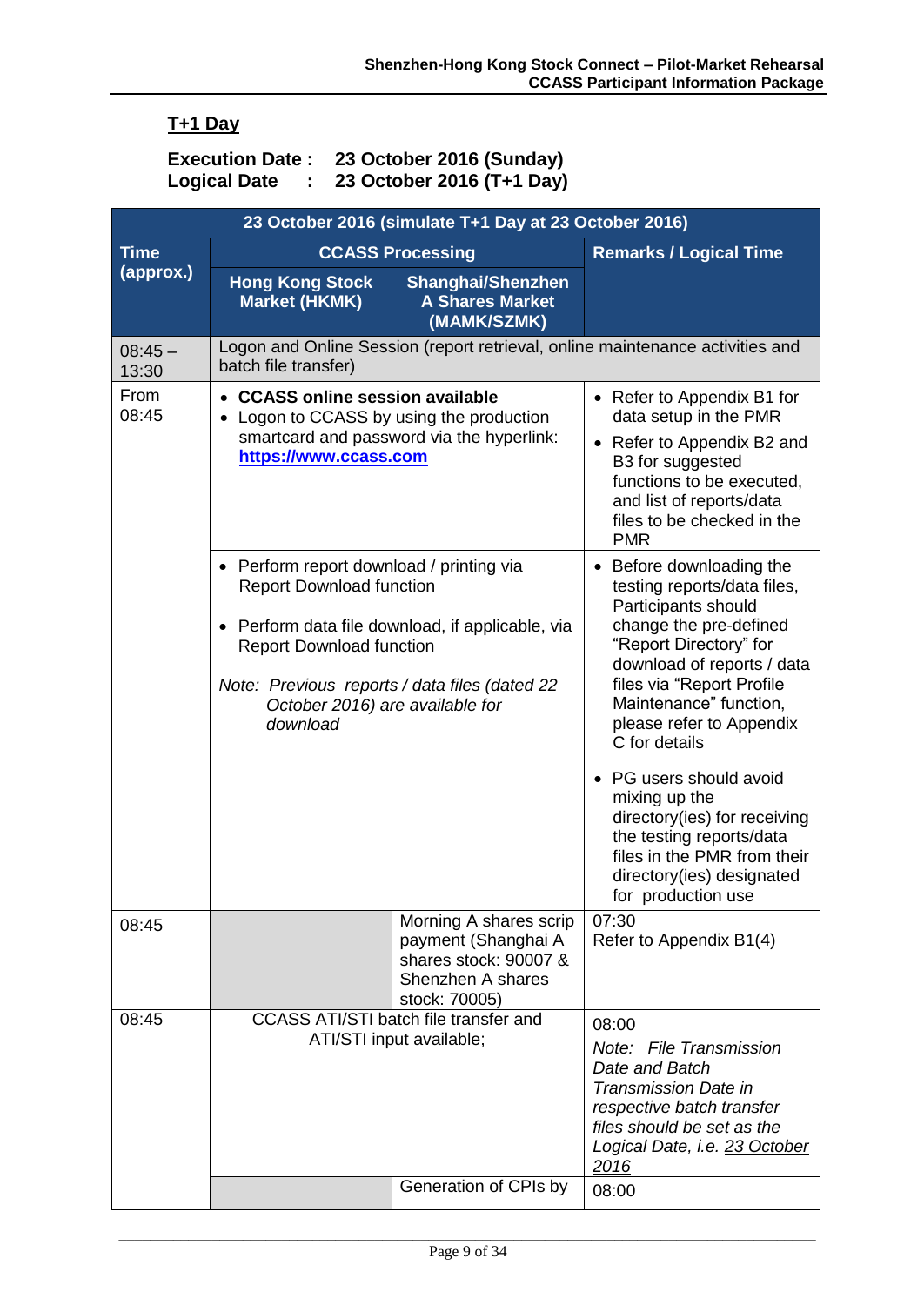|             | 23 October 2016 (simulate T+1 Day at 23 October 2016) |                                                                                                                                                                       |                                                                         |  |
|-------------|-------------------------------------------------------|-----------------------------------------------------------------------------------------------------------------------------------------------------------------------|-------------------------------------------------------------------------|--|
| <b>Time</b> |                                                       | <b>CCASS Processing</b>                                                                                                                                               | <b>Remarks / Logical Time</b>                                           |  |
| (approx.)   | <b>Hong Kong Stock</b><br><b>Market (HKMK)</b>        | <b>Shanghai/Shenzhen</b><br><b>A Shares Market</b><br>(MAMK/SZMK)                                                                                                     |                                                                         |  |
|             |                                                       | <b>HKSCC</b> for money<br>settlement between<br><b>CPs and HKSCC</b>                                                                                                  | 08:00                                                                   |  |
| 08:45       |                                                       | Subscription<br>instruction<br>maintenance function<br>for Rights Issue<br>available (Shanghai<br>Dummy Stock Code:<br>44098; Shenzhen<br>Dummy Stock Code:<br>44099) | 08:00<br>Refer to Appendix B1(4)                                        |  |
| 08:50       |                                                       | <b>CCASS takes</b><br>snapshot of sellable<br>balance                                                                                                                 | 08:15                                                                   |  |
| 08:55       |                                                       | Message via ECP<br>upon successful<br>update of current day's<br>sellable balance at<br><b>China Connect System</b><br>(CSC)                                          | 08:45                                                                   |  |
| 09:00       |                                                       | Pre-opening Session for Hong Kong Market Starts                                                                                                                       |                                                                         |  |
| 09:15       |                                                       | shares Markets Starts                                                                                                                                                 | Opening Call Auction Session in the morning for Shanghai and Shenzhen A |  |
| 09:15       | 1 <sup>st</sup> SI matching                           |                                                                                                                                                                       | 09:15                                                                   |  |
|             |                                                       | 1 <sup>st</sup> ATI/STI batch validation run                                                                                                                          | 09:15                                                                   |  |
| 09:25       |                                                       | shares Markets Ends                                                                                                                                                   | Opening Call Auction Session in the morning for Shanghai and Shenzhen A |  |
| 09:30       |                                                       | shares Markets Starts                                                                                                                                                 | Continuous Auction Session in the morning for Shanghai and Shenzhen A   |  |
| 09:30       |                                                       | <b>Morning Session for Hong Kong Market Starts</b>                                                                                                                    |                                                                         |  |
| 09:30       | $2nd$ SI matching                                     |                                                                                                                                                                       | 10:00                                                                   |  |
|             |                                                       | 2 <sup>nd</sup> ATI/STI batch validation run                                                                                                                          | 10:00                                                                   |  |
| 09:35       | 1 <sup>st</sup> BSR                                   |                                                                                                                                                                       | 10:30                                                                   |  |
| 09:40       | 3rd SI matching                                       |                                                                                                                                                                       | 11:30                                                                   |  |
|             | 3rd ATI batch validation run<br>11:30                 |                                                                                                                                                                       |                                                                         |  |
| 09:40       |                                                       | Intra-day Mainland<br><b>Settlement Deposit</b><br>calculation and<br>collection                                                                                      | 11:30                                                                   |  |
| 09:45       |                                                       | $1st$ SI matching                                                                                                                                                     | 11:45                                                                   |  |
| 09:50       | $2^{nd}$ BSR                                          |                                                                                                                                                                       | 12:00                                                                   |  |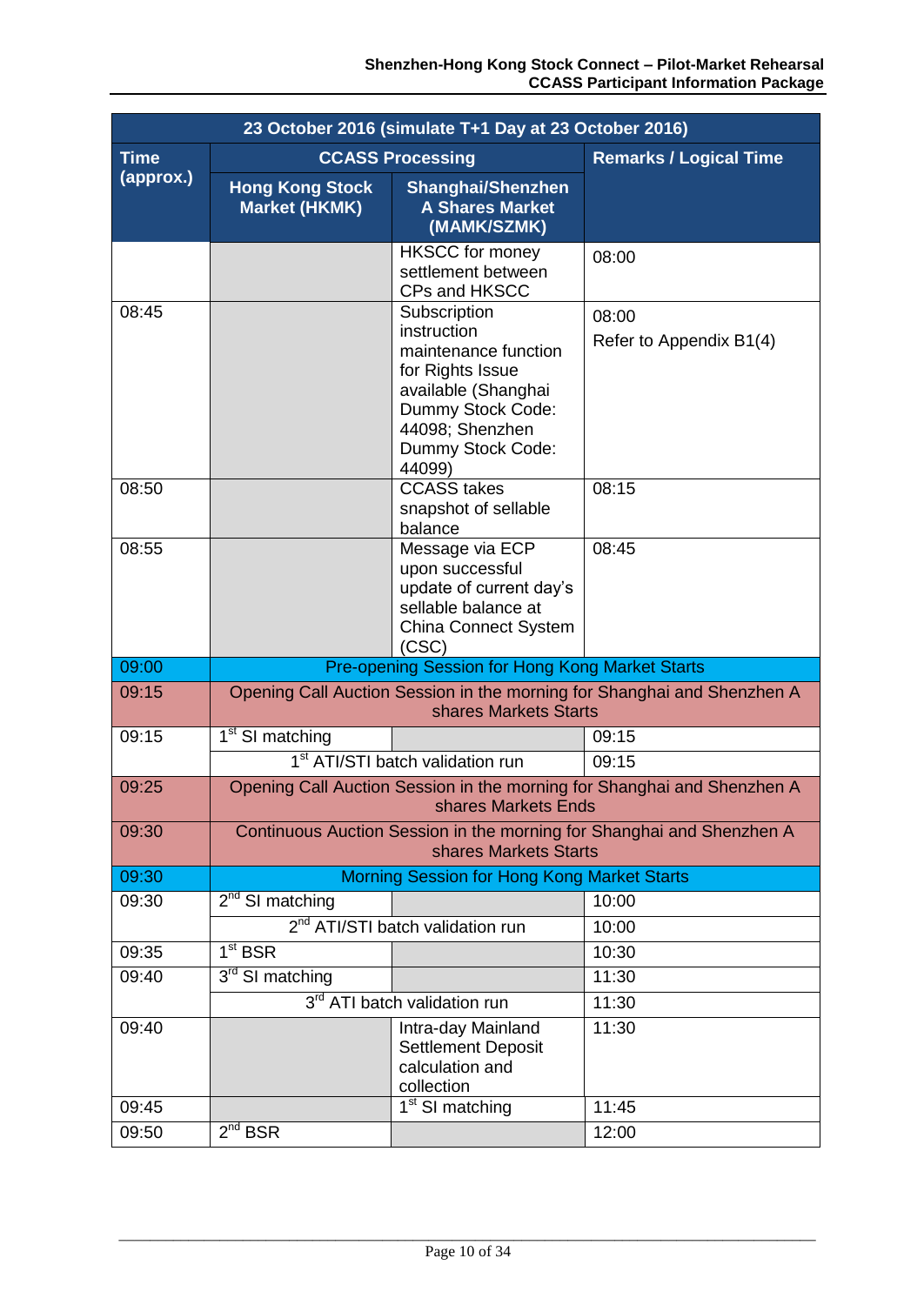| 23 October 2016 (simulate T+1 Day at 23 October 2016) |                                                |                                                                                                           |                                                                                       |
|-------------------------------------------------------|------------------------------------------------|-----------------------------------------------------------------------------------------------------------|---------------------------------------------------------------------------------------|
| <b>Time</b>                                           |                                                | <b>CCASS Processing</b>                                                                                   | <b>Remarks / Logical Time</b>                                                         |
| (approx.)                                             | <b>Hong Kong Stock</b><br><b>Market (HKMK)</b> | <b>Shanghai/Shenzhen</b><br><b>A Shares Market</b><br>(MAMK/SZMK)                                         |                                                                                       |
| 09:50                                                 |                                                | A shares CCASS<br><b>Payment Deadline</b>                                                                 | By 12:00<br>CPs with net payable<br>amounts make payment to<br><b>HKSCC</b>           |
| 10:03                                                 |                                                | <b>Morning Session for Hong Kong Market Ends</b>                                                          |                                                                                       |
| 10:03                                                 |                                                | <b>Closing Auction Session for Hong Kong Market Starts</b>                                                |                                                                                       |
| 10:10                                                 |                                                | shares Markets Ends<br>(No Continuous Auction Session in the afternoon will be simulated)                 | Continuous Auction Session in the morning for Shanghai and Shenzhen A                 |
| 10:13                                                 |                                                | <b>Closing Auction Session for Hong Kong Market Ends</b>                                                  |                                                                                       |
|                                                       |                                                | (No Afternoon Session will be simulated)                                                                  |                                                                                       |
| 10:10                                                 |                                                | A shares CCASS<br>Payment (Credit)                                                                        | Shortly after 12:30<br>CPs with net receivable<br>amounts receive money<br>from HKSCC |
| 10:20                                                 |                                                | 4 <sup>th</sup> ATI/3 <sup>rd</sup> STI batch validation run                                              | 12:45                                                                                 |
| 10:35                                                 | $4th$ SI matching                              |                                                                                                           | 13:30                                                                                 |
| 10:35                                                 |                                                | $2nd$ SI matching                                                                                         | 13:45                                                                                 |
| 10:40                                                 | 3 <sup>rd</sup> BSR                            |                                                                                                           | 14:00                                                                                 |
| 10:45                                                 | $5th$ SI matching                              |                                                                                                           | 14:30                                                                                 |
| 10:50                                                 |                                                | 3rd SI matching                                                                                           | 15:00                                                                                 |
| 10:55                                                 | 6 <sup>th</sup> SI matching                    |                                                                                                           | 15:15                                                                                 |
|                                                       |                                                | 5 <sup>th</sup> ATI batch validation run                                                                  | 15:15                                                                                 |
| 11:00                                                 |                                                | 4 <sup>th</sup> STI batch validation run                                                                  | 15:30                                                                                 |
| 11:05                                                 | $7th$ SI matching                              |                                                                                                           | 15:45                                                                                 |
|                                                       | <b>Final BSR</b>                               |                                                                                                           | 15:45                                                                                 |
| 11:15                                                 |                                                | <b>Final Clearing</b><br>Statement (FCS)<br>available                                                     | 16:00<br>CPs prepare funding for<br>money settlement of CNS<br>positions              |
|                                                       |                                                | Generation of<br>broadcast message for<br>estimated Mainland<br><b>Settlement Deposit</b><br>requirement  | 16:30                                                                                 |
| $11:15 -$<br>12:15                                    |                                                | "Cash Prepayment<br>Instruction<br>Maintenance for China<br><b>Connect Markets"</b><br>function available | $16:00 - 18:00$                                                                       |
| $11:15 -$<br>13:20                                    |                                                | "Input DI" function<br>available                                                                          | 16:00                                                                                 |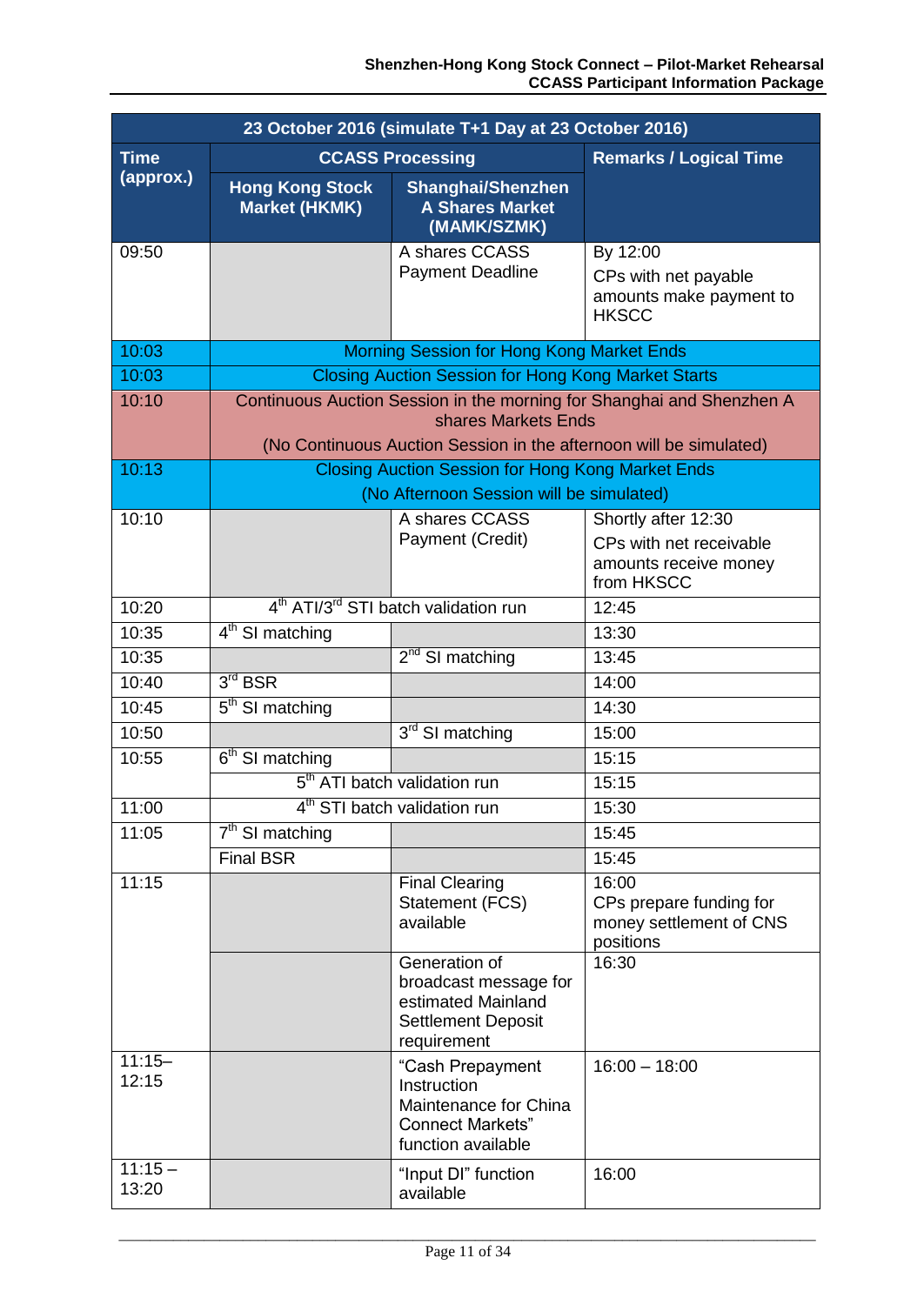| 23 October 2016 (simulate T+1 Day at 23 October 2016) |                                                |                                                                                                                                                                                        |                                                                                                                                                              |  |
|-------------------------------------------------------|------------------------------------------------|----------------------------------------------------------------------------------------------------------------------------------------------------------------------------------------|--------------------------------------------------------------------------------------------------------------------------------------------------------------|--|
| <b>Time</b>                                           | <b>CCASS Processing</b>                        | <b>Remarks / Logical Time</b>                                                                                                                                                          |                                                                                                                                                              |  |
| (approx.)                                             | <b>Hong Kong Stock</b><br><b>Market (HKMK)</b> | <b>Shanghai/Shenzhen</b><br><b>A Shares Market</b><br>(MAMK/SZMK)                                                                                                                      |                                                                                                                                                              |  |
| 11:45                                                 |                                                | $4th$ SI matching                                                                                                                                                                      | 17:00                                                                                                                                                        |  |
|                                                       | 8 <sup>th</sup> SI matching                    |                                                                                                                                                                                        | 17:00                                                                                                                                                        |  |
|                                                       |                                                | 6 <sup>th</sup> ATI/5 <sup>th</sup> STI batch validation run                                                                                                                           | 17:00                                                                                                                                                        |  |
| 12:00                                                 |                                                | 5 <sup>th</sup> SI matching                                                                                                                                                            | 17:30                                                                                                                                                        |  |
|                                                       |                                                | $1st$ SI BSR                                                                                                                                                                           | 17:30<br>For settlement of SI stock<br>positions from Special<br>Segregated Accounts of<br><b>Custodian Participants and</b><br>non-EP GCPs to CCCPs<br>only |  |
|                                                       |                                                | 7 <sup>th</sup> ATI/6 <sup>th</sup> STI batch validation run                                                                                                                           | 17:30                                                                                                                                                        |  |
|                                                       |                                                | 1 <sup>st</sup> BSR (for CNS stock<br>positions)                                                                                                                                       | 17:30                                                                                                                                                        |  |
| 12:15                                                 | 9 <sup>th</sup> SI matching                    |                                                                                                                                                                                        | 18:00                                                                                                                                                        |  |
| 13:15                                                 |                                                | 6 <sup>th</sup> SI matching                                                                                                                                                            | 19:00                                                                                                                                                        |  |
|                                                       |                                                | $2nd$ SI BSR                                                                                                                                                                           | 19:00<br>For settlement of SI stock<br>positions from Special<br>Segregated Accounts of<br><b>Custodian Participants and</b><br>non-EP GCPs to CCCPs<br>only |  |
|                                                       |                                                | Final BSR (for CNS<br>stock positions)                                                                                                                                                 | 19:00                                                                                                                                                        |  |
| $13:15 -$<br>13:25                                    |                                                | Subscription instruction<br>maintenance function<br>(Authorize function)<br>starts (for takeover<br>offer of Shanghai A<br>shares stock: 90010 &<br>Shenzhen A shares<br>stock: 70010) | Shortly after 19:00-19:45<br>Refer to Appendix B1(4)                                                                                                         |  |
| 13:20                                                 |                                                | Calculation and<br>generation of<br>broadcast message<br>and report for Mainland<br><b>Settlement Deposit</b>                                                                          | 19:30                                                                                                                                                        |  |
| 13:25                                                 |                                                | $7th$ SI matching                                                                                                                                                                      | 19:45                                                                                                                                                        |  |
| 13:30                                                 |                                                | Final SI BSR (for<br>settlement of SI stock<br>positions only)                                                                                                                         | 19:45                                                                                                                                                        |  |
|                                                       |                                                | 8 <sup>th</sup> ATI/7 <sup>th</sup> STI batch validation run                                                                                                                           | 20:00                                                                                                                                                        |  |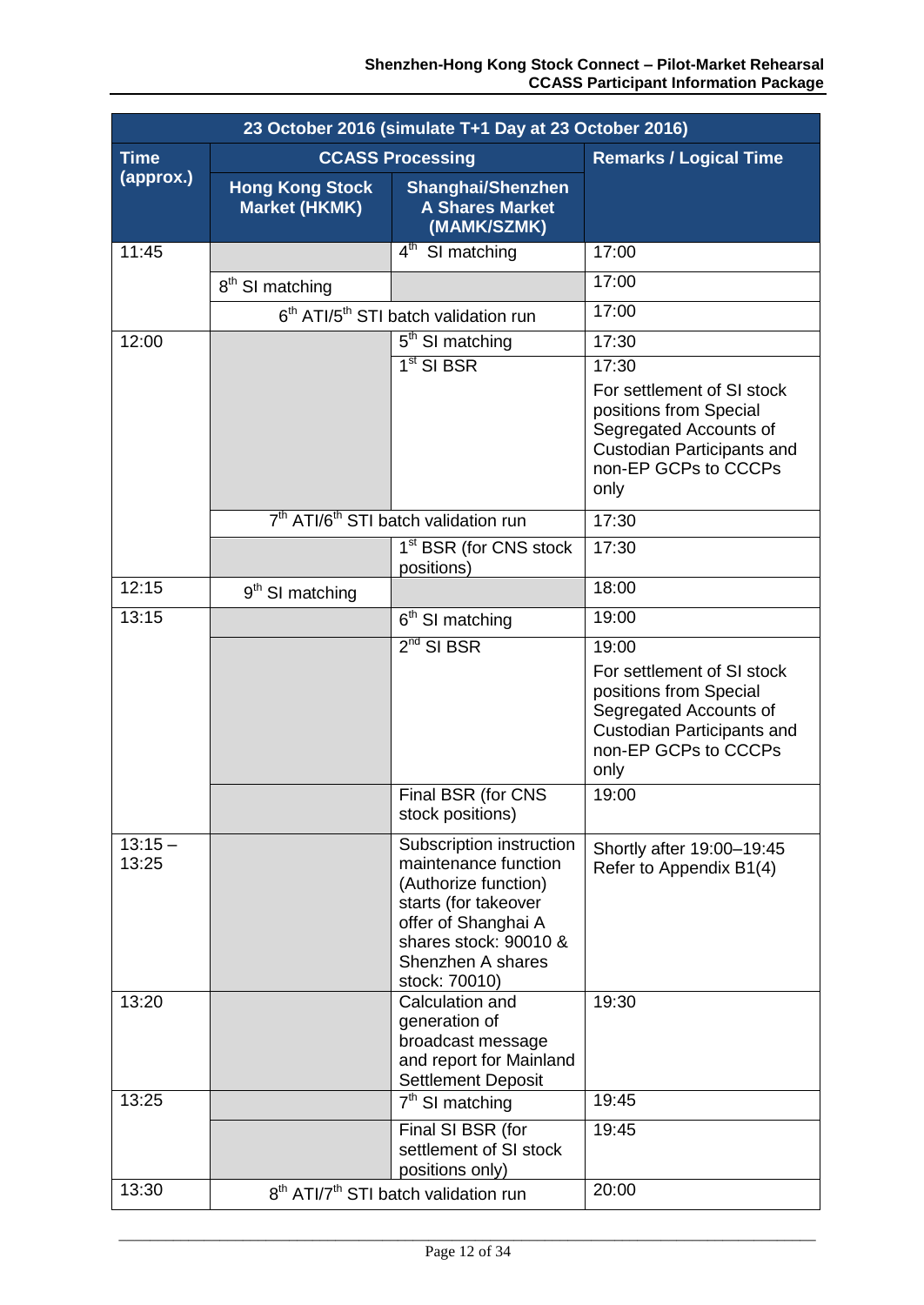|                          | 23 October 2016 (simulate T+1 Day at 23 October 2016) |                                                                                     |  |  |  |  |  |  |  |  |  |  |
|--------------------------|-------------------------------------------------------|-------------------------------------------------------------------------------------|--|--|--|--|--|--|--|--|--|--|
| <b>Time</b><br>(approx.) | <b>CCASS Processing</b>                               | <b>Remarks / Logical Time</b>                                                       |  |  |  |  |  |  |  |  |  |  |
|                          | <b>Hong Kong Stock</b><br><b>Market (HKMK)</b>        | <b>Shanghai/Shenzhen</b><br><b>A Shares Market</b><br>(MAMK/SZMK)                   |  |  |  |  |  |  |  |  |  |  |
| 13:30                    |                                                       | <b>Cut-off for online maintenance activities</b><br>and CCASS online session closes |  |  |  |  |  |  |  |  |  |  |
| $13:30-$<br>16:00        | <b>Lunch Break</b>                                    |                                                                                     |  |  |  |  |  |  |  |  |  |  |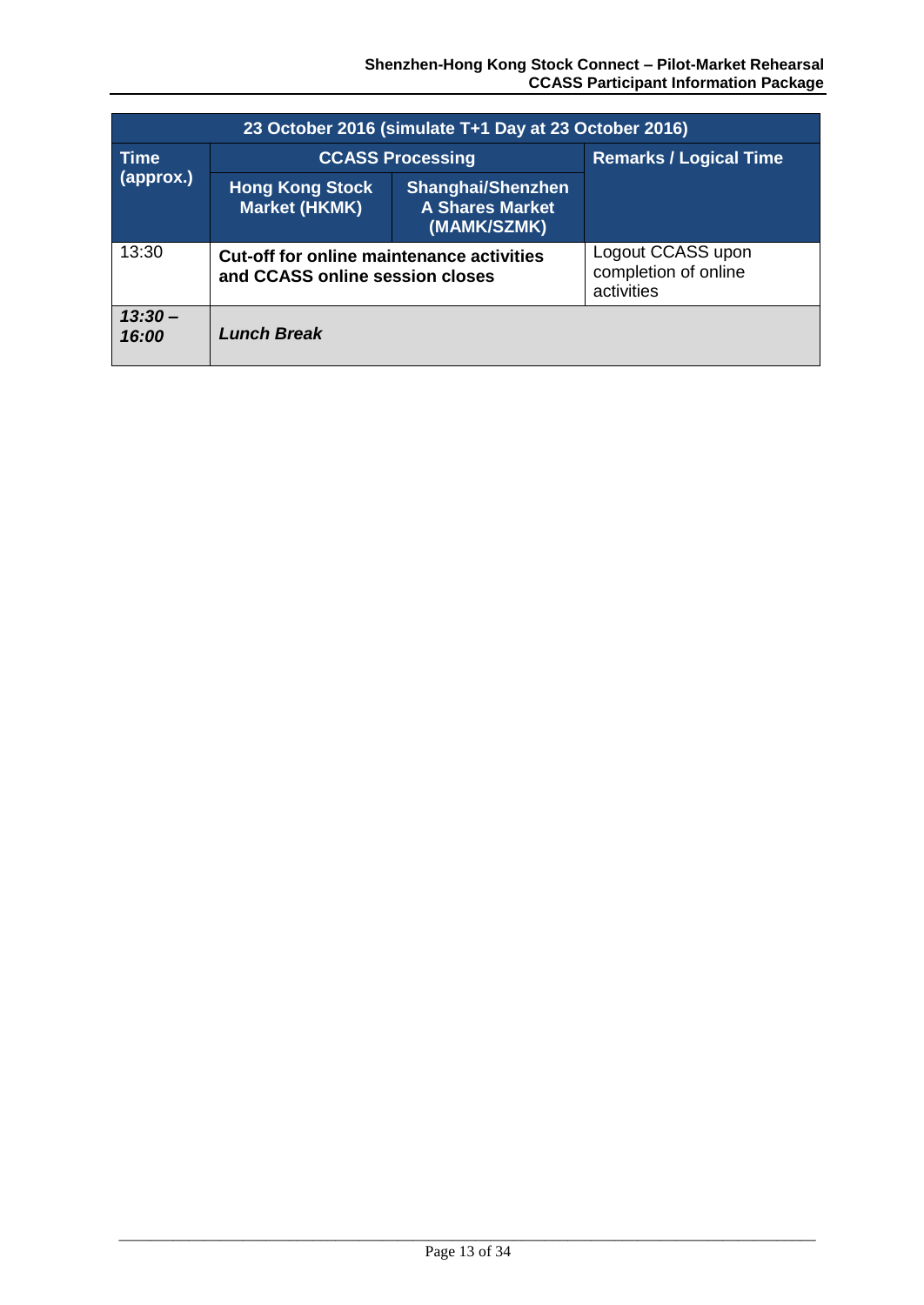# **T+2 Day**

(Simulate Hong Kong Stock Market (HKMK) stock settlement on T+2 Day and some CCASS Processing of Shanghai and Shenzhen A shares Markets (MAMK and SZMK) will also be included. **Only CCASS online session is available)**

**Execution Date : 23 October 2016 (Sunday)**

**Logical Date : 24 October 2016 (Monday) (Simulate T+2 Day up to the start of Final BSR of Hong Kong market at around 15:45 (logical time))**

|                    |                                                                                                                                                                                                          | 23 October 2016 (simulate T+2 Day at 24 October 2016)                                                                                                                                            |                                                                                                                                                                                                                                                                                                                                    |
|--------------------|----------------------------------------------------------------------------------------------------------------------------------------------------------------------------------------------------------|--------------------------------------------------------------------------------------------------------------------------------------------------------------------------------------------------|------------------------------------------------------------------------------------------------------------------------------------------------------------------------------------------------------------------------------------------------------------------------------------------------------------------------------------|
| <b>Time</b>        |                                                                                                                                                                                                          | <b>CCASS Processing</b>                                                                                                                                                                          | <b>Remarks / Logical Time</b>                                                                                                                                                                                                                                                                                                      |
| (approx.)          | <b>Hong Kong Stock</b><br>Market (HKMK)                                                                                                                                                                  |                                                                                                                                                                                                  |                                                                                                                                                                                                                                                                                                                                    |
| $16:00 -$<br>17:55 | batch file transfer)                                                                                                                                                                                     |                                                                                                                                                                                                  | Logon and Online Session (report retrieval, online maintenance activities and                                                                                                                                                                                                                                                      |
| From<br>16:00      | <b>CCASS online session available</b><br>Logon to CCASS by using the production<br>smartcard and password via the hyperlink:<br>https://www.ccass.com                                                    |                                                                                                                                                                                                  |                                                                                                                                                                                                                                                                                                                                    |
|                    | Download function<br>$\bullet$<br><b>Report Download function</b><br>download                                                                                                                            | • Perform report download / printing via Report<br>Perform data file download, if applicable, via<br>Note: Previous reports / data files (dated 21, 22<br>and 23 October 2016) are available for | Before downloading the<br>testing reports/data files,<br>Participants should<br>change the pre-defined<br>"Report Directory" for<br>download of reports /<br>data files via "Report<br>Profile Maintenance"<br>function, please refer to<br>Appendix C for details<br>PG users should avoid<br>mixing up the<br>directory(ies) for |
|                    |                                                                                                                                                                                                          |                                                                                                                                                                                                  | receiving the testing<br>reports/data files in the<br>PMR from their<br>directory(ies) designated<br>for production use                                                                                                                                                                                                            |
|                    | STI), if applicable                                                                                                                                                                                      | • Perform CCASS batch file transfers (SI / ATI /                                                                                                                                                 | Refer to Appendix B1 for<br>$\bullet$<br>data setup in the PMR                                                                                                                                                                                                                                                                     |
|                    | <b>Note: File Transmission Date and Batch</b><br>Transmission Date in respective batch<br>transfer files should be set as the Logical<br>Date, i.e. 24 October 2016<br>Perform CCASS online transactions | Refer to Appendix B2<br>and B3 for suggested<br>functions to be<br>executed, and list of<br>reports/data files to be<br>checked in the PMR                                                       |                                                                                                                                                                                                                                                                                                                                    |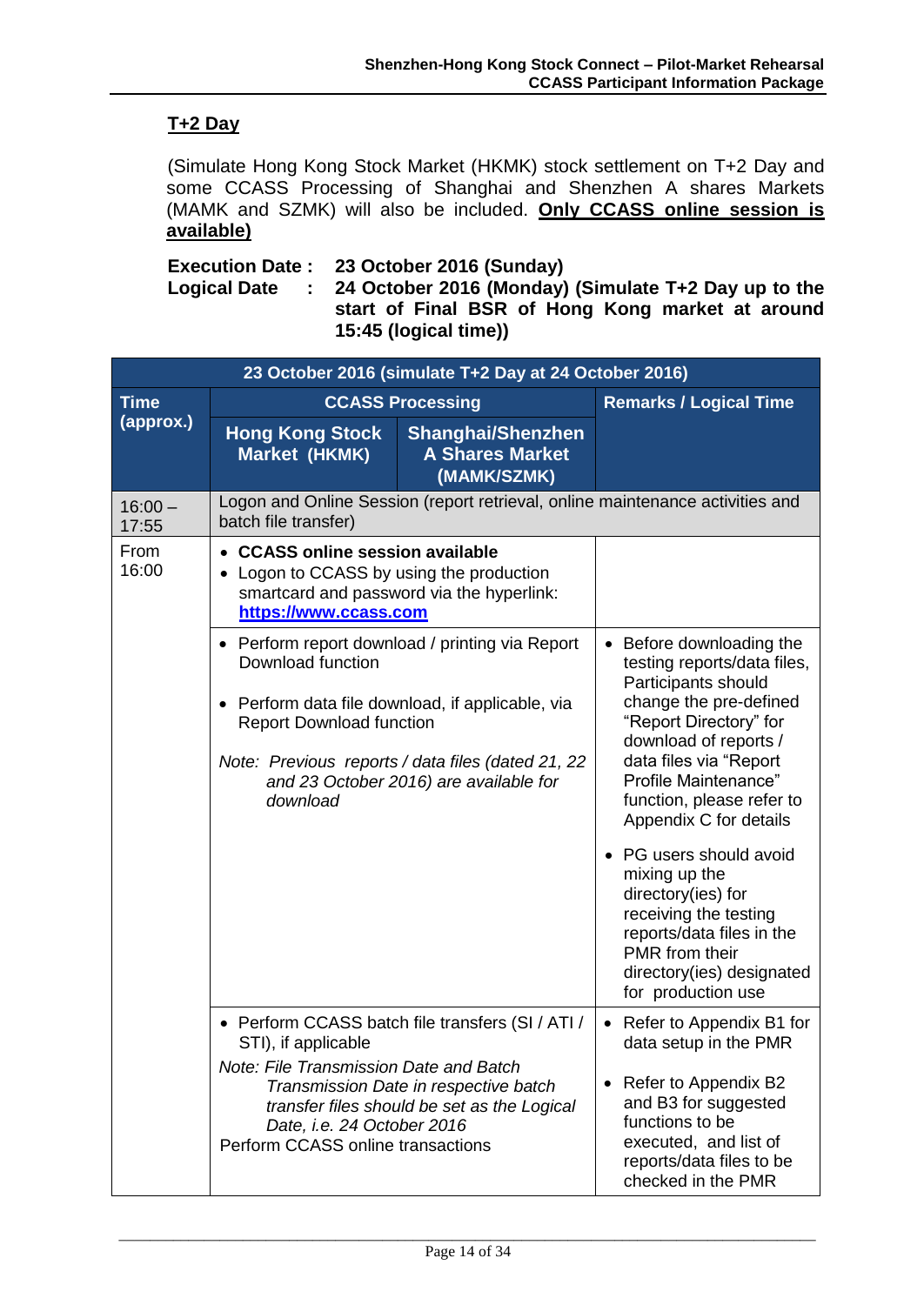|                   |                                                  | 23 October 2016 (simulate T+2 Day at 24 October 2016)             |                                                                                       |
|-------------------|--------------------------------------------------|-------------------------------------------------------------------|---------------------------------------------------------------------------------------|
| <b>Time</b>       |                                                  | <b>CCASS Processing</b>                                           | <b>Remarks / Logical Time</b>                                                         |
| (approx.)         | <b>Hong Kong Stock</b><br>Market (HKMK)          | <b>Shanghai/Shenzhen</b><br><b>A Shares Market</b><br>(MAMK/SZMK) |                                                                                       |
| 16:10             | 1 <sup>st</sup> SI matching                      |                                                                   | 09:15                                                                                 |
|                   |                                                  | 1 <sup>st</sup> ATI/STI batch validation run                      | 09:15                                                                                 |
| 16:25             | $2^{nd}$ SI matching                             |                                                                   | 10:00                                                                                 |
|                   |                                                  | 2 <sup>nd</sup> ATI/STI batch validation run                      | 10:00                                                                                 |
| 16:30             | 1 <sup>st</sup> BSR                              |                                                                   | 10:30                                                                                 |
|                   | 3rd SI matching                                  |                                                                   | 11:30                                                                                 |
|                   |                                                  | 3 <sup>rd</sup> ATI batch validation run                          | 11:30                                                                                 |
| 16:35             |                                                  | 1 <sup>st</sup> SI matching                                       | 11:45                                                                                 |
| 16:40             | $2^{nd}$ BSR                                     |                                                                   | 12:00                                                                                 |
| 16:40             |                                                  | A shares CCASS<br><b>Payment Deadline</b>                         | By 12:00<br>CPs with net payable<br>amounts make payment to<br><b>HKSCC</b>           |
| 16:45             |                                                  | A shares CCASS<br>Payment (Credit)                                | Shortly after 12:30<br>CPs with net receivable<br>amounts receive money<br>from HKSCC |
| 16:55             |                                                  | 4 <sup>th</sup> ATI/3 <sup>rd</sup> STI batch validation run      | 12:45                                                                                 |
| 17:00             | $4th$ SI matching                                |                                                                   | 13:30                                                                                 |
| 17:05             |                                                  | $2nd$ SI matching                                                 | 13:45                                                                                 |
| 17:10             | 3 <sup>rd</sup> BSR                              |                                                                   | 14:00                                                                                 |
| 17:15             | 5 <sup>th</sup> SI matching                      |                                                                   | 14:30                                                                                 |
| 17:20             |                                                  | 3rd SI matching                                                   | 15:00                                                                                 |
| 17:25             | 6 <sup>th</sup> SI matching                      |                                                                   | 15:15                                                                                 |
|                   |                                                  | 5 <sup>th</sup> ATI batch validation run                          | 15:15                                                                                 |
| 17:30             |                                                  | 4 <sup>th</sup> STI batch validation run                          | 15:30                                                                                 |
| 17:35             | $7th$ SI matching                                |                                                                   | 15:45                                                                                 |
| 17:35             | <b>Final BSR</b>                                 |                                                                   | 15:45                                                                                 |
| 17:35             | <b>Cut-off for online maintenance activities</b> |                                                                   | 15:45                                                                                 |
| $17:35-$<br>17:55 | <b>Report Retrieval and Verification Session</b> |                                                                   |                                                                                       |
| 17:55             | <b>CCASS</b> report retrieval session closes     |                                                                   | Logout CCASS upon<br>completion of report<br>retrieval                                |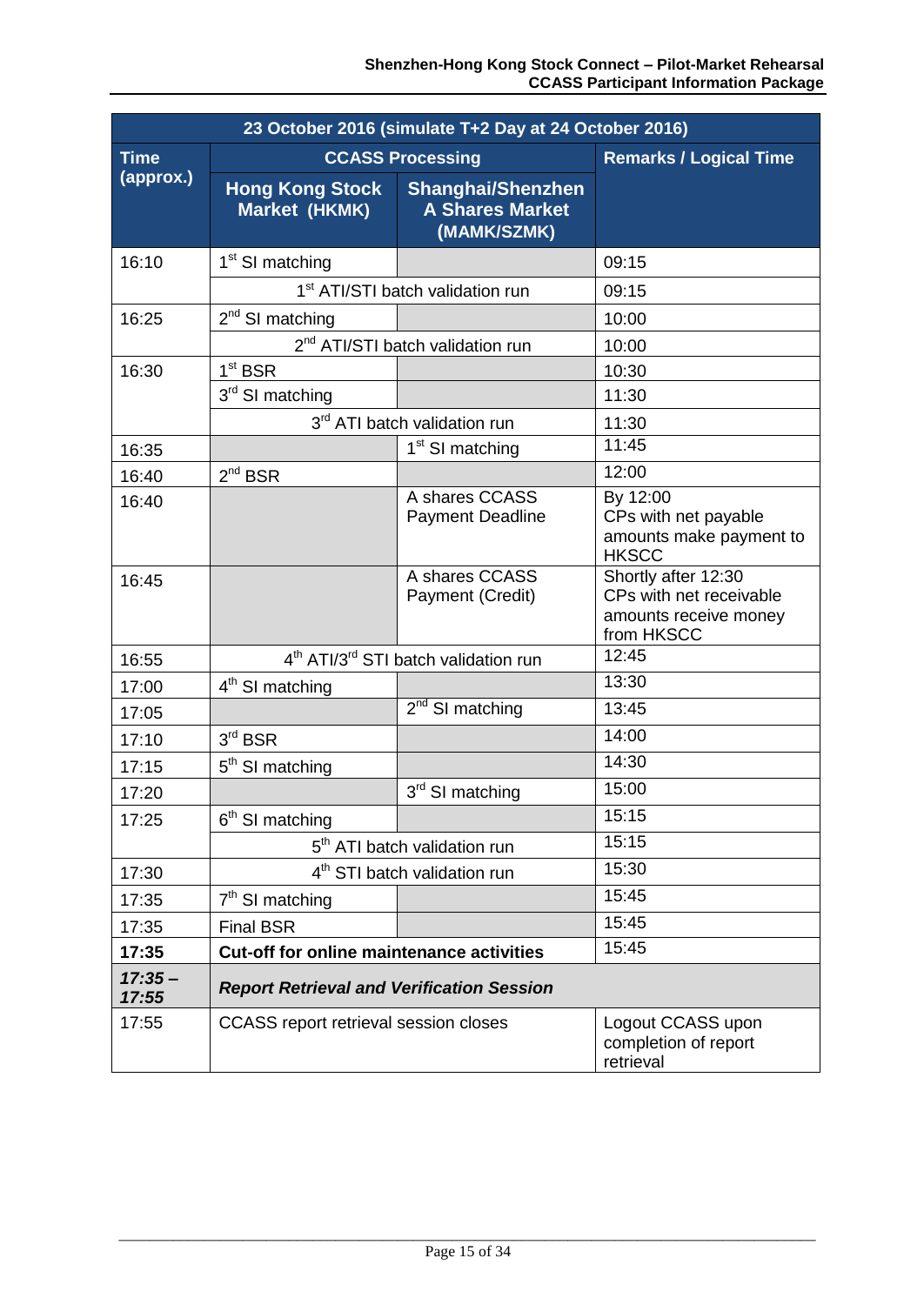# <span id="page-19-0"></span>**4.3 User Profile Setting & Logon Password**

Participants' user profiles that will be applied to the commencement of the PMR will be based on the latest user profiles maintained as of the latest production image before the PMR, i.e. 21 October 2016 (Friday) day-end image.

During the PMR, Participants' DA is responsible for resetting their participating users' passwords if they are revoked. If smartcard password has been reset during the PMR, the user concerned should use the *new* password for production use on the following Monday, i.e. 24 October 2016. Participants' DA is reminded to ensure their passwords are workable and not revoked for the PMR.

As password reset services will not be provided by HKEX during the CPS, DA should keep proper record of their CCASS login passwords as of day-end image of 21 October 2016 (Friday), which will be used in the PMR.

# <span id="page-19-1"></span>**4.4 Pilot-Market Rehearsal Environment**

The PMR environment will be set up with testing data, such as pre-defined positions, stock balances, SI transactions and corporate actions of A shares. Participants should refer to Appendix B1 for the details of data setup for the PMR.

# <span id="page-19-2"></span>**4.5 Transactions to be Executed**

On-line sessions will be provided during the PMR for Participants to simulate the operations of their BOS and internal processes to examine their readiness in supporting clearing and settlement of A shares markets trades or positions. Participants should make reference to their daily operations to plan what type of transactions and/or activities should be covered in the PMR. Participants might refer to Appendices B2 for the suggested test script.

### <span id="page-19-3"></span>**4.6 Report Download**

### *Reports and/or data files available at the beginning of the PMR online session:*

Below CCASS reports / data files dated **21 October 2016 (Friday)** will be available to download by Participants when CCASS online session starts on 22 October 2016 (Saturday) morning:

- Provisional Clearing Statement (CCLTN04) of Hong Kong market (HKMK) showing the pre-defined trade details with trade date as 21 October 2016 (Friday);
- Final Clearing Statement (CCLTN05) of Hong Kong market (HKMK) showing the pre-defined trade details with trade date as 20 October 2016 (Thursday); and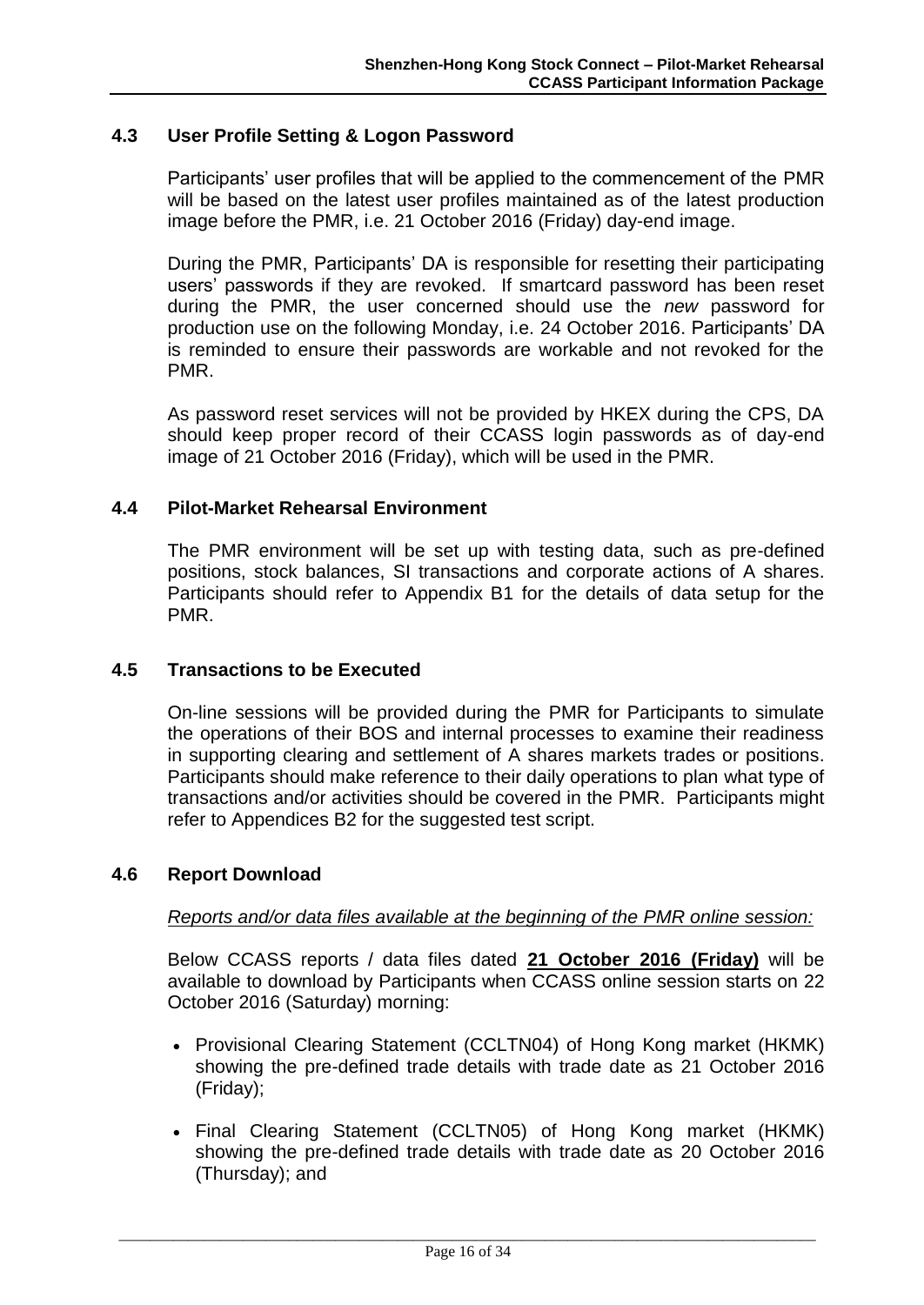Daily Stock Balance Report (CSESB01) of Hong Kong market (HKMK), Shanghai A shares market (MAMK) and Shenzhen A shares market (SZMK) showing the opening stock balance detail as of the start of PMR on 22 October 2016 (Saturday)

# *Reports and/or data files available during the PMR online session*

- Batch input control reports;
- Intra-day Mainland Settlement Deposit Payable Reports (Shanghai and Shenzhen); and
- Intra-day settlement related reports.

# *Reports and/or data files available during the PMR report retrieval session:*

Full set of CCASS reports/data files (except the month-end report for Mainland Security Deposit, quarter-end report for interest on Mainland Settlement Deposit and Mainland Security Deposit) reflecting the activities performed by Participants during the online session of the PMR.

# <span id="page-20-0"></span>**4.7 Prior PMR Arrangement**

Participants should ensure their BOS are ready for supporting both Shanghai and Shenzhen A shares markets related transactions.

Participants should create a new directory for changing of "pre-defined" "Report Directory" for downloading of CCASS reports / data files during the PMR.

If Participants would use their production BOS to perform the PMR, they should ensure that their production BOS data are properly backed up before the PMR. Data restore procedures should also be prepared before the PMR so that production data can be restored to their production BOS upon completion of the PMR. Participants should arrange where appropriate data backup arrangement with their IT support or BOS vendor before the PMR, if such procedures are required.

# <span id="page-20-1"></span>**4.8 Important Reminder for Post PMR Arrangement**

PG users are reminded to clean-up their testing data, (including but not limited to ALL testing batch transfer files and downloaded reports/data files) and ensure their corresponding systems used in the PMR are restored, if appropriate, and ready for normal business activities on the following Monday.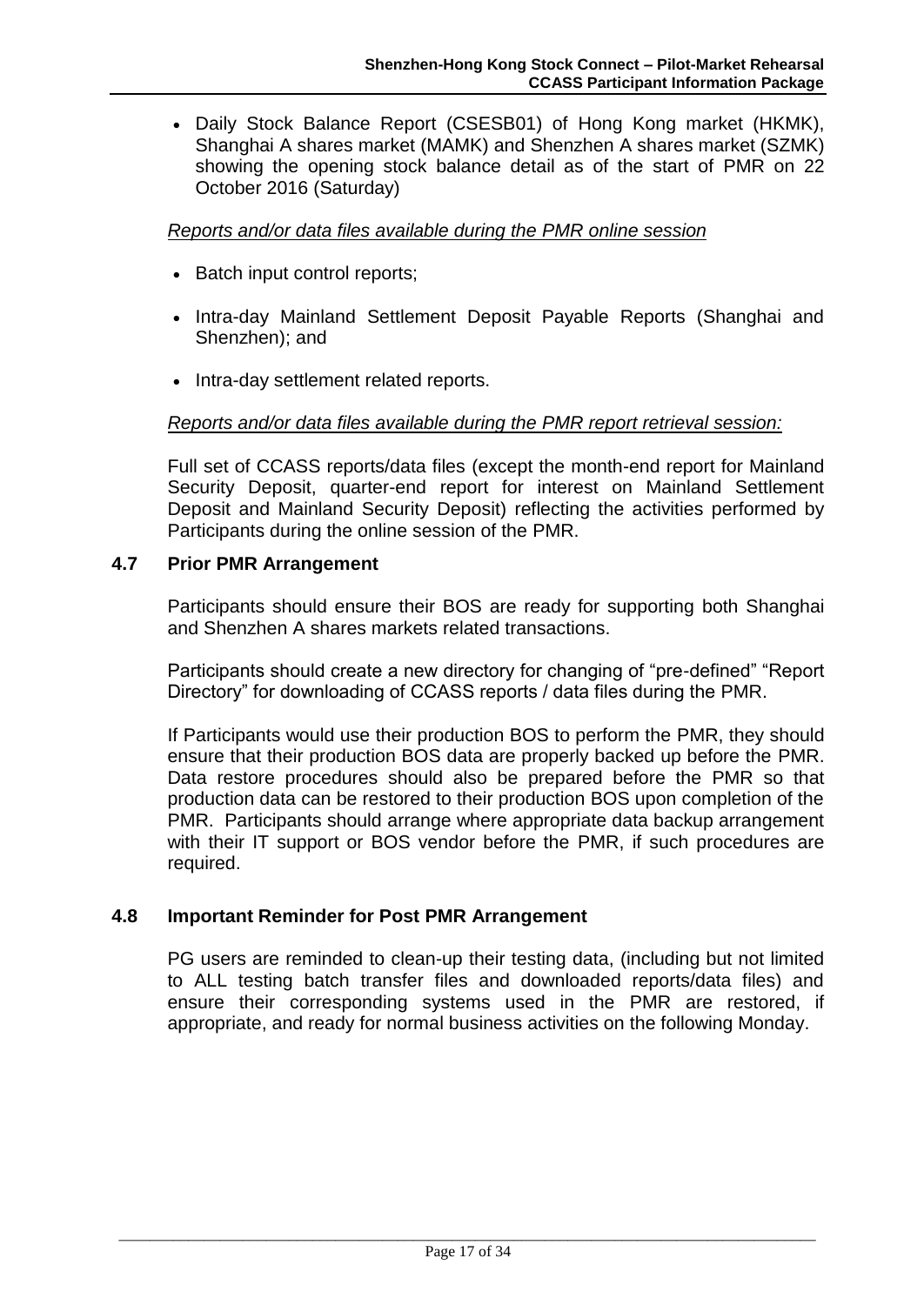# <span id="page-21-0"></span>**5 Contingency Arrangements (Updated as of 19 October 2016)**

### <span id="page-21-1"></span>**5.1 Typhoon Arrangement**

#### **On Day 1 of PMR (22 October 2016)**

In case Typhoon Signal Number 8 or above is hoisted or remained in effect any time at or after 7:00 a.m. and discontinued at or before 12:00 noon on the PMR day, the clearing session of PMR will be resumed at 1:00 p.m. according to the schedule from 1:00 p.m. onwards stated in Section 4. Scheduling activities before 1:00 p.m. will be skipped.

In case Typhoon Signal Number 8 or above is hoisted or in effect any time after 7:00 a.m. and remained effective after 12:00 noon on the PMR day, Day 1 of the PMR will be cancelled.

In case Typhoon Signal Number 8 or above is hoisted at or after 8:30 a.m. on the day, all activities will be terminated 15 minutes thereafter.

### **On Day 2 of PMR (23 October 2016)**

In case Typhoon Signal Number 8 or above is hoisted or remained in effect any time after 7:00 a.m. and at or before 9:00 a.m. on the PMR day, the PMR will be cancelled and will not be resumed. No PMR will be re-arranged at a later date. Otherwise Day 2 of the PMR will proceed according to the schedule stated in Section 4 regardless whether Day 1 of the PMR has been completed as scheduled or not,

In case Typhoon Signal Number 8 or above is hoisted at or after 8:45 a.m. on the day, all activities will be terminated 15 minutes thereafter. No PMR will be re-arranged at a later date.

### <span id="page-21-2"></span>**5.2 Rainstorm Arrangement**

#### **On Day 1 of PMR (22 October 2016)**

In case Black Rainstorm Warning is issued or remained in effect any time at or after 7:00 a.m. and at or before 9:00 a.m., and discontinued at or before 12:00 noon on the PMR day, the clearing session of PMR will be resumed at 1:00 p.m. according to the schedule from 1:00 p.m. onwards stated in Section 4. Scheduling activities before 1:00 p.m. will be skipped.

In case Black Rainstorm Warning is issued or in effect any time at or after 7:00 a.m. and remained effective after 12:00 noon on the PMR day, Day 1 of the PMR will be cancelled. .

## **On Day 2 of PMR (23 October 2016)**

In case Black Rainstorm Warning is issued or remained in effect any time at or after 7:00 a.m. and at or before 9:00 a.m. on the PMR day, the PMR will be cancelled and will not be resumed. No PMR will be re-arranged at a later date. Otherwise Day 2 of the PMR will proceed according to the schedule stated in Section 4 regardless whether Day 1 of the PMR has been completed as schedule or not.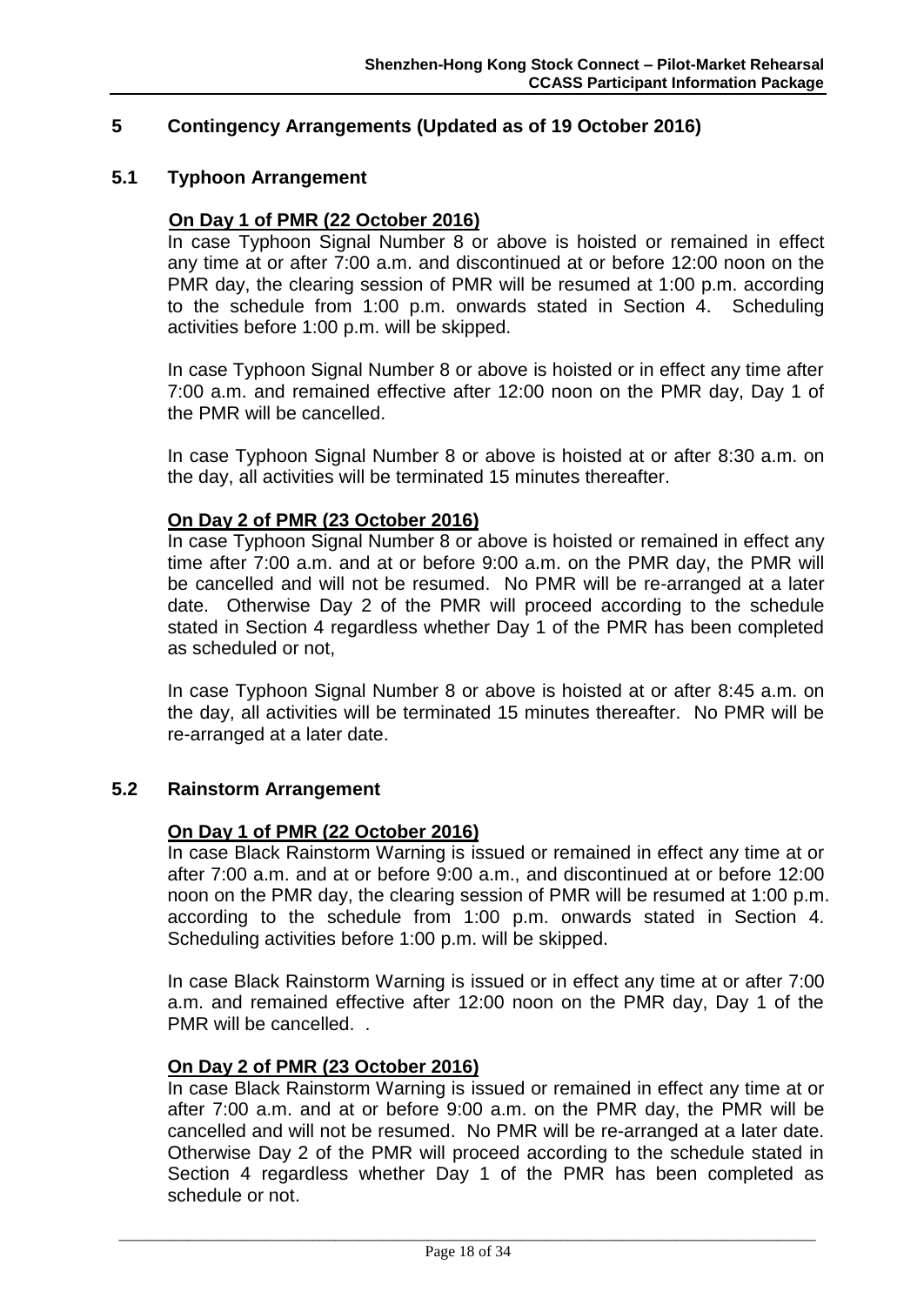# **In case Black Rainstorm Warning is issued during testing hours after 9:00 a.m**

The PMR will continue until completion.

# <span id="page-22-0"></span>**6 Communication Channels**

Participants can call China Connect Hotline at 2979-7123 approximately 2 hours before start of the PMR activities each day to confirm whether the PMR will be proceeded according to the schedule.

During the PMR, HKEX will communicate with Participants via Broadcast Message function of CCASS.

# <span id="page-22-1"></span>**7 Help Desk**

For any queries about the preparation for the PMR and during the PMR, Participants can contact the CCASS Hotline at 2979-7123.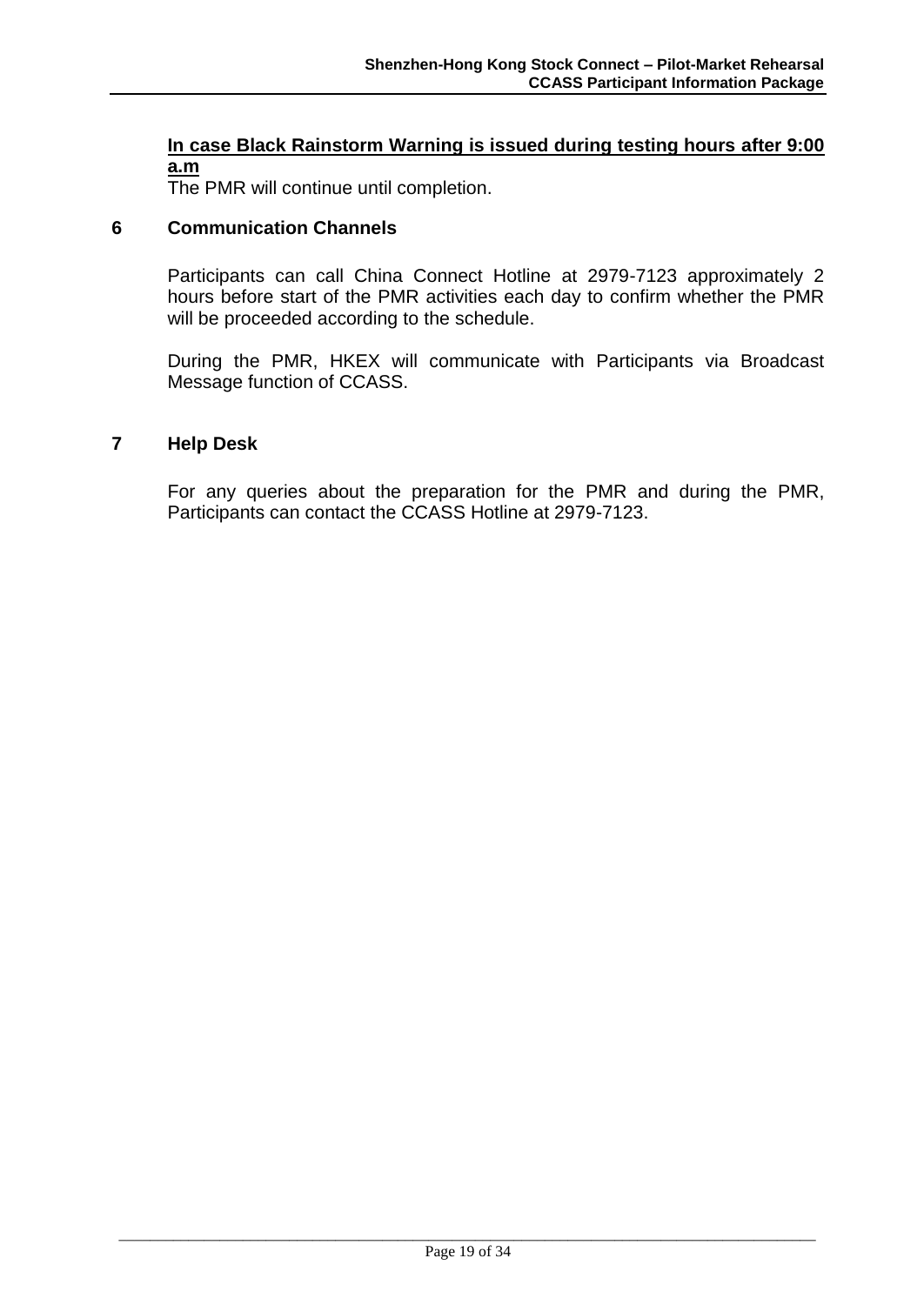# <span id="page-23-0"></span>**APPENDIX A: Checklist for the PMR**

|                | <b>ITEMS TO BE CHECKED</b>                                                                                                                                                                                                           | ✓ |
|----------------|--------------------------------------------------------------------------------------------------------------------------------------------------------------------------------------------------------------------------------------|---|
| (A)            | <b>Before PMR</b>                                                                                                                                                                                                                    |   |
| 1              | Have you read and understood this document ("Shenzhen-Hong Kong Stock Connect<br>Pilot-Market Rehearsal CCASS Participant Information Package") and the Stock<br>Connect Another Milestone Information Book for Market Participants? |   |
| $\overline{2}$ | Have you passed this document and the Stock Connect Another Milestone Information<br>Book for Market Participants to your IT support or BOS vendor and ensured that they<br>would take follow-up action (if necessary)?              |   |
| 3              | For CPs, have you coordinated with your trading partners to have trades executed on<br>22 & 23 October 2016 for clearing and settlement in the PMR?                                                                                  |   |
| 4              | Have you ensured that the participating users have appropriate user function access to<br>perform the required CCASS activities and/or BOS activities during the PMR?                                                                |   |
| 5              | Have you established appropriate procedures to restore your BOS upon completion of<br>the PMR and verification control to ensure system readiness for normal business<br>operations on the following Monday?                         |   |
| 6              | Have you prepared the testing batch transfer file(s) in case you would like to try batch<br>file transfers function in the PMR?                                                                                                      |   |
| $\overline{7}$ | Have you created a new directory for downloading the testing CCASS reports/data<br>files during the PMR?                                                                                                                             |   |
| 8              | Have you ensured that the participating users have access to the pre-defined<br>directory(ies), (re point 7 above) to retrieve the downloaded reports/data files during<br>the PMR?                                                  |   |
| 9              | Have you arranged IT support with appropriate system administration ID and password<br>during the PMR in case there is any technical problem?                                                                                        |   |
| (B)            | On Saturday, 22 October 2016, before executing test cases                                                                                                                                                                            |   |
| $\mathbf{1}$   | Have you backed up the production reports / data files dated 21 & 22 October 2016<br>from the pre-defined report directory(ies) before executing the PMR?                                                                            |   |
| $\overline{2}$ | Have you changed the pre-defined "Report Directory" for testing report/data file<br>download via "Report Profile Maintenance" function? Please refer to Appendix C for<br>details.                                                   |   |
| (C)            | <b>After the PMR</b>                                                                                                                                                                                                                 |   |
| 1              | Have you cleaned up or removed the testing batch transfer files or download reports<br>/data files from the production C3T, PG and/or BOS after the PMR?                                                                             |   |
| $\overline{2}$ | Have you restored your BOS and/or PG with the production image and to ensure they<br>are ready for production use on the following Monday, i.e. 24 October 2016?                                                                     |   |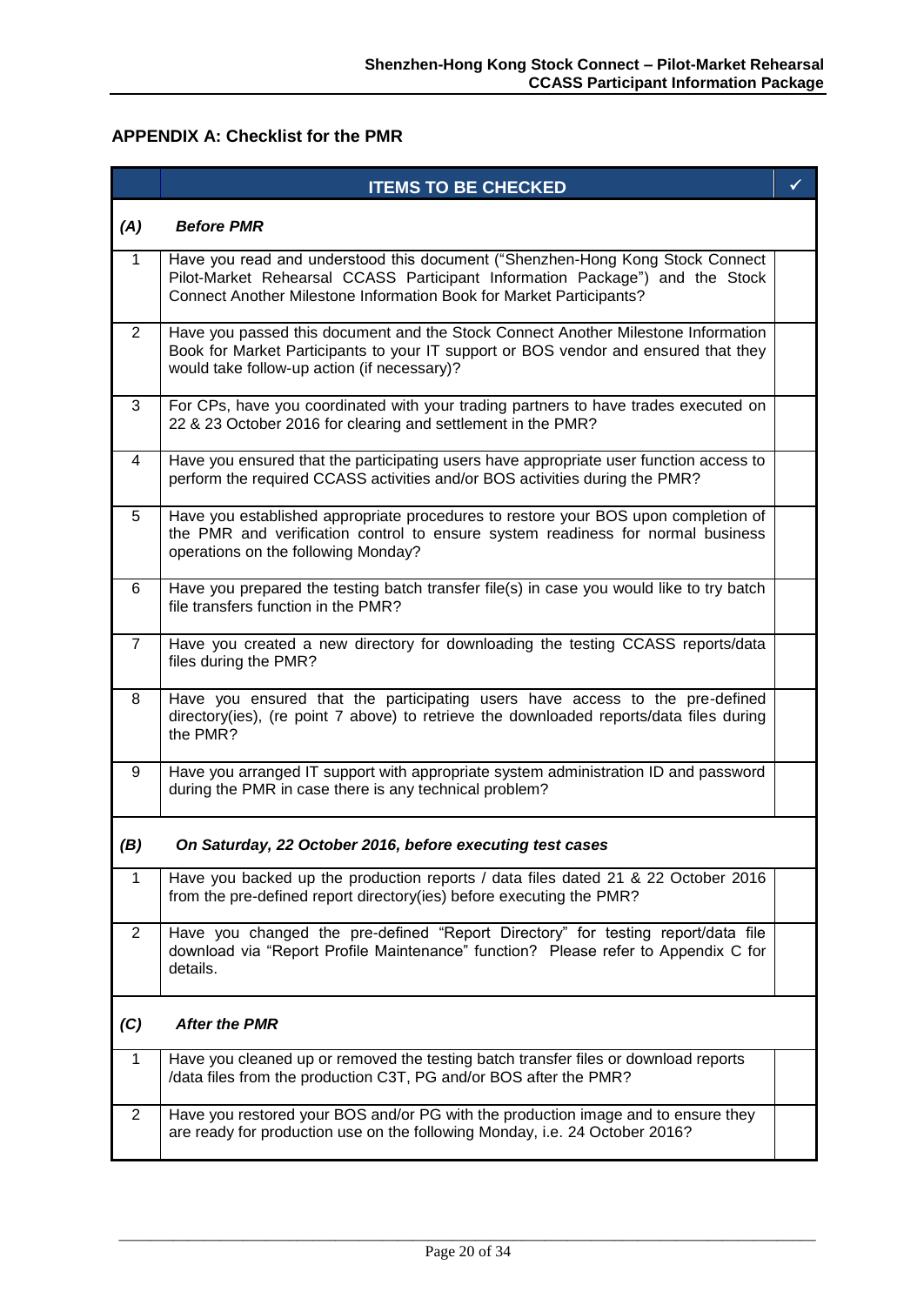#### <span id="page-24-0"></span>**APPENDIX B1: Data Setup for PMR (22 – 23 October 2016)**

#### **(1) Pre-defined Testing Stocks and Stock Balances**

#### **Hong Kong Stocks**

All Hong-Kong market stocks admitted in CCASS as of 30 September 2016 will be eligible to be cleared and settled by CCASS during the PMR.

To facilitate Participants to perform on-line transactions and batch file transfers, stock balances will be created for below stocks in the **Clearing Account #01** of Participants, as follows:

| <b>Stock</b><br><b>Code</b> | <b>Stock Balance</b> |
|-----------------------------|----------------------|
|                             | 500,000              |
| 2                           | 500,000              |
| 3                           | 500,000              |
| 4                           | 500,000              |
| 5                           | 500,000              |
| 11                          | 500,000              |
| 12                          | 500,000              |
| 14                          | 500,000              |
| 388                         | 500,000              |
| 700                         | 500,000              |

#### **Shanghai A shares**

All Shanghai A shares market stocks admitted in CCASS as of 30 September 2016 will be eligible to be cleared and settled by CCASS during the PMR.

To facilitates Participants (who are also EPs) to perform sell transaction of Shanghai A shares on Day 1 of PMR, and to perform on-line transactions and batch file transfers, stock balances will be created for below stocks in the **Clearing Account#01** of Participants and Special Segregated Accounts (SPSA, opened at or before 30 September 2016) of Custodian Participants and non-EP GCPs, as follows:

| <b>Stock</b><br><b>Code</b> | <b>Stock</b><br>Code<br><b>Mapping</b><br>in CCASS | <b>Stock Balance</b><br>(Clearing<br><b>Account #01 &amp;</b><br><b>SSA of NCP*)</b> | <b>Stock Balance</b><br>(SPSA) |
|-----------------------------|----------------------------------------------------|--------------------------------------------------------------------------------------|--------------------------------|
| 600000                      | 90000                                              | 500,000                                                                              | 10,000                         |
| 600004                      | 90004                                              | 500,000                                                                              | 10,000                         |
| 600007                      | 90007                                              | 500,000                                                                              | 10,000                         |
| 600008                      | 90008                                              | 500,000                                                                              | 10,000                         |
| 600009                      | 90009                                              | 500,000                                                                              | 10,000                         |
| 600010                      | 90010                                              | 500,000                                                                              | 10,000                         |
| 600011                      | 90011                                              | 500,000                                                                              | 10,000                         |
| 600012                      | 90012                                              | 500,000                                                                              | 10,000                         |
| 600015                      | 90015                                              | 500,000                                                                              | 10,000                         |
| 600016                      | 90016                                              | 500,000                                                                              | 10,000                         |
| 600017                      | 90017                                              | 500,000                                                                              | 10,000                         |
| 600018                      | 90018                                              | 500,000                                                                              | 10,000                         |
| 600020                      | 90020                                              | 500,000                                                                              | 10,000                         |
| 600023                      | 90023                                              | 500,000                                                                              | 10,000                         |
| 600026                      | 90026                                              | 500,000                                                                              | 10,000                         |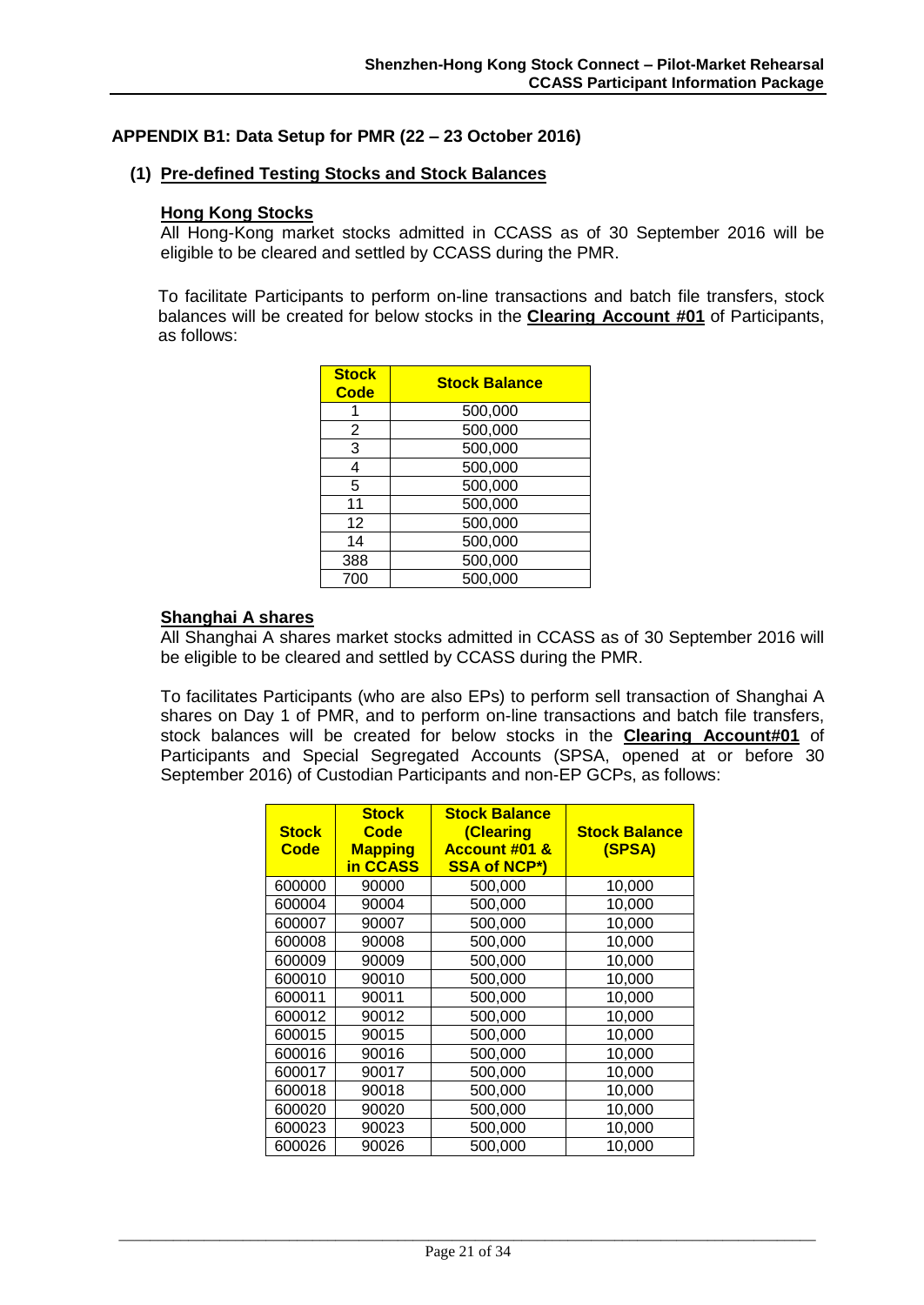Participants who wish to test Shanghai Corporate Actions are reminded that Corporate Actions will be performed on stock codes 600000 to 600011 and should plan their trading and settlement activities accordingly.

\*For GCPs who serve more than one EP, above A shares stock balances will be created in the stock segregated account (SSA) of each underlying EP with smallest number.

CCASS will use 5-digit stock codes in its reports and on-line function to represent Shanghai A shares, following the mapping rule of "60XXXX"  $\rightarrow$  "9XXXX"

#### **Shenzhen A shares**

Please refer to the Shenzhen-Hong Kong Stock Connect Exchange Participant Information Package on Connectivity Test and Market Rehearsal for the eligible Shenzhen A shares.

To facilitate Participants (who are also EPs) to perform sell transaction of Shenzhen A shares on Day 1 of PMR, and to perform on-line transactions and batch file transfers, stock balances will be created for below stocks in the **Clearing Account#01** of Participants and Special Segregated Accounts (SPSA, opened at or before 30 September 2016) of Custodian Participants and non-EP GCPs, as follows:

| <b>Stock</b><br><b>Code</b> | <b>Stock</b><br>Code<br><b>Mapping</b><br>in CCASS | <b>Stock Balance</b><br>(Clearing<br><b>Account #01 &amp;</b><br><b>SSA of NCP*)</b> | <b>Stock Balance</b><br>(SPSA) |
|-----------------------------|----------------------------------------------------|--------------------------------------------------------------------------------------|--------------------------------|
| 000001                      | 70001                                              | 500,000                                                                              | 10,000                         |
| 000005                      | 70005                                              | 500,000                                                                              | 10,000                         |
| 000006                      | 70006                                              | 500,000                                                                              | 10,000                         |
| 000009                      | 70009                                              | 500,000                                                                              | 10,000                         |

CCASS will use 5-digit stock codes in its reports and on-line function to represent Shenzhen A shares, following the mapping rule of "00XXXX"  $\rightarrow$  "7XXXX" and "300XXX"  $\rightarrow$  "77XXX".

Participants who wish to test Shenzhen Corporate Actions are reminded that Corporate Actions will be performed on the following stocks and should plan their trading and settlement activities on T Day accordingly.

| <b>SZSE Stock</b><br><b>Code</b> | <b>Stock Code</b><br><b>Mapping in</b><br><b>CCASS</b> | <b>Corporate</b><br><b>Actions</b> |
|----------------------------------|--------------------------------------------------------|------------------------------------|
| 000001                           | 70001                                                  | Cash Dividend                      |
| 000002                           | 70002                                                  | <b>Scrip Dividend</b>              |
| 000005                           | 70005                                                  | <b>Scrip Dividend</b>              |
| 000006                           | 70006                                                  | <b>Corporate Voting</b>            |
| 000009                           | 70009                                                  | <b>Corporate Voting</b>            |
| 000010                           | 70010                                                  | Takeover-Offer                     |
| 000012                           | 70012                                                  | <b>Rights Issue</b>                |

### **(2) Pre-defined CNS positions of Hong Kong Stock for settlement purpose**

Following pre-defined Hong Kong market CNS stock positions will be generated for each CCASS Participants (except Custodian Participants and non-EP GCP), with dummy trade counterparty B05001.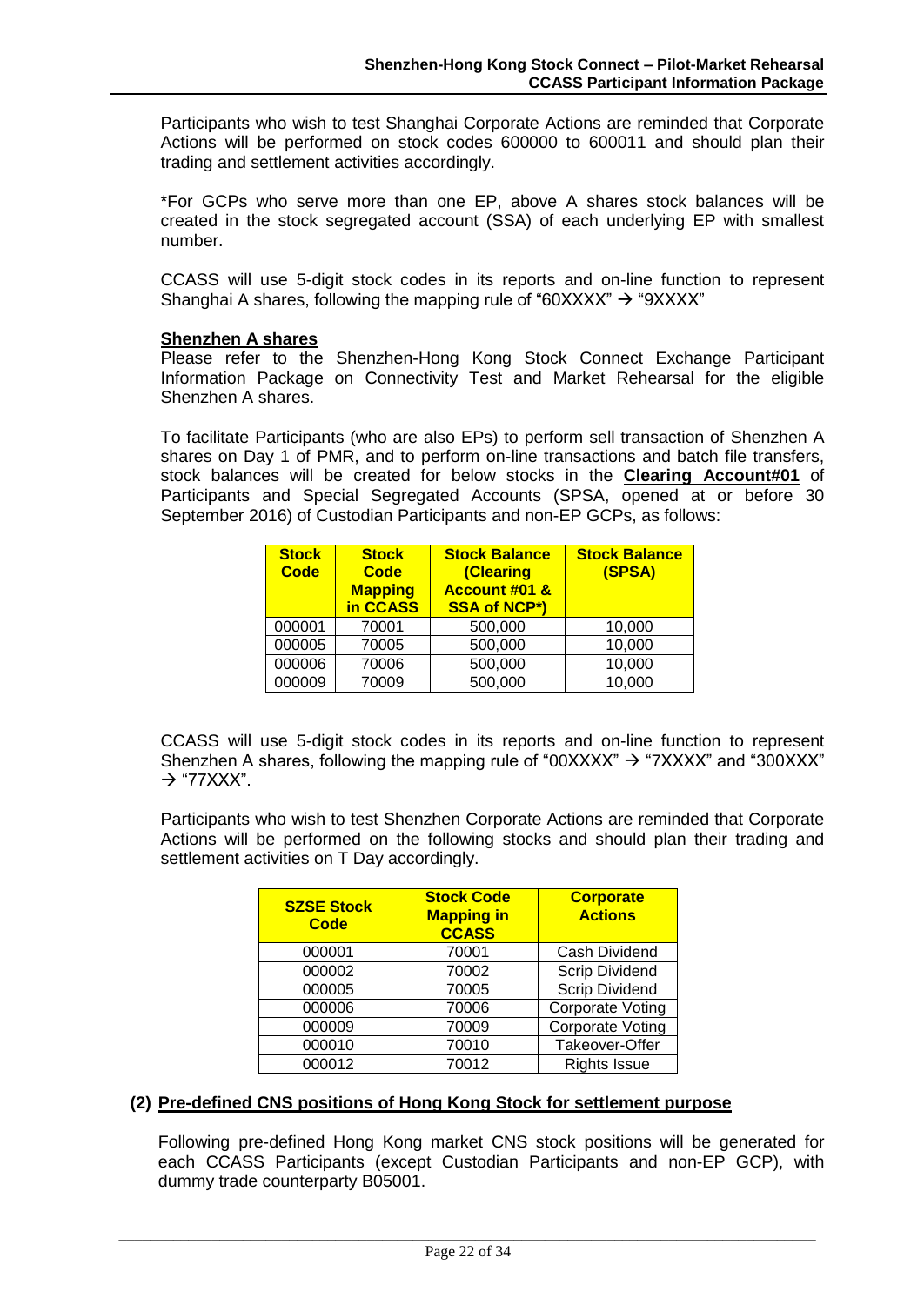| No. | <b>Trade</b><br><b>Date</b> | <b>Settlement</b><br><b>Date</b> | <b>Stock</b> | Buy/<br><b>Sell</b> | <b>Quantity</b> | <b>Trade</b><br><b>Price</b><br>(HKD) | <b>Settlement</b><br><b>Amount</b><br>(HKD) |
|-----|-----------------------------|----------------------------------|--------------|---------------------|-----------------|---------------------------------------|---------------------------------------------|
|     | 20 Oct 16                   | 22 Oct 16                        | 5            | Buy                 | 800             | 80                                    | (64,000)                                    |
| 2   | 20 Oct 16                   | 22 Oct 16                        | 11           | Buy                 | 500             | 120                                   | (60,000)                                    |
| 3   | 20 Oct 16                   | 22 Oct 16                        | 388          | Sell                | (300)           | 140                                   | 42,000                                      |
| 4   | 21 Oct 16                   | 23 Oct 16                        | 5            | Sell                | (500)           | 80                                    | 40,000                                      |
| 5   | 21 Oct 16                   | 23 Oct 16                        | 11           | Buy                 | 300             | 120                                   | (36,000)                                    |
| 6   | 21 Oct 16                   | 23 Oct 16                        | 388          | Sell                | (1,000)         | 140                                   | 140,000                                     |

### **(3) Setup for the Online Transactions and Batch File Transfers**

#### **(i) Dummy Participants**

Two dummy Non-Investor Participants (B05001, B05002) will be set up to facilitate Participants to perform SI transactions.

#### **(ii) SI Transactions for matching purposes**

The following SI transactions will be created for each dummy Non-Investor Participant at the commencement of the PMR for Participants to input corresponding SI transactions for matching and settlement. Instr. Type shown below refers to SI instructions of the dummy Participants, CCASS Participants are required to input opposite Instr. Type in order to match below SI transactions.

|                | Settle.     | <b>Dummy</b>       |            | <b>Instr.</b> |         | <b>Trading</b>                        | <b>Settlement Settlement   Stk   Pymt  </b> |                              |   | <b>DI</b> |
|----------------|-------------|--------------------|------------|---------------|---------|---------------------------------------|---------------------------------------------|------------------------------|---|-----------|
| No.            | <b>Date</b> | <b>Participant</b> | <b>Stk</b> |               |         | <u>  Type   Quantity   Currency  </u> | <b>Currency</b>                             | Amount   A/C   Instr.   Rea. |   |           |
|                | 22 Oct 16   | B05001             | 5          | R             | 1.000   | <b>HKD</b>                            | <b>HKD</b>                                  | (160,000)                    | D | N         |
| 2              | 22 Oct 16   | B05001             | 5          | D             | (2,000) | <b>HKD</b>                            | <b>HKD</b>                                  | 160,000                      | D | N         |
| 3              | 23 Oct 16   | B05002             | 388        | R             | 3.000   | <b>HKD</b>                            | <b>HKD</b>                                  | 0.00                         |   | N         |
| $\overline{4}$ | 23 Oct 16   | B05002             | 388        | D             | (4,000) | <b>HKD</b>                            | <b>HKD</b>                                  | 0.00                         |   | N         |

#### Hong Kong Stocks SI

#### Shanghai A shares SI

|   | Settle.     | <b>Dummy</b>       |            | Instr.      |                 | <b>Trading</b>  | Settlement Settlement Stk Pymt |                          |              | <b>DI</b> |
|---|-------------|--------------------|------------|-------------|-----------------|-----------------|--------------------------------|--------------------------|--------------|-----------|
|   | <b>Date</b> | <b>Participant</b> | <b>Stk</b> | <b>Type</b> | <b>Quantity</b> | <b>Currency</b> | <b>Currency</b>                | <b>Amount</b>            | A/C   Instr. | Reg.      |
|   | 22 Oct 16   | B05001             | 90000      | R           | 1,000           | <b>CNY</b>      |                                |                          | F            | N         |
| 2 | 22 Oct 16   | B05001             | 90000      | D           | (2,000)         | <b>CNY</b>      |                                | $\overline{\phantom{0}}$ | F            | N         |
| 3 | 23 Oct 16   | B05002             | 90004      | R           | 3,000           | <b>CNY</b>      |                                |                          | F            | N         |
| 4 | 23 Oct 16   | B05002             | 90004      | D           | (4,000)         | <b>CNY</b>      |                                | -                        | F            | N         |
| 5 | 22 Oct 16   | B05001             | 90008      | R           | 5.000           | <b>CNY</b>      | <b>CNY</b>                     | (21,000)                 | D            | N         |
| 6 | 22 Oct 16   | B05001             | 90008      | D           | (6,000)         | <b>CNY</b>      | <b>CNY</b>                     | 25,200                   | D            | N         |
| 7 | 23 Oct 16   | B05002             | 90009      | R           | 7,000           | <b>CNY</b>      | <b>HKD</b>                     | (225, 400)               | D            | N         |
| 8 | 23 Oct 16   | B05002             | 90009      | D           | (8,000)         | <b>CNY</b>      | USD                            | 33.200                   | D            | N         |

#### Shenzhen A shares SI

|                | Settle.     | <b>Dummy</b>       |            | Instr.      |                 | <b>Trading</b>  |                          | Settlement Settlement    | <b>Stk Pymt</b> | DI   |
|----------------|-------------|--------------------|------------|-------------|-----------------|-----------------|--------------------------|--------------------------|-----------------|------|
|                | <b>Date</b> | <b>Participant</b> | <b>Stk</b> | <b>Type</b> | <b>Quantity</b> | <b>Currency</b> | <b>Currency</b>          | <b>Amount</b>            | A/C Instr.      | Req. |
|                | 22 Oct 16   | B05001             | 70001      | R           | 1,000           | <b>CNY</b>      | -                        | $\overline{\phantom{0}}$ | F               | N    |
| $\overline{2}$ | 22 Oct 16   | B05001             | 70001      | D           | (2,000)         | <b>CNY</b>      | $\overline{\phantom{0}}$ | $\overline{\phantom{0}}$ | F               | N    |
| 3              | 23 Oct 16   | B05002             | 70005      | R           | 3,000           | <b>CNY</b>      |                          | $\overline{\phantom{0}}$ | F               | N    |
| 4              | 23 Oct 16   | B05002             | 70005      | D           | (4,000)         | <b>CNY</b>      |                          | $\overline{\phantom{0}}$ | F               | N    |
| 5              | 22 Oct 16   | B05001             | 70006      | R           | 5,000           | <b>CNY</b>      | <b>CNY</b>               | (47,500)                 | D               | N    |
| 6              | 22 Oct 16   | B05001             | 70006      | D           | (6,000)         | <b>CNY</b>      | <b>CNY</b>               | 57,000                   | D               | N    |
| 7              | 23 Oct 16   | B05002             | 70009      | R           | 7,000           | <b>CNY</b>      | <b>HKD</b>               | (82,600)                 | D               | N    |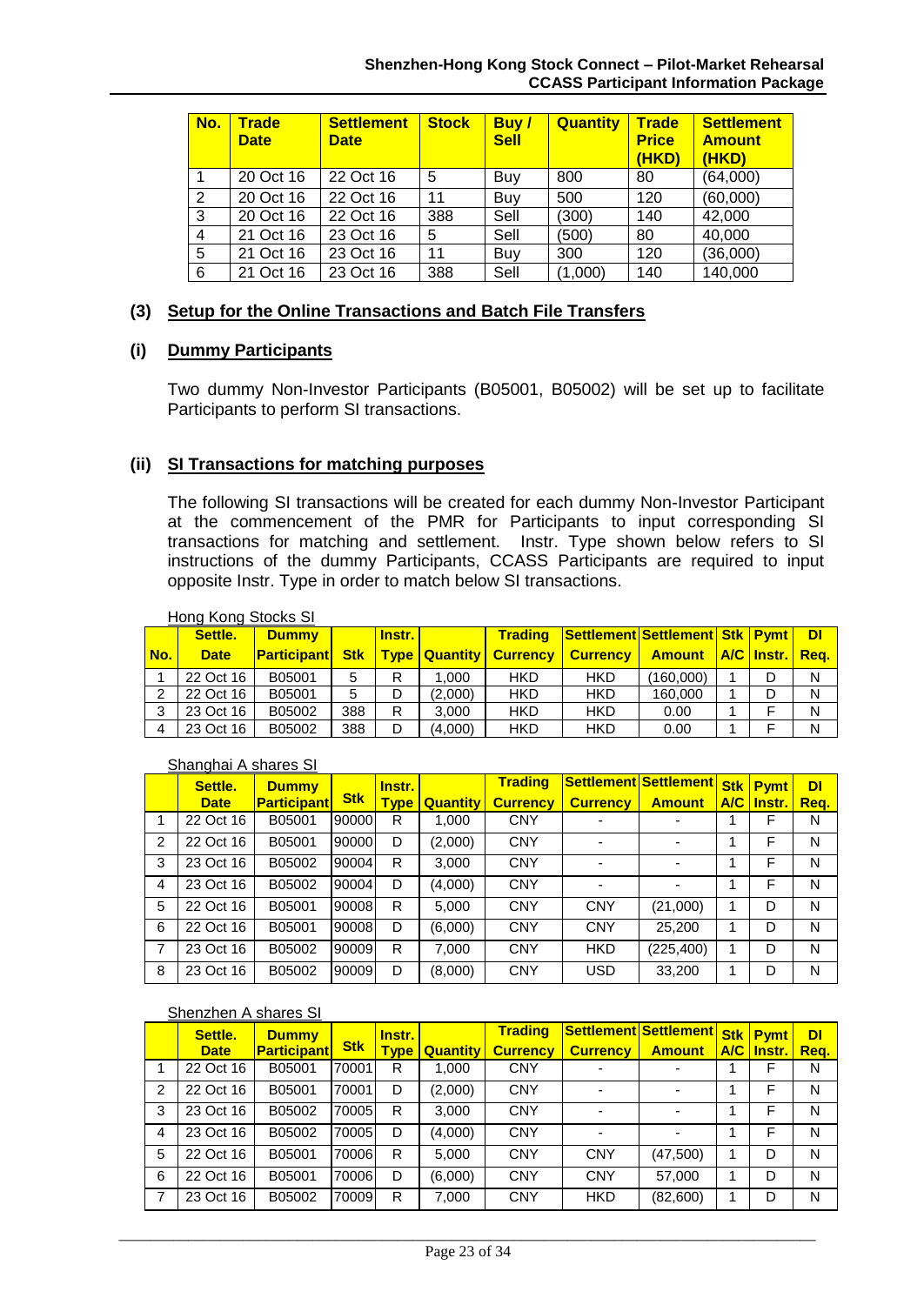| Settle.<br><b>Date</b> | <b>Dummy</b>           | <b>Instr.</b> |            | <mark>√ Trading Settlement Settlement Stk Pymt DI</mark><br>Participant Stk Type Quantity Currency Currency Amount A/C Instr. Req. |              |   |  |
|------------------------|------------------------|---------------|------------|------------------------------------------------------------------------------------------------------------------------------------|--------------|---|--|
| 8 23 Oct 16            | B05002 70009 D (8,000) |               | <b>CNY</b> | USD.                                                                                                                               | $94,400$   1 | D |  |

Participants can also arrange with other counterparts to match SIs during the PMR.

#### **(4) Setup for A shares Corporate Actions**

To enable CCASS Participants to simulate corporate actions handling of A shares in CCASS, below corporate actions are set up for selective A shares. Participants should ensure there are holdings of required stocks to participate in the relevant corporate actions. Please note that not all required Shenzhen A shares are pre-built with balance.

# **(i) A shares Cash Dividend**

| Shanghai A shares               |                                             |                     |                                     |                                                         |
|---------------------------------|---------------------------------------------|---------------------|-------------------------------------|---------------------------------------------------------|
| <b>Stock</b><br>(CCASS)<br>Code | <b>Shareholding /</b><br><b>Record Date</b> | <b>Payable Date</b> | <b>Dividend Rate</b><br>(After Tax) | Remarks <sup>^</sup>                                    |
| 600000<br>(90000)               | 22 Oct 16                                   | 23 Oct 16           | RMB 0.09/SH                         | Distribute during the<br>day (via intra-day<br>payment) |

#### Shenzhen A shares

| <b>Stock</b><br>(CCASS)<br>Code | <b>Shareholding/</b><br><b>Record Date</b> | <b>Payable Date</b> | <b>Dividend Rate</b><br>(After Tax) | Remarks <sup>^</sup>                                    |
|---------------------------------|--------------------------------------------|---------------------|-------------------------------------|---------------------------------------------------------|
| 000001<br>(70001)               | 22 Oct 16                                  | 23 Oct 16           | <b>RMB 0.09/SH</b>                  | Distribute during the<br>day (via intra-day<br>payment) |

^Participants who wish to receive nominees related cash payments during the day should perform the relevant Intra-day payment standing instruction maintenance at the beginning of T Day.

# **(ii) A shares Scrip Entitlement/Bonus Issue**

|              | Shanghai A shares                      |                                      |                               |                                                             |                                                    |                                                                                                                                                                          |  |
|--------------|----------------------------------------|--------------------------------------|-------------------------------|-------------------------------------------------------------|----------------------------------------------------|--------------------------------------------------------------------------------------------------------------------------------------------------------------------------|--|
|              | <b>Stock</b><br><b>(CCASS</b><br>Code) | <b>Shareholding</b><br>/ Record Date | <b>Payable</b><br><b>Date</b> | <b>New</b><br><b>Shares</b><br><b>Listing</b><br><b>Day</b> | <b>Scrip</b><br><b>Entitlement</b><br><b>Ratio</b> | <b>Remarks</b>                                                                                                                                                           |  |
| 1            | 600004<br>(90004)                      | 21 Oct 16                            | 22 Oct 16                     | 23 Oct 16                                                   | 0.2 Bonus<br>Share per<br>each share               | Will be distributed<br>during $3rd$ scrip<br>payment run<br>(logical time: 19:00)                                                                                        |  |
| $2^{\wedge}$ | 600007<br>(90007)                      | 22 Oct 16                            | 23 Oct 16                     | 23 Oct 16                                                   | 0.5 Bonus<br>Share per<br>each share               | Will be distributed<br>during 1 <sup>st</sup> scrip<br>payment run<br>(logical time: 07:30)<br>before the morning<br>snapshot of net<br>sellable balance on<br>23 Oct 16 |  |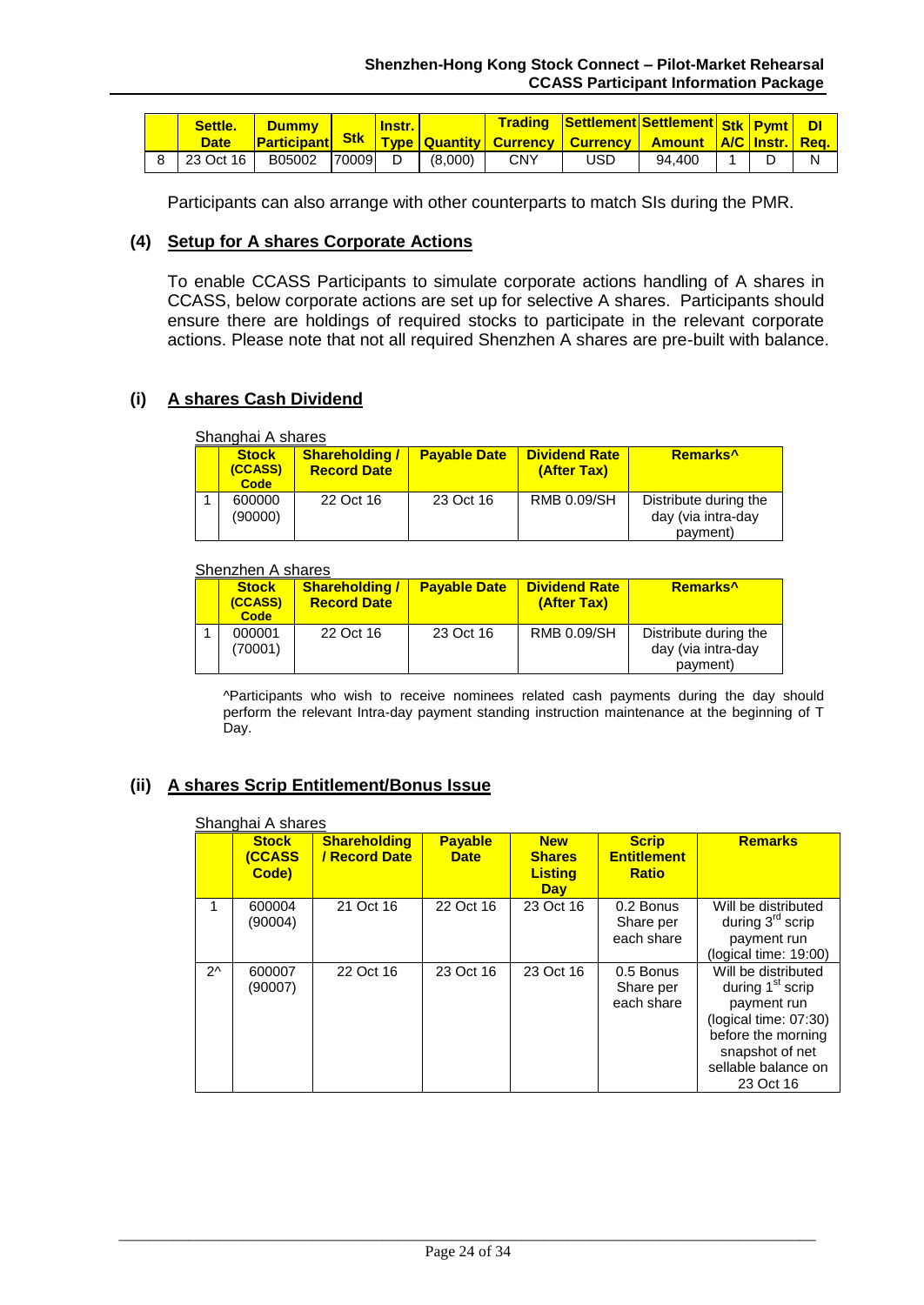|              | <b>Stock</b><br><b>(CCASS</b><br>Code) | <b>Shareholding</b><br>/ Record Date | <b>Payable</b><br><b>Date</b> | <b>New</b><br><b>Shares</b><br><b>Listing</b><br><b>Day</b> | <b>Scrip</b><br><b>Entitlement</b><br><b>Ratio</b> | <b>Remarks</b>                                                                                                                                                           |
|--------------|----------------------------------------|--------------------------------------|-------------------------------|-------------------------------------------------------------|----------------------------------------------------|--------------------------------------------------------------------------------------------------------------------------------------------------------------------------|
|              | 000002<br>(70002)                      | 22 Oct 16                            | 22 Oct 16                     | 23 Oct 16                                                   | 0.2 Bonus<br>Share per<br>each share               | Will be distributed<br>during $2^{nd}$ scrip<br>payment run<br>(logical time: 20:00)                                                                                     |
| $2^{\wedge}$ | 000005<br>(70005)                      | 22 Oct 16                            | 23 Oct 16                     | 23 Oct 16                                                   | 0.5 Bonus<br>Share per<br>each share               | Will be distributed<br>during 1 <sup>st</sup> scrip<br>payment run<br>(logical time: 07:30)<br>before the morning<br>snapshot of net<br>sellable balance on<br>23 Oct 16 |

Shenzhen A shares

^Simulate Morning Scrip Payment Run

# **(iii) Voting**

|               | Shanghai A shares                     |                                           |                                                |                                              |                               |                                        |
|---------------|---------------------------------------|-------------------------------------------|------------------------------------------------|----------------------------------------------|-------------------------------|----------------------------------------|
|               | <b>Stock</b><br><b>CCASS</b><br>Code) | <b>Shareholding</b><br><b>Record Date</b> | <b>Voting</b><br><b>Period</b><br><b>Start</b> | <b>Voting</b><br><b>Period</b><br><b>End</b> | <b>Meeting</b><br><b>Date</b> | <b>Function Time</b><br>during Testing |
|               | 600008<br>(90008)                     | 24 Oct 16                                 | 22 Oct 16                                      | 27 Oct 16                                    | 28 Oct 16                     | $08:30 - 19:00$<br>(22 Oct 16)         |
| $\mathcal{P}$ | 600009<br>(90009)                     | 24 Oct 16                                 | 22 Oct 16                                      | 27 Oct 16                                    | 28 Oct 16                     | $08:45 - 13:15$<br>(23 Oct 16)         |

#### Shenzhen A shares

|   | <b>Stock</b><br><b>CCASS</b><br>Code) | <b>Shareholding</b><br><b>Record Date</b> | <b>Voting</b><br><b>Period</b><br><b>Start</b> | <b>Voting</b><br><b>Period</b><br><b>End</b> | <b>Meeting</b><br><b>Date</b> | <b>Function Time</b><br>during Testing |
|---|---------------------------------------|-------------------------------------------|------------------------------------------------|----------------------------------------------|-------------------------------|----------------------------------------|
|   | 000006<br>(70006)                     | 24 Oct 16                                 | 22 Oct 16                                      | 27 Oct 16                                    | 28 Oct 16                     | $08:30 - 19:00$<br>(22 Oct 2016)       |
| 2 | 000009<br>(70009)                     | 24 Oct 16                                 | 22 Oct 16                                      | 27 Oct 16                                    | 28 Oct 16                     | $08:45 - 13:15$<br>(23 Oct 2016)       |

# **(iv) Takeover Offer**

#### Shanghai A shares

| <b>Stock</b><br>(CCASS)<br><b>Code</b> | <b>Start</b> | <b>Subscription Subscription</b><br><b>End</b> | <b>Payable</b><br><b>Date</b> | <b>Takeover</b><br><b>Offer Price</b> | <b>Function Time during</b><br><b>Testing</b>                          |
|----------------------------------------|--------------|------------------------------------------------|-------------------------------|---------------------------------------|------------------------------------------------------------------------|
| 600010<br>(90010)                      | 22 Oct 16    | 26 Oct 16                                      | 28 Oct 16                     | RMB 3.40<br>per Offer<br>Share        | $\sim$ 19:00 $-$ 19:45 (22 Oct 16)<br>$\sim$ 13:15 – 13:25 (23 Oct 16) |

#### Shenzhen A shares

| <b>Stock</b><br>(CCASS)<br><b>Code</b> | <b>Start</b> | <b>Subscription Subscription</b><br><b>End</b> | <b>Payable</b><br><b>Date</b> | <b>Takeover</b><br><b>Offer Price</b> | <b>Function Time during</b><br><u>Testina</u>                |
|----------------------------------------|--------------|------------------------------------------------|-------------------------------|---------------------------------------|--------------------------------------------------------------|
| 000010<br>(70010)                      | 22 Oct 16    | 26 Oct 16                                      | 28 Oct 16                     | RMB 3.40<br>per Offer<br>Share        | $~19:00 - 19:45$ (22 Oct 16)<br>$~13:15 - 13:25$ (23 Oct 16) |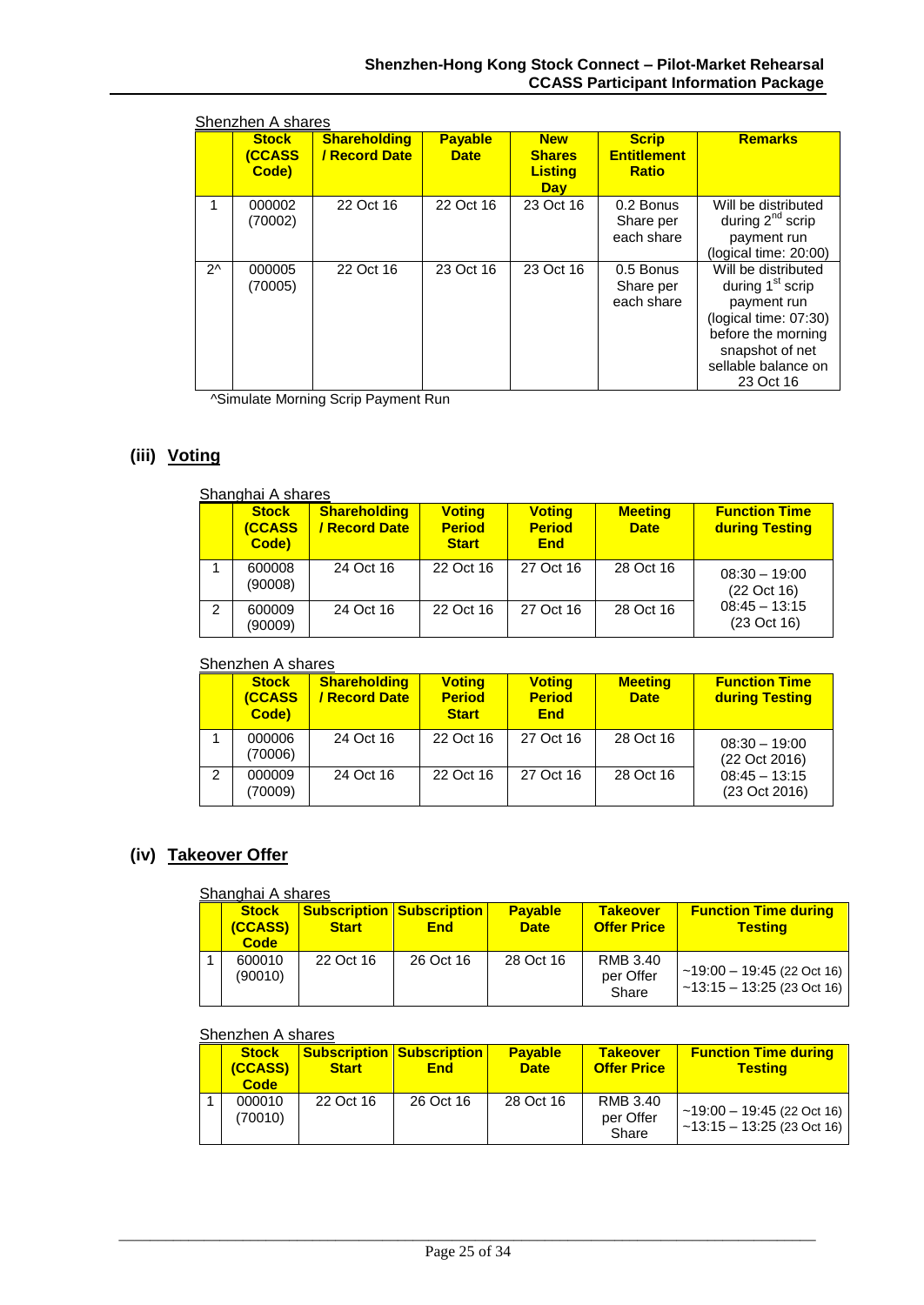#### **(v) Rights Issue (3 Rights Shares for every 10 existing Shares held on Record Date)**

|  | Shanghai A shares                            |                                |              |              |                                                                                 |                                               |
|--|----------------------------------------------|--------------------------------|--------------|--------------|---------------------------------------------------------------------------------|-----------------------------------------------|
|  | <b>Stock</b><br>(CCASS)<br>Code <sup>^</sup> | / Pavable<br>Date <sup>^</sup> | <b>Price</b> | <b>Start</b> | <b>Record Date   Subscription   Subscription   Subscription  </b><br><b>End</b> | <b>Function Time during</b><br><b>Testing</b> |
|  | 600011<br>(90011)                            | 22 Oct 16                      | RMB 11.80    | 23 Oct 16    | 26 Oct 16                                                                       | $08:45 - 13:25$<br>(23 Oct 16)                |

#### Shenzhen A shares

| <b>Stock</b><br>(CCASS)<br>Code <sub>4</sub> | / Pavable<br>Date <sup>^</sup> | <b>Price</b> | <b>Start</b> | <b>Record Date   Subscription   Subscription   Subscription  </b><br><b>End</b> | <b>Function Time during</b><br><u>Testina</u> |
|----------------------------------------------|--------------------------------|--------------|--------------|---------------------------------------------------------------------------------|-----------------------------------------------|
| 000012<br>(70012)                            | 22 Oct 16                      | RMB 11.80    | 23 Oct 16    | 26 Oct 16                                                                       | $08:45 - 13:25$<br>(23 Oct 16)                |

^Non-renounceable Rights (Shanghai Dummy Stock Code: 44098 and Shenzhen Dummy Stock Code: 44099) will be distributed at the day end of Record Date and can be used for subscription on the following date. Subscription Monies will be collected via DDI.

#### **(5) Risk Management Deposit for each Clearing Participant in Shanghai and Shenzhen A shares markets**

 Each CP will have the minimum Mainland Security Deposit of CNY 200,000 deposited into its CCMS account with Special-Use type "MCD" (SH MAINLAND SECURITY DEPOSIT).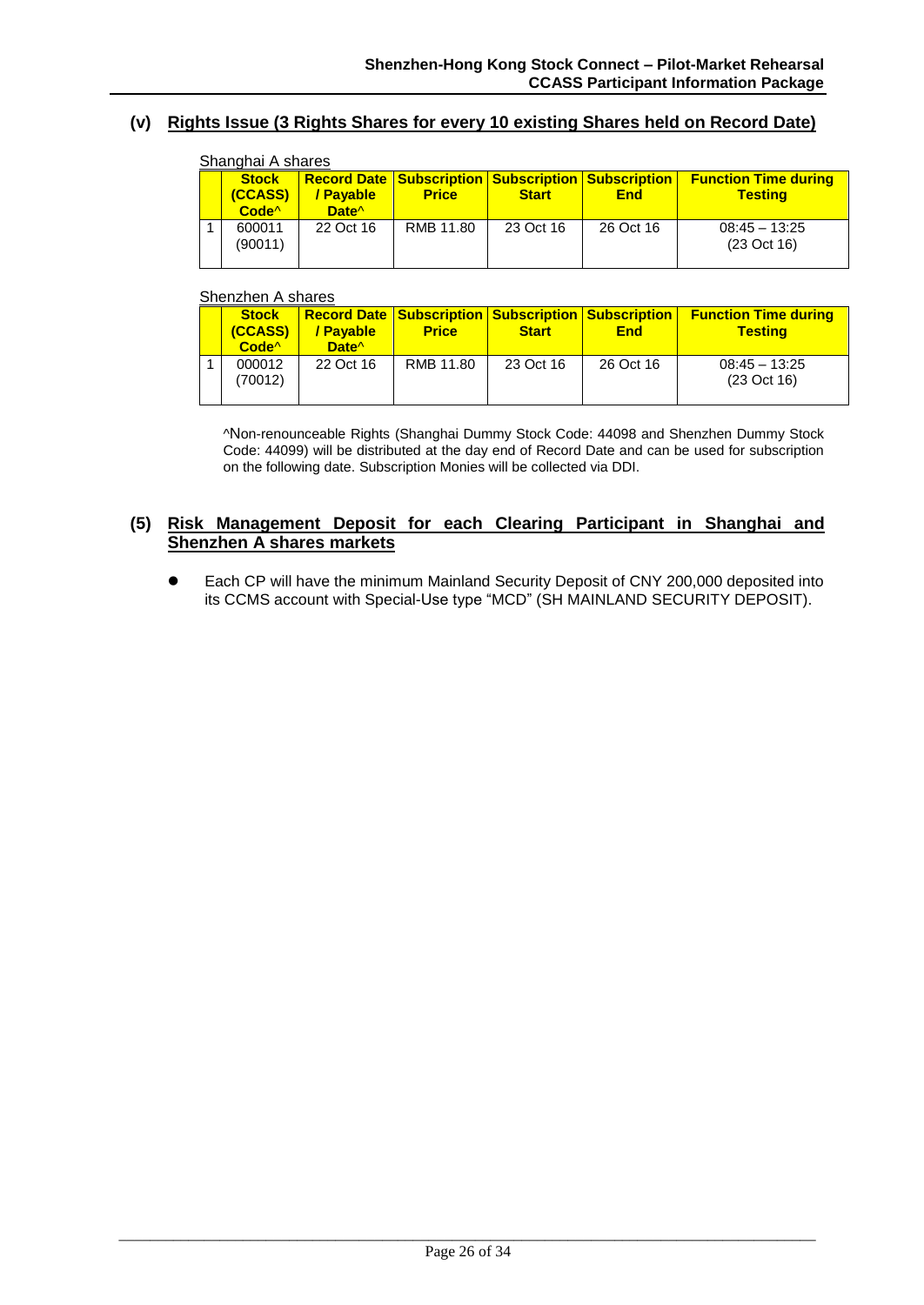| <b>Details</b>                                          | <b>Scope</b>                                                                                                                                                                                                                                                                                                                                                                                                                                                                                              |
|---------------------------------------------------------|-----------------------------------------------------------------------------------------------------------------------------------------------------------------------------------------------------------------------------------------------------------------------------------------------------------------------------------------------------------------------------------------------------------------------------------------------------------------------------------------------------------|
| <b>Execution Date</b>                                   | 22 & 23 October 2016 (Saturday & Sunday)                                                                                                                                                                                                                                                                                                                                                                                                                                                                  |
| <b>Logical Date</b>                                     | 22 Oct 2016 (T Day), 23 Oct 2016 (T+1 Day) & 24 Oct 2016 (T+2 Day)                                                                                                                                                                                                                                                                                                                                                                                                                                        |
| (I) Report<br><b>Download</b><br><b>Functions:</b>      | Participants will be able to download and verify the reports / data files<br>during CCASS online session. Please refer to Appendix B3 for more<br>details on the reports / data files.                                                                                                                                                                                                                                                                                                                    |
| (II) Batch File<br><b>Transfer</b><br><b>Functions:</b> | Participants are encouraged to perform the batch file transfers which are<br>considered as critical business transactions with A shares during the PMR<br>online session. Herein below are the relevant batch file transfers for<br>Participants' reference:                                                                                                                                                                                                                                              |
|                                                         | □ SI Batch File Transfer<br>ATI Batch File Transfer<br>$\Box$<br><b>STI Batch File Transfer</b><br>$\Box$                                                                                                                                                                                                                                                                                                                                                                                                 |
|                                                         | Participants should refer to section 4.2 for schedule of different batch<br>processes.                                                                                                                                                                                                                                                                                                                                                                                                                    |
| (III) Online<br><b>Functions:</b>                       | Participants may perform various online functions which are considered as<br>critical business transactions in relation to A shares during the PMR online<br>session. Herein below are some suggested transactions for Participants'<br>reference:-                                                                                                                                                                                                                                                       |
|                                                         | Input ATI/STI<br>$\Box$<br><b>Maintain SI</b><br>$\Box$<br>Input DI to settle SI stock positions / CNS positions of A shares<br>$\Box$<br><b>Enquire Stock Account Balance</b><br>$\Box$<br><b>Enquire Stock Account Movement</b><br>$\Box$<br><b>Enquire Due/Overdue Positions</b><br><b>Enquire Settlement Activity</b><br>$\Box$<br><b>Enquire Collateral Account Balance</b><br>▫<br>Voting Instruction Maintenance (for A shares)<br>$\Box$<br>□ Subscription Instruction Maintenance (for A shares) |
|                                                         | Participants may make use of Enquire Money Position for A shares markets<br>to plan their funding arrangement on T Day & T+1 Day:                                                                                                                                                                                                                                                                                                                                                                         |
|                                                         | □ Enquire Money Position / Instructions Functions for CNS money<br>obligation<br>(i) upon generation of Final Clearing Statement (around 4:00 p.m.<br>logical time) $1$<br>(ii) upon completion of Final BSR for CNS stock positions (around<br>7:00 p.m. logical time)                                                                                                                                                                                                                                   |
|                                                         | Participants may make use of Enquire Payment Instruction to check the<br>details and status of CCASS payment via CPI on T+1 Day.                                                                                                                                                                                                                                                                                                                                                                          |
|                                                         | Participants should note the following arrangement for SI/ATI/STI:<br>Participants can make use of the pre-set stock balances in various<br>stock accounts (re Appendix B1(1)) for maintenance of SI / ATI /<br>STI.                                                                                                                                                                                                                                                                                      |

# <span id="page-30-0"></span>**APPENDIX B2: Suggested Executions for PMR (22 – 23 October 2016)**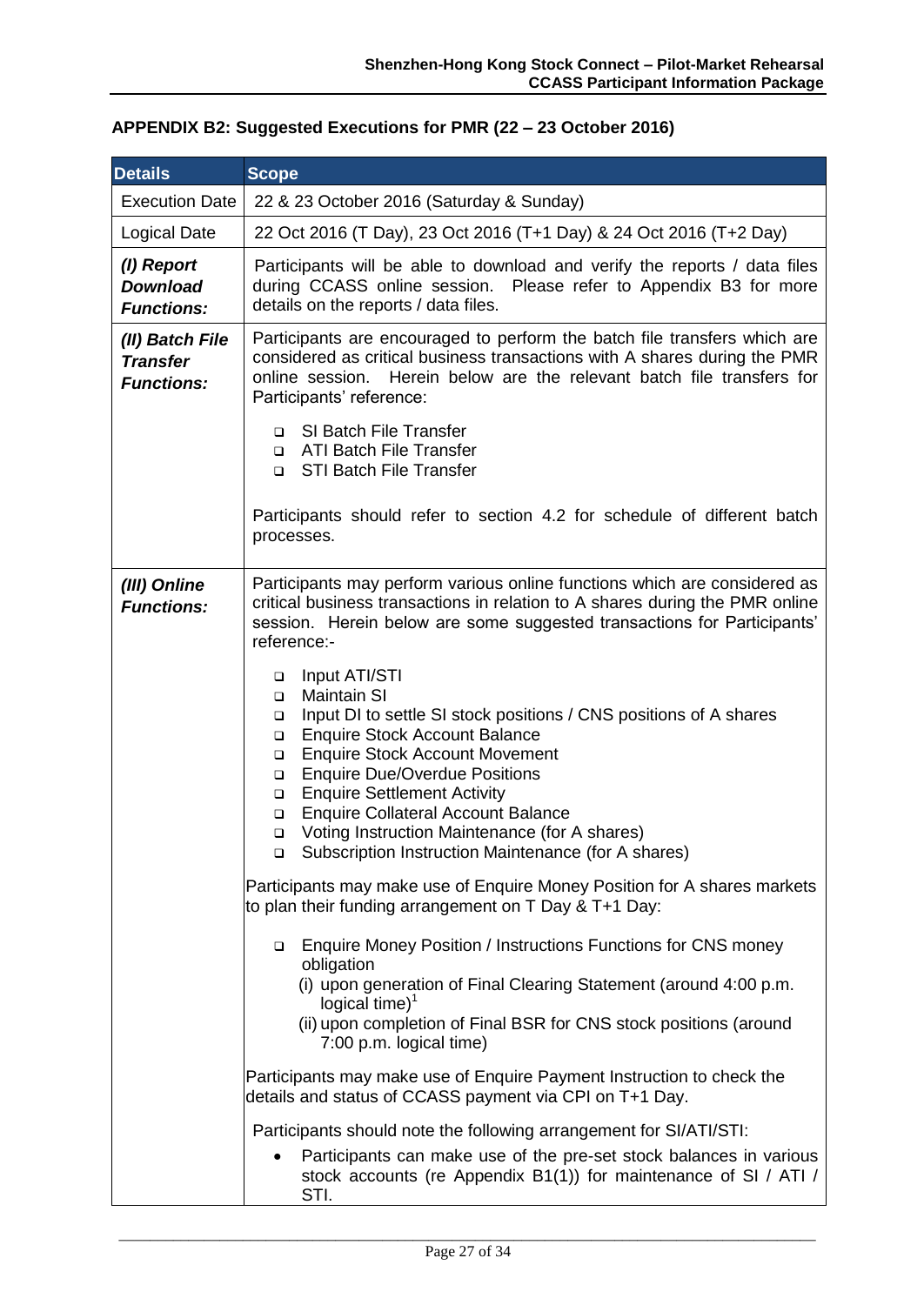| <b>Details</b>                   | <b>Scope</b>                                                                                                                                                                                                                                                                                                                                                                                                                                                                                                                                                                                                                                                                                                                                                                                                                           |
|----------------------------------|----------------------------------------------------------------------------------------------------------------------------------------------------------------------------------------------------------------------------------------------------------------------------------------------------------------------------------------------------------------------------------------------------------------------------------------------------------------------------------------------------------------------------------------------------------------------------------------------------------------------------------------------------------------------------------------------------------------------------------------------------------------------------------------------------------------------------------------|
|                                  | Participants can make use of the pre-set SI transactions of the<br>dummy Non-Investor Participants (re Appendix B1(3)).<br>Participants should note that ad hoc validation will be performed for<br>the SI batch file being uploaded during the PMR as of production.                                                                                                                                                                                                                                                                                                                                                                                                                                                                                                                                                                  |
| (IV) Cash<br>Prepayment          | CPs who want to perform A shares transfer for T Day position via SI (e.g.<br>transfer A shares to SPSA account of non-EP GCPs or Custodian<br>Participants on T Day) and GCPs who serve more than one EP may need<br>to make cash prepayment from 16:00 to 18:00 (logical time) on T Day via<br>CCASS function "Cash Prepayment Instruction Maintenance for China<br>Connect Market".<br>The total net money positions for Shanghai and Shenzhen markets will be<br>offset against each other to result in one net money position for settlement<br>with HKSCC. CP can make one Cash Prepayment Instruction (if<br>applicable) to release CNS allocated shares for both markets.<br>When cash prepayments are confirmed by HKSCC, the Money Ledger of<br>the relevant CPs and GCPs will be updated to release the on-hold A<br>shares. |
| (V) Fee<br><b>Reconciliation</b> | CPs should reconcile below A shares related fees in statement of money<br>ledger (CSEMS08) generated after day-end MSI generation.<br>Handling Fee (經手費)<br>Securities Management Fee (證管費)<br>$\bullet$<br>Transfer Fee (過户費)<br>Stamp Duty (交易印花稅)                                                                                                                                                                                                                                                                                                                                                                                                                                                                                                                                                                                   |

<sup>1</sup> Separate broadcast messages will be generated upon posting of CNS money obligation for Shanghai and Shenzhen markets respectively.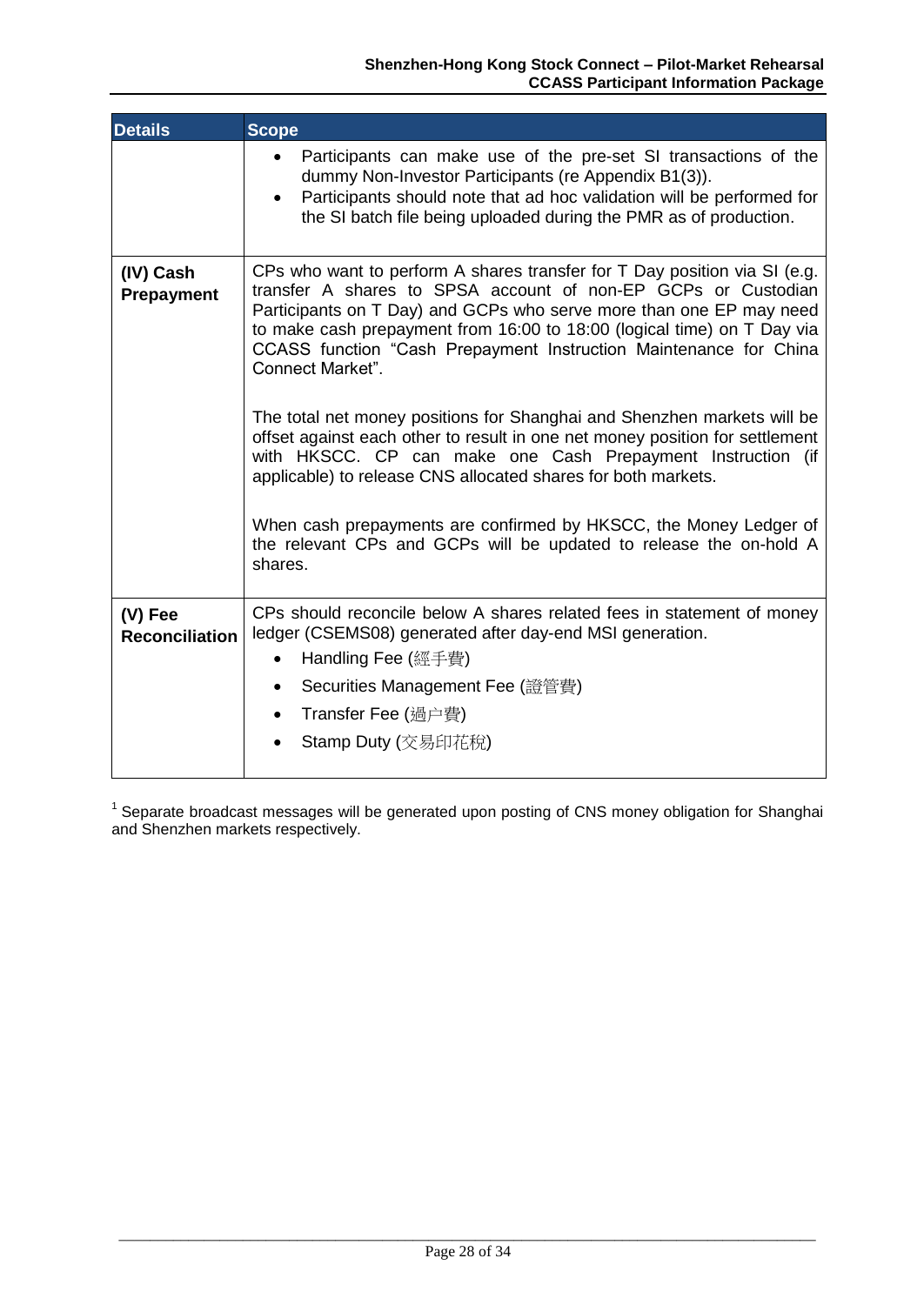# <span id="page-32-0"></span>**APPENDIX B3: Suggested Reports / Data Files Verification for PMR (22 – 23 October 2016)**

# *Available at the beginning of the PMR from 9:00 a.m. onwards*

Report Date: 21 October 2016 (T-1 Day)

| <b>Report</b> |                                          | HK.<br><b>Market</b><br>(HKMK) | A<br><b>Shares</b><br><b>Markets</b><br>(MAMK)<br>&<br>(SZMK) | Data file | <b>Remarks</b>                                                                                                      |
|---------------|------------------------------------------|--------------------------------|---------------------------------------------------------------|-----------|---------------------------------------------------------------------------------------------------------------------|
| CCLTN04       | <b>Provisional Clearing</b><br>Statement | Υ                              |                                                               | Y         | • Pre-set exchange trades<br>for stocks 5, 11, 388 with<br>trade date as 21 October<br>2016<br>(re Appendix B1 (1)) |
| CCLTN05       | <b>Final Clearing Statement</b>          | ⋎                              |                                                               | Υ         | • Pre-set exchange trades<br>for stocks 5, 11, 388 with<br>trade date as 20 October<br>2016<br>(re Appendix B1 (1)) |
| CSESB01       | Daily Stock Balance<br>Report            | Y                              | Υ                                                             | Υ         | Stock balance as of start<br>$\bullet$<br>of PMR on 22 October<br>2016 (T Day)                                      |

*Available during the online and report retrieval sessions*

Report Date: 22, 23 & 24 October 2016

(reflecting CCASS activities performed during the PMR)

|            |                               | <b>Report</b>                            | <b>HK</b><br><b>Market</b><br>(HKMK) | A<br><b>Shares</b><br><b>Markets</b><br>(MAMK<br>&<br>(SZMK) | <b>Global</b><br><b>Market</b><br>(GLOB) | <b>Data</b><br>file | N/A<br><b>on</b><br>$T+2$     |  |  |
|------------|-------------------------------|------------------------------------------|--------------------------------------|--------------------------------------------------------------|------------------------------------------|---------------------|-------------------------------|--|--|
|            |                               | <b>Batch Input Control Reports</b>       |                                      |                                                              |                                          |                     |                               |  |  |
|            | CCLEI01                       | SI Batch Input Control<br>Report         |                                      |                                                              | Y                                        |                     |                               |  |  |
|            | CSEBA01                       | <b>ATI Batch Input Control</b><br>Report |                                      |                                                              | Y                                        |                     |                               |  |  |
|            | CSEAT01                       | STI Batch Input Control<br>Report        |                                      |                                                              | Y                                        |                     |                               |  |  |
|            | Intra-day Reports             |                                          |                                      |                                                              |                                          |                     |                               |  |  |
| Settlement | CCLTN04                       | <b>Provisional Clearing</b><br>Statement | Y                                    |                                                              |                                          | Y                   | N/A                           |  |  |
| Related    | CCLTN05                       | <b>Final Clearing Statement</b>          | Y                                    | Y                                                            |                                          | Y                   | N/A                           |  |  |
| Reports    | CCLTA01                       | Trade File of SPSA                       |                                      | Y                                                            |                                          | Y                   | N/A                           |  |  |
|            | CCLUS01                       | <b>Unmatched SI Report</b>               | Y                                    | Y                                                            |                                          | Y                   |                               |  |  |
|            | CSESI02                       | Intra-Day ISI/SI Full List               | Y                                    | Y                                                            |                                          | Y                   |                               |  |  |
|            | CSESP04                       | Intra-day Settled Position<br>Report     | Y                                    | Y                                                            |                                          | Y                   | N/A                           |  |  |
|            | CSEMA08                       | <b>Statement of Money</b><br>Ledger      |                                      |                                                              | Y                                        | Y                   | N/A                           |  |  |
|            | CSEMA29<br>CSEMS29<br>CSEMN29 | Settlement Related EPI<br>Listing        |                                      |                                                              | Y                                        |                     | N/A for<br><b>CSEM</b><br>S29 |  |  |
|            |                               |                                          |                                      |                                                              |                                          |                     |                               |  |  |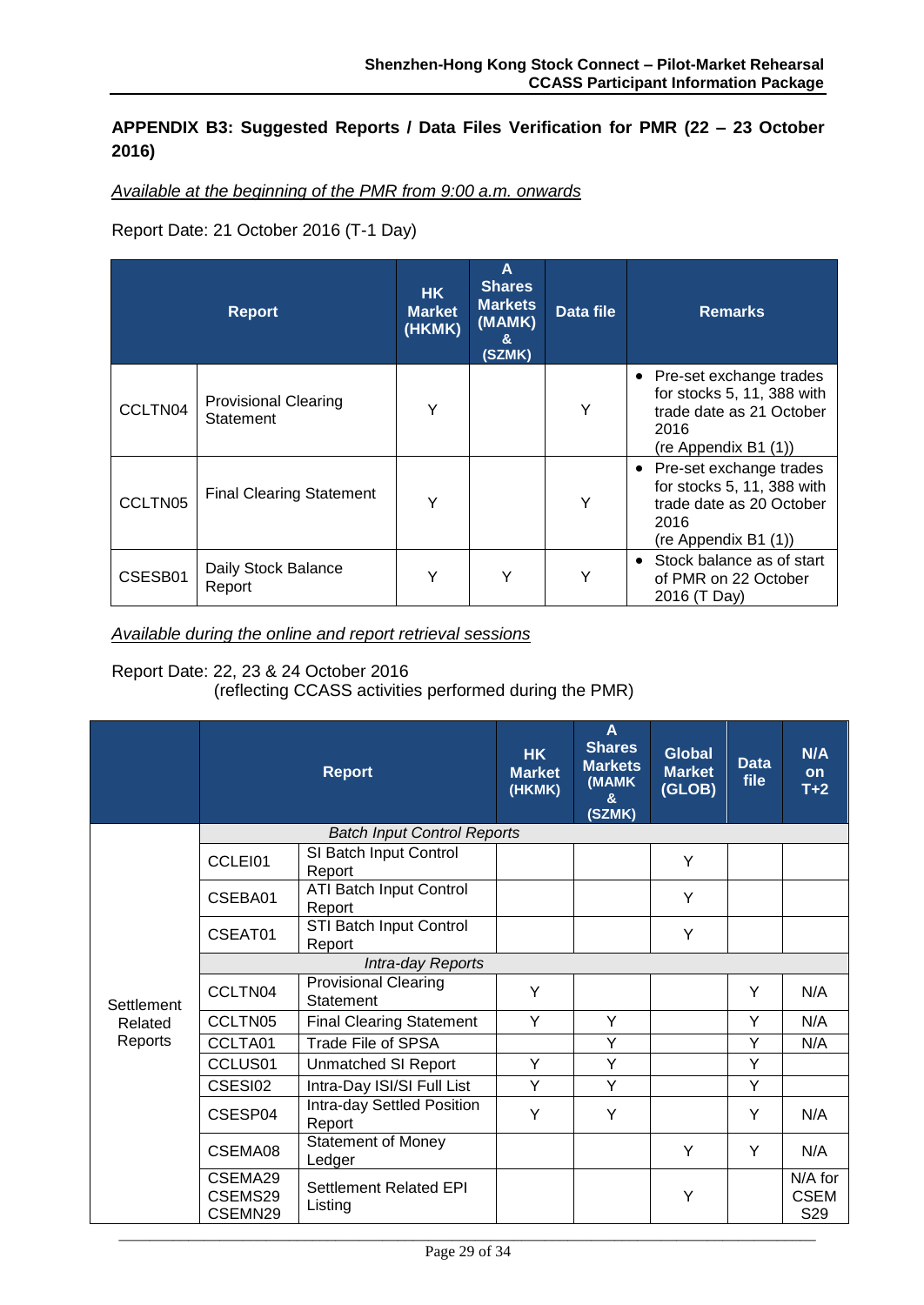#### **Shenzhen-Hong Kong Stock Connect – Pilot-Market Rehearsal CCASS Participant Information Package**

|                                |                                                                                                                                                                                                                                                                                                                                                                                                                                                                                                                                                                                                                                                                                                                                                                                                                                                                                                                                                                                                                                                    | <b>Report</b>                                                                   | <b>HK</b><br><b>Market</b><br>(HKMK) | A<br><b>Shares</b><br><b>Markets</b><br>(MAMK<br>&<br>(SZMK) | <b>Global</b><br><b>Market</b><br>(GLOB) | <b>Data</b><br>file | N/A<br>on<br>$T+2$     |  |  |
|--------------------------------|----------------------------------------------------------------------------------------------------------------------------------------------------------------------------------------------------------------------------------------------------------------------------------------------------------------------------------------------------------------------------------------------------------------------------------------------------------------------------------------------------------------------------------------------------------------------------------------------------------------------------------------------------------------------------------------------------------------------------------------------------------------------------------------------------------------------------------------------------------------------------------------------------------------------------------------------------------------------------------------------------------------------------------------------------|---------------------------------------------------------------------------------|--------------------------------------|--------------------------------------------------------------|------------------------------------------|---------------------|------------------------|--|--|
|                                |                                                                                                                                                                                                                                                                                                                                                                                                                                                                                                                                                                                                                                                                                                                                                                                                                                                                                                                                                                                                                                                    |                                                                                 |                                      |                                                              |                                          |                     | <b>CSEM</b>            |  |  |
|                                |                                                                                                                                                                                                                                                                                                                                                                                                                                                                                                                                                                                                                                                                                                                                                                                                                                                                                                                                                                                                                                                    |                                                                                 | Y                                    | Y                                                            |                                          | Y                   | N <sub>29</sub><br>N/A |  |  |
|                                | CSEMP04                                                                                                                                                                                                                                                                                                                                                                                                                                                                                                                                                                                                                                                                                                                                                                                                                                                                                                                                                                                                                                            | <b>CCASS Funding</b><br><b>Projection Report (Night</b>                         |                                      |                                                              | Y                                        |                     | N/A                    |  |  |
|                                |                                                                                                                                                                                                                                                                                                                                                                                                                                                                                                                                                                                                                                                                                                                                                                                                                                                                                                                                                                                                                                                    |                                                                                 |                                      |                                                              |                                          |                     |                        |  |  |
|                                | CSEOP01                                                                                                                                                                                                                                                                                                                                                                                                                                                                                                                                                                                                                                                                                                                                                                                                                                                                                                                                                                                                                                            | <b>Next Settlement Day</b><br>Due/Overdue Position                              | Y                                    | Υ                                                            |                                          | Y                   | N/A                    |  |  |
|                                | CSESE01                                                                                                                                                                                                                                                                                                                                                                                                                                                                                                                                                                                                                                                                                                                                                                                                                                                                                                                                                                                                                                            | <b>Settlement Report</b>                                                        | Y                                    | Y                                                            |                                          | Y                   | N/A                    |  |  |
|                                | CSEMS08                                                                                                                                                                                                                                                                                                                                                                                                                                                                                                                                                                                                                                                                                                                                                                                                                                                                                                                                                                                                                                            | <b>Statement of Money</b><br>Ledger                                             |                                      |                                                              | Y                                        | Y                   | N/A                    |  |  |
|                                | CSESP01<br><b>Settled Position Report</b><br>Settlement) for Participant<br>Day-end Reports<br>Report<br>Y<br>Y<br>Y<br>CCLSI02<br>SI Activity Report<br><b>Trade Files of Special</b><br>Y<br>CCLTA01<br>Y<br><b>Segregated Accounts</b><br>Day-end Reports<br><b>Statement of Stock</b><br>Υ<br>CSESM01<br>Y<br>Y<br>Movement (By Stock)<br>Report<br><b>Statement of Stock</b><br>Y<br>Y<br>Y<br>CSESM02<br>Movement (By Account)<br>Report<br>Daily Stock Balance<br>Y<br>Y<br>CSESB01<br>Y<br>Report<br>Intra-day Reports<br>Corporate Announcement<br>Master Data File<br>CCNAN05<br>Y<br>Y<br>(available in data file<br>format only)<br>Corporate Announcement<br>CCNAN06<br>Y<br><b>Maintenance Activities</b><br>Y<br>Report<br>Day-end Reports<br>Nominee Functions Input<br>CCNPT01<br>Y<br><b>Activities Report</b><br>Y<br>Y<br>CCNPT02<br><b>Entitlement Statement</b><br><b>Participant Voted Quantity</b><br>CCNPT03<br>Exception Report - On<br>Y<br><b>Voting Deadline</b><br><b>Participant Voted Quantity</b><br>CCNPT04<br>Y |                                                                                 | N/A                                  |                                                              |                                          |                     |                        |  |  |
|                                |                                                                                                                                                                                                                                                                                                                                                                                                                                                                                                                                                                                                                                                                                                                                                                                                                                                                                                                                                                                                                                                    |                                                                                 |                                      |                                                              |                                          |                     | N/A                    |  |  |
|                                |                                                                                                                                                                                                                                                                                                                                                                                                                                                                                                                                                                                                                                                                                                                                                                                                                                                                                                                                                                                                                                                    |                                                                                 |                                      |                                                              |                                          |                     |                        |  |  |
| <b>Stock</b>                   |                                                                                                                                                                                                                                                                                                                                                                                                                                                                                                                                                                                                                                                                                                                                                                                                                                                                                                                                                                                                                                                    |                                                                                 |                                      |                                                              |                                          |                     | N/A<br>N/A<br>N/A      |  |  |
| Movement<br>Related<br>Reports |                                                                                                                                                                                                                                                                                                                                                                                                                                                                                                                                                                                                                                                                                                                                                                                                                                                                                                                                                                                                                                                    |                                                                                 |                                      |                                                              |                                          |                     |                        |  |  |
|                                |                                                                                                                                                                                                                                                                                                                                                                                                                                                                                                                                                                                                                                                                                                                                                                                                                                                                                                                                                                                                                                                    |                                                                                 |                                      |                                                              |                                          |                     |                        |  |  |
|                                |                                                                                                                                                                                                                                                                                                                                                                                                                                                                                                                                                                                                                                                                                                                                                                                                                                                                                                                                                                                                                                                    |                                                                                 |                                      |                                                              |                                          |                     |                        |  |  |
|                                |                                                                                                                                                                                                                                                                                                                                                                                                                                                                                                                                                                                                                                                                                                                                                                                                                                                                                                                                                                                                                                                    |                                                                                 |                                      |                                                              |                                          |                     |                        |  |  |
| Nominee                        |                                                                                                                                                                                                                                                                                                                                                                                                                                                                                                                                                                                                                                                                                                                                                                                                                                                                                                                                                                                                                                                    |                                                                                 |                                      |                                                              |                                          |                     |                        |  |  |
| Services                       |                                                                                                                                                                                                                                                                                                                                                                                                                                                                                                                                                                                                                                                                                                                                                                                                                                                                                                                                                                                                                                                    |                                                                                 |                                      |                                                              |                                          |                     |                        |  |  |
| Related<br>Reports             |                                                                                                                                                                                                                                                                                                                                                                                                                                                                                                                                                                                                                                                                                                                                                                                                                                                                                                                                                                                                                                                    |                                                                                 |                                      |                                                              |                                          |                     | N/A                    |  |  |
|                                |                                                                                                                                                                                                                                                                                                                                                                                                                                                                                                                                                                                                                                                                                                                                                                                                                                                                                                                                                                                                                                                    |                                                                                 |                                      |                                                              |                                          |                     | N/A                    |  |  |
|                                |                                                                                                                                                                                                                                                                                                                                                                                                                                                                                                                                                                                                                                                                                                                                                                                                                                                                                                                                                                                                                                                    |                                                                                 |                                      |                                                              |                                          |                     |                        |  |  |
|                                |                                                                                                                                                                                                                                                                                                                                                                                                                                                                                                                                                                                                                                                                                                                                                                                                                                                                                                                                                                                                                                                    | Exception Report -<br><b>Before Voting Deadline</b>                             |                                      |                                                              |                                          |                     |                        |  |  |
|                                |                                                                                                                                                                                                                                                                                                                                                                                                                                                                                                                                                                                                                                                                                                                                                                                                                                                                                                                                                                                                                                                    | Intra-day Reports                                                               |                                      |                                                              |                                          |                     |                        |  |  |
| <b>Risk</b><br>Management      | CRMSD07                                                                                                                                                                                                                                                                                                                                                                                                                                                                                                                                                                                                                                                                                                                                                                                                                                                                                                                                                                                                                                            | Intra-day Mainland<br><b>Settlement Deposit</b><br>Payable Report<br>(Shanghai) |                                      | Y                                                            |                                          |                     | N/A                    |  |  |
| Related<br>Reports             | CRMSD09                                                                                                                                                                                                                                                                                                                                                                                                                                                                                                                                                                                                                                                                                                                                                                                                                                                                                                                                                                                                                                            | Intra-day Mainland<br>Settlement Deposit<br>Payable Report<br>(Shenzhen)        |                                      | Υ                                                            |                                          |                     | N/A                    |  |  |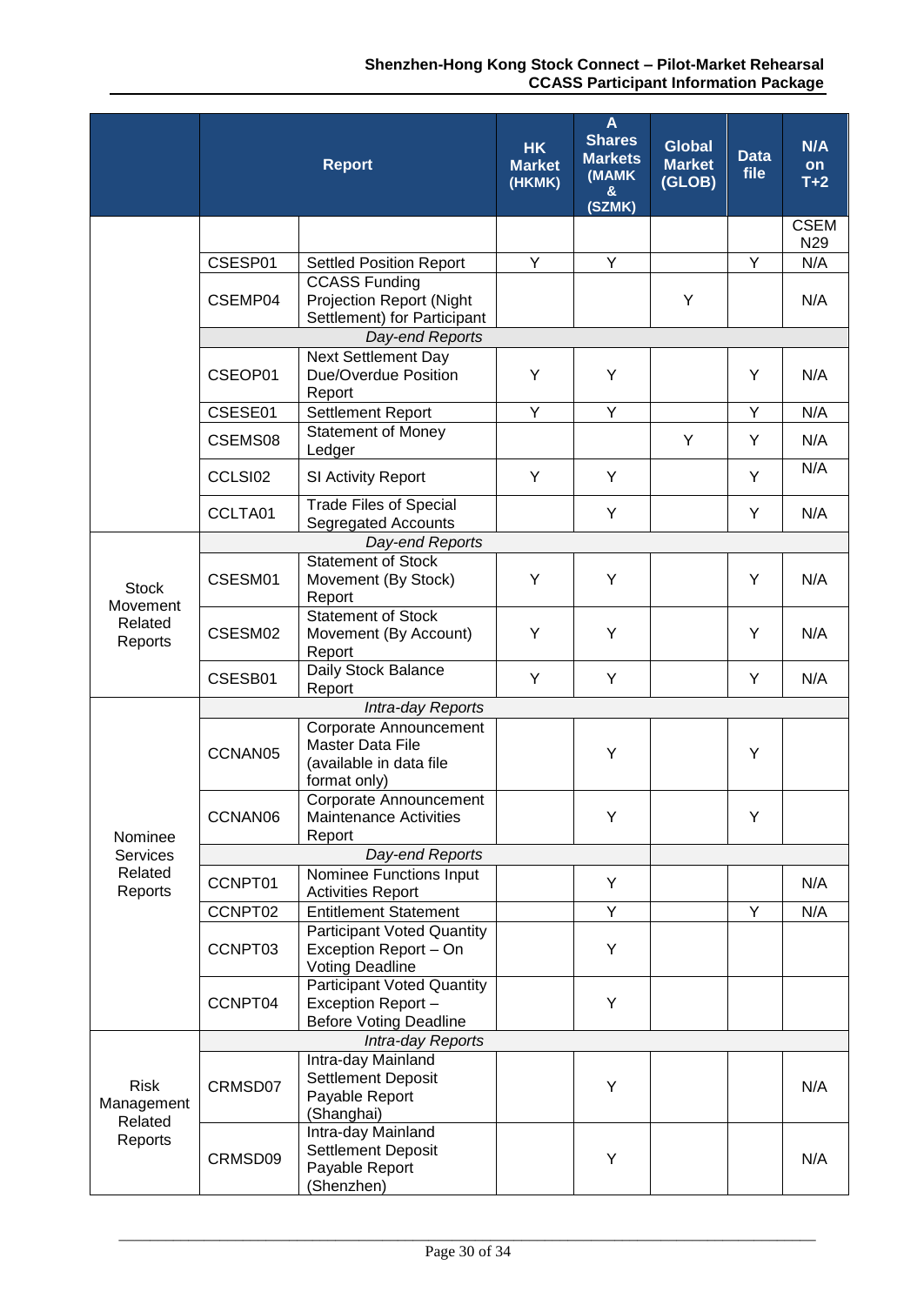|                         | <b>Report</b>   |                                                                                                                                                                                                                                                                                                                                                    | <b>HK</b><br><b>Market</b><br>(HKMK) | A<br><b>Shares</b><br><b>Markets</b><br>(MAMK<br>&<br>(SZMK) | <b>Global</b><br><b>Market</b><br>(GLOB) | <b>Data</b><br>file | N/A<br><b>on</b><br>$T+2$ |
|-------------------------|-----------------|----------------------------------------------------------------------------------------------------------------------------------------------------------------------------------------------------------------------------------------------------------------------------------------------------------------------------------------------------|--------------------------------------|--------------------------------------------------------------|------------------------------------------|---------------------|---------------------------|
|                         | CRMSD01         | <b>Mainland Settlement</b><br>Deposit Payable Report<br>(Shanghai)                                                                                                                                                                                                                                                                                 |                                      | Y                                                            |                                          |                     | N/A                       |
|                         | CRMSD04         | <b>Mainland Settlement</b><br>Deposit Payable Report<br>(Shenzhen)                                                                                                                                                                                                                                                                                 |                                      | Y                                                            |                                          |                     | N/A                       |
|                         | Day-end Reports |                                                                                                                                                                                                                                                                                                                                                    |                                      |                                                              |                                          |                     |                           |
|                         | CCMSU04         | Special-use Collateral<br><b>Balance Report</b>                                                                                                                                                                                                                                                                                                    |                                      |                                                              | Y                                        |                     | N/A                       |
|                         | CCMMV01         | Participant Collateral<br><b>Account Movement</b><br>Report                                                                                                                                                                                                                                                                                        |                                      |                                                              | Y                                        |                     | N/A                       |
|                         |                 | Day-end Report (Monthly)                                                                                                                                                                                                                                                                                                                           |                                      |                                                              |                                          |                     |                           |
| Portfolio Fee<br>Report | CCDPC02         | Monthly Portfolio Fee<br><b>Collection Report of China</b><br><b>Connect Markets</b><br>(month-end report dated<br>23 Oct 2016*) with<br>portfolio fee calculated for<br>the days of October 2016<br>with simulated Exchange<br>Rate on 30 Sept 2016<br>*23 Oct 2016 is treated as<br>month-end for the<br>generation of this report in<br>the PMR |                                      | Y<br>(MAMK<br>only)                                          |                                          | Y                   | N/A                       |

### *Remarks:*

*The contents of reports are testing data only, they should only be used solely for testing purposes during the PMR.*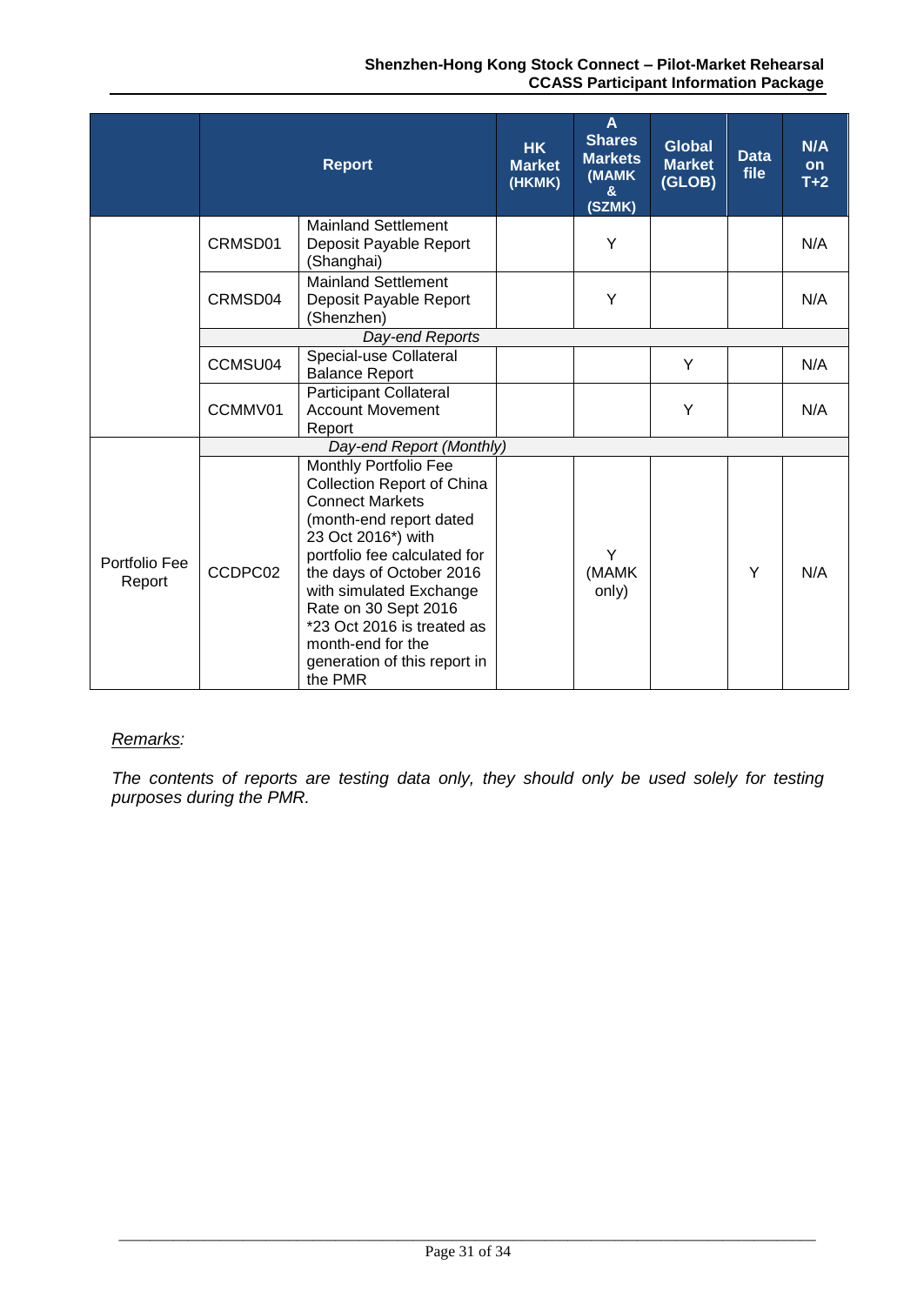# <span id="page-35-0"></span>**APPENDIX C : Procedures to change the pre-defined "Report Directory" for download of testing CCASS reports and date files via "Report Profile Maintenance" function**

- 1. Logon to CCASS and select "Report Profile Maintenance" function (available to user with function group C only)
- 2. Select "GLOB" at the Market data field, then click the Submit button.

| <b>HKEX</b><br>香港交易所                                                                                   |                                          |                                      |                                                    |                                           |                                        |
|--------------------------------------------------------------------------------------------------------|------------------------------------------|--------------------------------------|----------------------------------------------------|-------------------------------------------|----------------------------------------|
| <b>General Enquiries</b><br>Enq Settlement Act / Status<br>Mtn Stk Segregated A/C with<br>Stm Sev(SSA) | <b>Report Profile Maintenance</b>        | Site Map<br>Announcement Information | <b>Broadcast Message</b><br><b>Change Password</b> | <b>Report Download</b><br>Print<br>Logout | C00003ST<br>RPRF 01<br>14-Sep-16 16:59 |
| Mtn SSA Bank A/C                                                                                       | <b>Report Profile Maintenance Prompt</b> |                                      |                                                    |                                           |                                        |
| <b>Delivery Instruction (DI)</b>                                                                       | Market:                                  | $\check{ }$<br>GLOB                  |                                                    |                                           |                                        |
| A/C Transfer Instr (ATI)                                                                               | Participant ID:                          | C00003                               |                                                    |                                           |                                        |
| Stk Seg A/C Transfer Instr(STI)<br><b>Maintain Inter-counter Tri/Conv</b>                              |                                          | Refresh<br>Submit                    |                                                    |                                           |                                        |
| Instr                                                                                                  |                                          |                                      |                                                    |                                           | Help                                   |
| <b>Settlement Instruction (SI)</b>                                                                     |                                          |                                      |                                                    |                                           |                                        |
| <b>Hide Unmatched SI Content</b>                                                                       |                                          |                                      |                                                    |                                           |                                        |
| <b>Cpty List</b><br>Investor Stm Instr (ISI)                                                           |                                          |                                      |                                                    |                                           |                                        |
| ISI (With Affirm) Cpty List                                                                            |                                          |                                      |                                                    |                                           |                                        |
| ISI (W/O Affirm) Cpty List                                                                             |                                          |                                      |                                                    |                                           |                                        |
| <b>Payment Instruction</b>                                                                             |                                          |                                      |                                                    |                                           |                                        |
| <b>Cash Prepayment (HK)</b>                                                                            |                                          |                                      |                                                    |                                           |                                        |
| <b>Cash Prepayment (China</b><br>Connect)                                                              |                                          |                                      |                                                    |                                           |                                        |
| Mtn Cash Pre-pmt/TSF Pmt                                                                               |                                          |                                      |                                                    |                                           |                                        |
| <b>Standing Instr</b>                                                                                  |                                          |                                      |                                                    |                                           |                                        |
| <b>Maintain RMB Conversion</b><br><b>Request</b>                                                       |                                          |                                      |                                                    |                                           |                                        |
| <b>Maintain Stock Release</b>                                                                          |                                          |                                      |                                                    |                                           |                                        |
| <b>Request</b>                                                                                         |                                          |                                      |                                                    |                                           |                                        |
| <b>Maintain TSF Earmarking</b>                                                                         |                                          |                                      |                                                    |                                           |                                        |
| Obligation<br><b>Maintain Cash Prepmt</b>                                                              |                                          |                                      |                                                    |                                           |                                        |
| <b>Received for IPI</b>                                                                                |                                          |                                      |                                                    |                                           |                                        |
| <b>Stock Borrowing / Lending</b>                                                                       |                                          |                                      |                                                    |                                           |                                        |
| <b>SBL Bulletin Board</b>                                                                              |                                          |                                      |                                                    |                                           |                                        |
| Login Withdrawal Order                                                                                 |                                          |                                      |                                                    |                                           |                                        |
| <b>Election Instruction</b>                                                                            |                                          |                                      |                                                    |                                           |                                        |
| <b>Subscription Instruction</b>                                                                        |                                          |                                      |                                                    |                                           |                                        |
| <b>Corp Voting Instruction</b>                                                                         |                                          |                                      |                                                    |                                           |                                        |
| <b>EIPO Application</b><br><b>Maintain EIPO Confirmation</b>                                           |                                          |                                      |                                                    |                                           |                                        |

3. Enter the directories for downloading of reports / data files for the PMR

(e.g. for downloading reports and **X:\SSMR\ONLINE\IMG\** for downloading data files), then click the "Change" button.

*Please ensure you have* 

- *(i) created the new directory(ies), if necessary, before changing the pre-defined "Report Directory" for downloading testing CCASS reports and data files during the PMR; and*
- *(ii) access to the pre-defined directory(ies) to retrieve the downloaded testing CCASS reports / data files during the PMR.*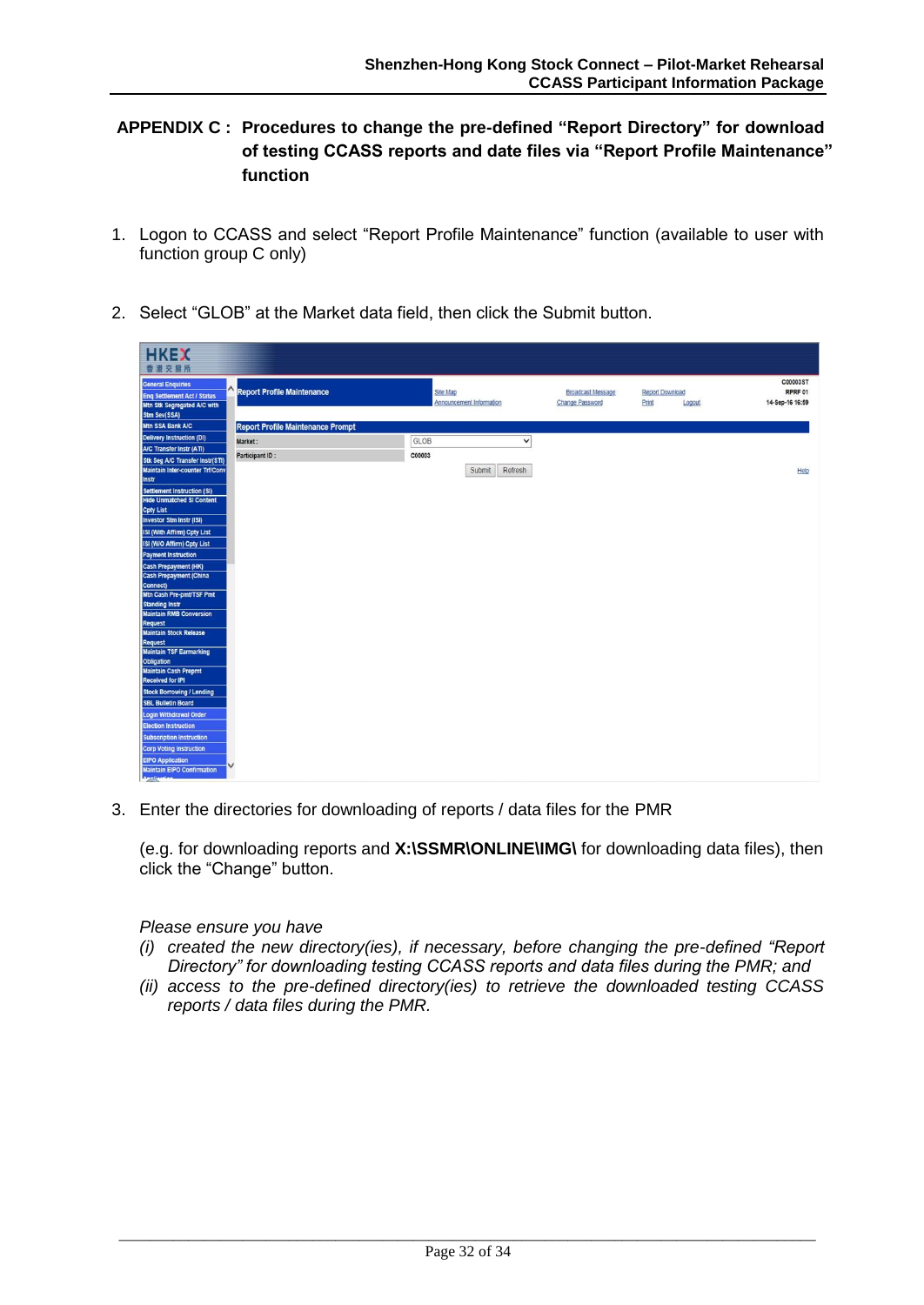# a. Sample screen with Report Directory(ies) defaulted by CCASS

Balance<br>Enquire Collateral Inventory<br>Mtn Currency Exchange Rate

| <b>HKEX</b><br>香港交易所                                                                                          |                                       |           |                                                        |                                                    |                                    |                                        |
|---------------------------------------------------------------------------------------------------------------|---------------------------------------|-----------|--------------------------------------------------------|----------------------------------------------------|------------------------------------|----------------------------------------|
| <b>General Enquiries</b><br><b>Eng Settlement Act / Status</b><br>Mtn Stk Segregated A/C with<br>Stm Sev(SSA) | <b>Report Profile Maintenance</b>     |           | Site Map<br>Announcement Information                   | <b>Broadcast Message</b><br><b>Change Password</b> | Report Download<br>Print<br>Logout | C00003ST<br>RPRF 02<br>14-Sep-16 17:03 |
| Mtn SSA Bank A/C                                                                                              | Report Profile Maintenance Detail     |           |                                                        |                                                    |                                    |                                        |
| Delivery Instruction (DI)                                                                                     | <b>Market: GLOB</b>                   |           |                                                        |                                                    |                                    |                                        |
| AIC Transfer Instr (ATI)                                                                                      | <b>Overnight Report Profile:</b>      |           | <b>Overnight Report Distribution Subscription Flag</b> |                                                    |                                    |                                        |
| Stk Seg A/C Transfer Instr(STI)<br>Maintain Inter-counter Trf/Conv                                            | <b>Report Name</b>                    | Report ID | Data Image To File                                     | <b>Report Text To File</b>                         | <b>Report Text To Printer</b>      | Filename                               |
| <b>Instr</b>                                                                                                  | CORP CMN EVT L                        | CCJCC12   |                                                        |                                                    |                                    |                                        |
| Settlement Instruction (SI)                                                                                   |                                       |           | $\overline{\blacktriangledown}$                        | $\overline{\checkmark}$                            | п                                  | CCJCC12                                |
| <b>Hide Unmatched SI Content</b>                                                                              | <b>RCP MASTER ACT</b>                 | CCJCC13   | E                                                      | $\checkmark$                                       | □                                  | CCJCC13                                |
| <b>Cpty List</b><br>Investor Strn Instr (ISI)                                                                 | EVT RCP LST AC                        | CCJCC14   | 国                                                      | $\overline{\checkmark}$                            | $\Box$                             | CCJCC14                                |
| <b>ISI (With Affirm) Cpty List</b>                                                                            | <b>SSA MASTER LIS</b>                 | CCSSG01   | $\overline{\checkmark}$                                | $\overline{\checkmark}$                            | □                                  | CCSSG01                                |
| <b>ISI (W/O Affirm) Cpty List</b>                                                                             | <b>NEW ISSUE ACTI</b>                 | CEPAA01   | $\overline{\mathsf{v}}$                                |                                                    |                                    |                                        |
| <b>Payment Instruction</b>                                                                                    |                                       |           |                                                        | $\blacktriangledown$                               | $\Box$                             | CEPAA01                                |
| Cash Prepayment (HK)                                                                                          | <b>CASH PREPYMT</b>                   | CSECP03   | Π                                                      | $\overline{\checkmark}$                            | □                                  | CSECP03                                |
| Cash Prepayment (China<br>Connect)                                                                            | <b>DDI/DCI/EPI SU</b>                 | CSEMN28   | 亘                                                      | $\overline{\mathbf{v}}$                            | п                                  | CSEMN28                                |
| Mtn Cash Pre-pmt/TSF Pmt                                                                                      | STM REL EPILS                         | CSEMN29   | $\overline{\mathbf{S}}$                                | $\overline{\checkmark}$                            | п                                  | CSEMN29                                |
| <b>Standing Instr</b><br><b>Maintain RMB Conversion</b>                                                       | <b>MONEY LIG STMT</b>                 | CSEMS08   | $\overline{\mathbf{v}}$                                | $\overline{\mathbf{v}}$                            | $\Box$                             | CSEMS08                                |
| Request                                                                                                       |                                       | CSEMS28   |                                                        |                                                    |                                    |                                        |
| <b>Maintain Stock Release</b>                                                                                 | <b>DDI/DCI/EPI SU</b>                 |           | ▣                                                      | $\blacktriangledown$                               | □                                  | CSEMS28                                |
| <b>Request</b><br><b>Maintain TSF Earmarking</b>                                                              | STM REL EPILS                         | CSEMS29   | $\overline{\mathbf{v}}$                                | $\overline{\checkmark}$                            | п                                  | CSEMS29                                |
| Obligation                                                                                                    | PYMT INSTR ACT                        | CSEPI01   | 圓                                                      | $\overline{\checkmark}$                            | □                                  | CSEPI01                                |
| <b>Maintain Cash Prepmt</b><br><b>Received for IPI</b>                                                        | <b>TSF EXCPTN RPT</b>                 | CSETF13   |                                                        | σ                                                  | $\Box$                             | CSETF13                                |
| <b>Stock Borrowing / Lending</b>                                                                              |                                       |           |                                                        |                                                    |                                    |                                        |
| <b>SBL Bulletin Board</b>                                                                                     | <b>Report Directory:</b>              |           |                                                        |                                                    |                                    |                                        |
| Login Withdrawal Order                                                                                        | Directory for Online Report Text:     |           | C:\C3T\ONLINE\RMF\                                     |                                                    |                                    |                                        |
| <b>Election Instruction</b>                                                                                   |                                       |           |                                                        |                                                    |                                    |                                        |
| <b>Subscription Instruction</b>                                                                               | Directory for Online Data Images :    |           | C:\C3T\ONLINE\IMG\                                     |                                                    |                                    |                                        |
| <b>Corp Voting Instruction</b>                                                                                | Directory for Overnight Report Text:  |           | C:\C3T\ONRD\RMF\                                       |                                                    |                                    |                                        |
| <b>EIPO Application</b><br><b>Maintain EIPO Confirmation</b>                                                  | Directory for Overnight Data Images : |           | C:\C3T\ONRD\IMG\                                       |                                                    |                                    |                                        |
| <b>Application</b>                                                                                            |                                       |           |                                                        |                                                    |                                    |                                        |
| <b>Tender Instruction</b><br><b>Maintain Unit Order - Creation</b>                                            |                                       |           | Refresh<br>Change                                      |                                                    |                                    | <b>Back Help</b>                       |
| <b>Maintain Unit Order -</b>                                                                                  |                                       |           |                                                        |                                                    |                                    |                                        |
| <b>Redemption</b>                                                                                             |                                       |           |                                                        |                                                    |                                    |                                        |
| <b>Corp Communication</b>                                                                                     |                                       |           |                                                        |                                                    |                                    |                                        |
| <b>Upload Batch File</b>                                                                                      |                                       |           |                                                        |                                                    |                                    |                                        |